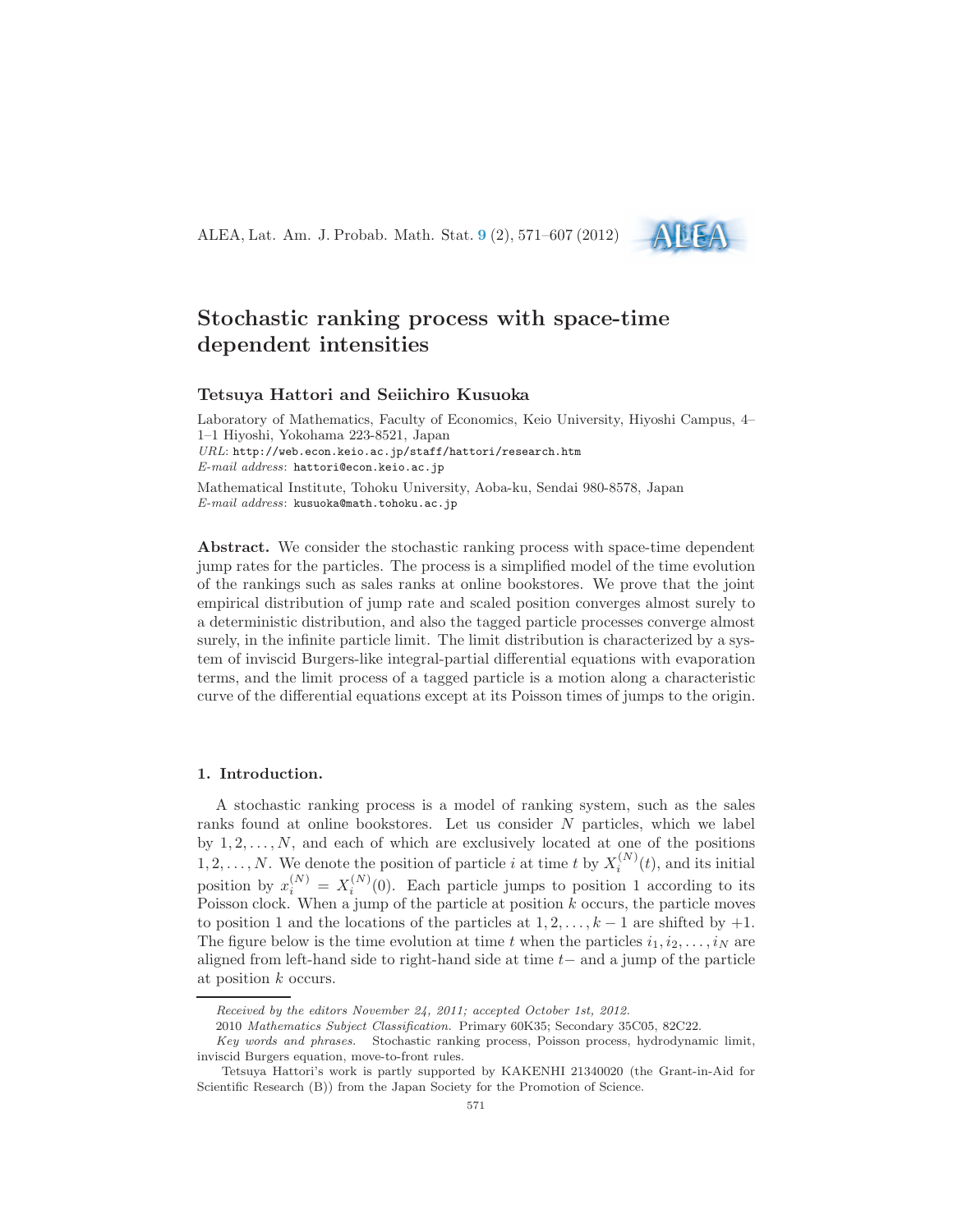

For example, if  $N = 4$  and  $(x_1^{(N)}, x_2^{(N)}, x_3^{(N)}, x_4^{(N)}) = (4, 1, 3, 2)$ , namely, the particles are aligned in the order of 2, 4, 3, 1 (corresponding to  $i_1, i_2, i_3, i_4$  in the figure) at time 0, and if the clock of particle  $i = 3$  rings first, then the particles realign in the order of 3, 2, 4, 1, or equivalently,  $X^{(N)}(t) = (X_1^{(N)}(t), X_2^{(N)}(t), X_3^{(N)}(t), X_4^{(N)}(t)) =$  $(4, 2, 1, 3)$ . Particles whose Poisson clocks rang recently have small  $X_i^{(N)}$ 's, and the others have large  $X_i^{(N)}$ 's. We regard the number for each particle as the particle's rank. This system enables us to give ranks to N particles, and we call the time evolution of the particles given by this ranking system a *stochastic ranking process*.

In this paper we consider a hydrodynamic limit of the stochastic ranking processes whose jump rates depend not only on time but also on their positions. Here we used the term hydrodynamic limit in the sense that we scale the length so that the N particles aligned are contained in a (macroscopic) unit length, and take the limit as the number of the particles N to  $\infty$ .

A Poisson clock, or a Poisson random measure, is determined by its intensity measure, which represents how often the Poisson clock rings (i.e. how often the jumps occur in our model). Our main concern in this paper is to consider mathematically the case where the intensity measures have position dependence as well as time dependence. Since the position  $X_i^{(N)}$  of the particle i is a random variable, the intensity measure is also random. To avoid mathematical complexity in applying a general theory of stochastic integration (see [Ikeda and Watanabe](#page-35-0) [\(1989\)](#page-35-0)), we introduce a Poisson random measure  $\nu_i(d\xi ds)$  on  $[0, \infty) \times [0, \infty)$  with the uniform intensity measure  $d\xi ds$ . We do not give Poisson clocks to each position. Instead, we incorporate the space-time dependence of the Poisson jumps of the particle  $i$ through a function  $w_i^{(N)}(k,t)$  and denote the number of times the jumps to rank 1 occurred for the particle i in the time interval  $a < s \leq b$  by

<span id="page-1-0"></span>
$$
\int_{s \in (a,b]} \int_{\xi \in [0,\infty)} \mathbf{1}_{\xi \in [0,w_i^{(N)}(X_i^{(N)}(s-),s))} \nu_i(d\xi ds) \tag{1.1}
$$

where  $\mathbf{1}_B$  is the indicator function of an event B. If the jump rate is a constant  $w_i^{(N)}(k,t) = w$ , then [\(1.1\)](#page-1-0) is equal to  $\nu_i([0,w] \times (a,b])$  which further is equal in distribution to the Poisson distribution with mean  $(b - a) w$ , hence we see that the function  $w_i^{(N)}$  $i^{(N)}(k,t)$  works as a 'density function' for the intensity measure of the Poisson random measure representing the random jump to rank 1 of the particle i. A precise definition of the stochastic ranking processes introduced so far is summarized in the stochastic differential equation [\(2.2\)](#page-4-0) of Section [2.](#page-4-1)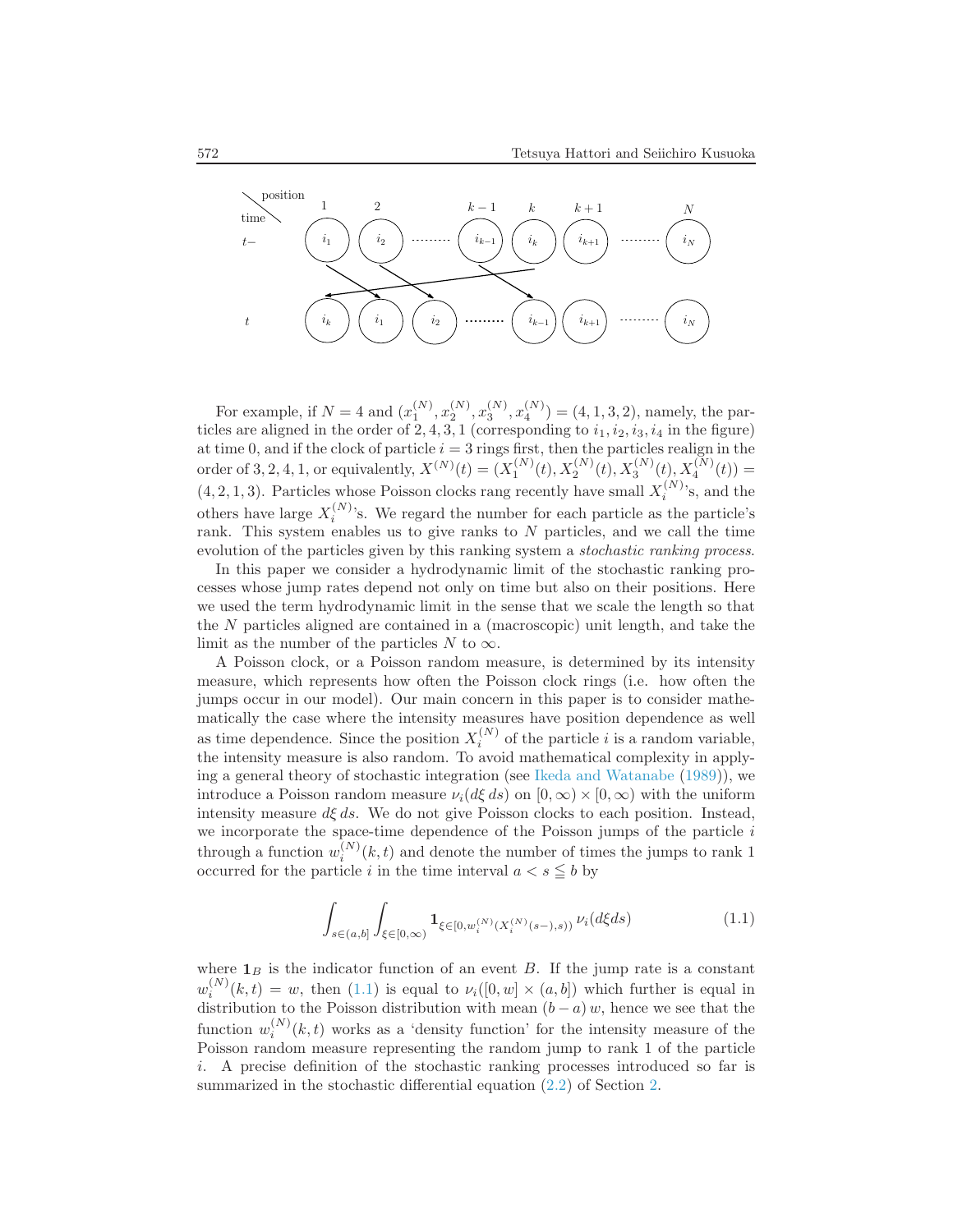In taking an infinite particle limit, we scale the ranking (regarded as position). We therefore assume  $w_i^{(N)}(k,t) = w_i(\frac{k-1}{N})$  $\frac{1}{N}$ , t) for  $N = 1, 2, 3, \ldots$  with some function  $w_i$  on  $[0,1] \times [0,\infty)$ , and introduce the scaled rank  $Y_i^{(N)}(t) = \frac{1}{N} (X_i^{(N)}(t) - 1)$ . Consider the joint empirical distribution of  $w_i$  and the normalized position, given by

$$
\mu_t^{(N)} = \frac{1}{N} \sum_{i=1}^N \delta_{(w_i, Y_i^{(N)}(t))},
$$

where  $\delta_c$  is a unit measure concentrated at c.  $\mu^{(N)}$  is a stochastic process taking values in the set of Borel probability measures.

The main result of this paper, stated informally, is the following. Assume that the initial configuration  $\mu_0^{(N)}$  converges as  $N \to \infty$  to a probability measure  $\mu_0$ . Then  $\mu^{(N)}$  converges almost surely as  $N \to \infty$  to a deterministic probability-measurevalued time-evolution  $\mu$ . Furthermore, for each integer  $L$ , the tagged particle system  $(Y_1^{(N)}(t), Y_2^{(N)}(t), \ldots, Y_L^{(N)}(t))$  converges to a limit process uniformly in  $t \in [0, T]$  as  $N \to \infty$ , if the system of the initial scaled positions converges. The components of the limit are independent of each other. This fact implies that the propagation of chaos occurs in our model. A precise statement is given in Theorem [2.2](#page-9-0) of Section [2.](#page-4-1)

The limit of the tagged-particle system is characterized by a stochastic differential equation which contains a quantity determined by the distribution function  $U(dw, y, t) = \mu_t(dw \times [y, 1])$ . (See [\(2.28\)](#page-9-1) and [\(2.18\)](#page-6-0) of Section [2.](#page-4-1)) The distribution function U, and consequently the limit measure  $\mu_t$ , is characterized by a global Lipschitz solution to a system of quasilinear integral partial differential equations. A precise form of the system of equations which characterizes the limit measure is given in Theorem [2.1](#page-6-1) of Section [2.](#page-4-1)

It has been found that the ranking numbers such as those found in the webpages of online retails, e.g., the sales ranks of books at the Amazon online bookstore, follow the predictions of the stochastic ranking processes (see [Hattori and Hattori](#page-35-1) [\(2009a,](#page-35-1) [2010\)](#page-35-2); [Hattori](#page-35-3) [\(2011b](#page-35-3)[,a](#page-35-4))). In the ranking of books, at each time when a book is sold, its ranking spontaneously jumps to small numbers (relatively close to 1), regardless of how bad its previous position was (large  $X_i^{(N)}(t)$ , in our notation), and regardless of how unpopular (small  $w_i^{(N)}$ , in our notation) the book is. The stochastic process which we consider here: at each time when a book is sold its ranking jumps to 1 instantaneously, is a mathematical simplification of this observation. In view that the process is a model of such online and in real time rankings of a large number of items according to their popularity, we call the model the stochastic ranking processes.

One might guess that such a naive ranking rules of spontaneous jump to 1 at each sale, as in the definition of the stochastic ranking processes, will not be a good index for the popularity of books. But with a closer look, one notices that the well-sold books are dominant near the top position, while books near the tail position are rarely sold. Though the rankings of each book are stochastic with sudden jumps, the spatial distribution of the jump rates is more stable. On the side of bookstores, what matters is not a specific book, but the total of sales. This observation motivates us to consider the evolution of the joint empirical distribution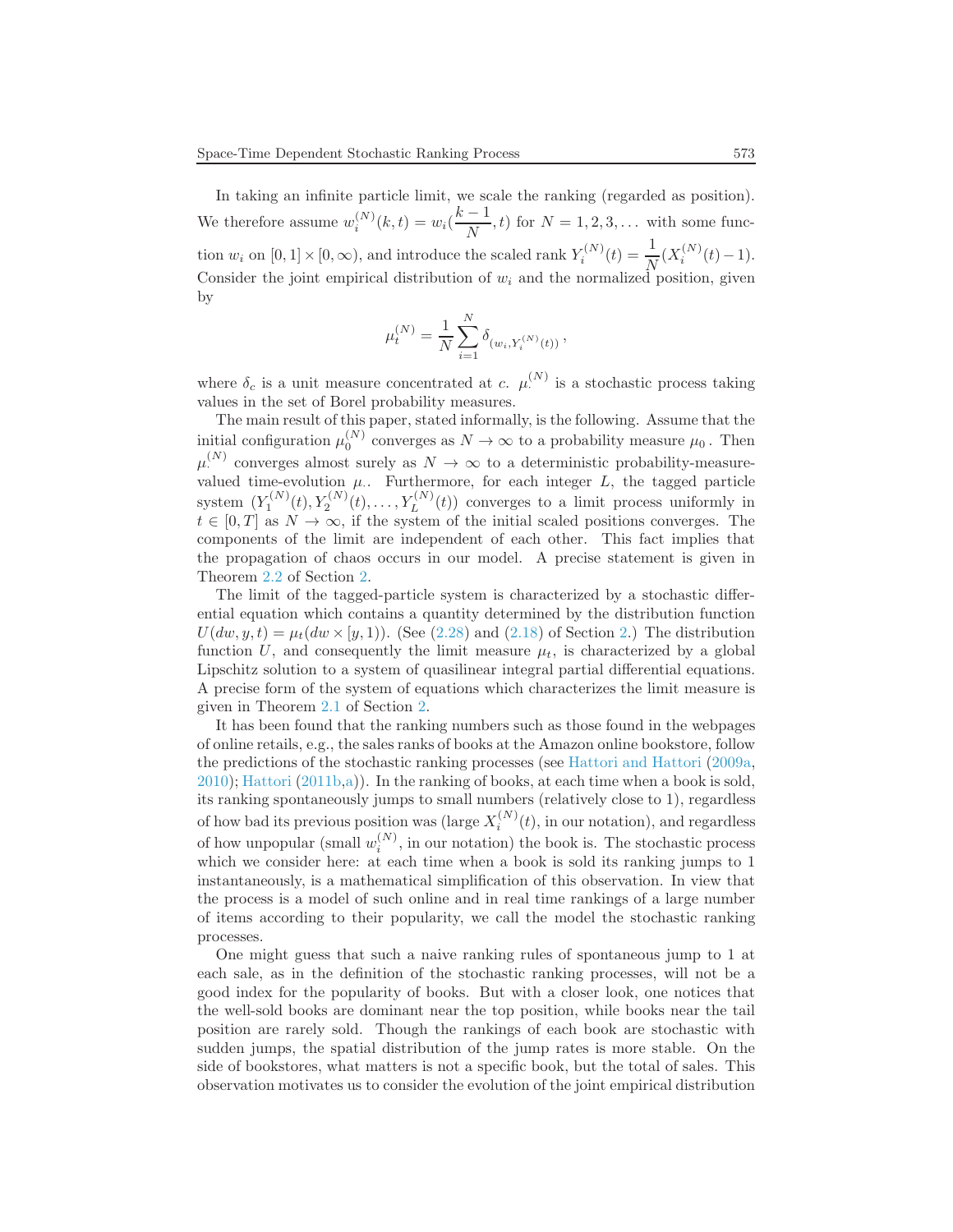of position and jump rates similarly to the hydrodynamic limit of realistic fluid, and to prove mathematically the expectation that the spatial distribution of the jump rates is deterministic at the limit as  $N \to \infty$ .

If the model is independent of spatial position, i.e., if  $w_i(x, t)$ 's are independent of x, then the law of the process reduces to that of [Hariya et al.](#page-35-5)  $(2011, \text{eq.} (2))$  $(2011, \text{eq.} (2))$  and [Nagahata](#page-36-0) [\(2010,](#page-36-0) eq. (1)), and the stochastic ranking process with time-dependent (but [position-independent\) intensities. Thus our process is an extension of](#page-35-5) Hariya et al. [\(2011\)](#page-35-5); [Nagahata](#page-36-0) [\(2010](#page-36-0)) to the case where the dynamics is dependent on the value of  $X_i^{(N)}(t)$ , i.e., to the position-dependent case.

If, furthermore,  $w_i$ 's are positive constants, our process further reduces to the homogeneous case considered in [Hattori and Hattori](#page-35-6) [\(2009b](#page-35-6)[,a\)](#page-35-1). A discrete-time version of the homogeneous case has been known in [Tsetlin](#page-36-1) [\(1963](#page-36-1)), and has been exten[sively studied and is called move-to-front \(MTF\) rules in](#page-35-7) [McCabe](#page-36-2) [\(1965\)](#page-36-2); Hendricks [\(1972\)](#page-35-7); [Burville and Kingman](#page-35-8) [\(1973\)](#page-35-8); [Letac](#page-36-3) [\(1974\)](#page-36-3); [Kingman et al.](#page-36-4) [\(1975\)](#page-36-4). The process and its generalization have, in particular, been extensively studied in the field of information theory as a model of least-recently-used (LRU) caching (see [Rivest](#page-36-5) [\(1976\)](#page-36-5); [Fagin](#page-35-9) [\(1977](#page-35-9)); [Bitner](#page-34-0) [\(1979](#page-34-0)); [Chung et al.](#page-35-10) [\(1988\)](#page-35-10); Blom and Holst [\(1991](#page-35-11)); [Rodrigues](#page-36-6) [\(1995](#page-36-6)); [Fill](#page-35-12) [\(1996a\)](#page-35-12); [Fill and Holst](#page-35-13) [\(1996](#page-35-13)); [Fill](#page-35-14) [\(1996b](#page-35-14)); Je-lenković [\(1999](#page-35-15)); [Sugimoto and Miyoshi](#page-36-7) [\(2006](#page-36-7)); Jelenković and Radovanović [\(2008\)](#page-36-8); [Barrera and Fontbona](#page-34-1) [\(2010\)](#page-34-1); [Hirade and Osogami](#page-35-16) [\(2010](#page-35-16))), and also is noted as a time-reversed process of top-to-random shuffling.

In [Hattori and Hattori](#page-35-6) [\(2009b](#page-35-6)[,a\)](#page-35-1); [Hariya et al.](#page-35-5) [\(2011](#page-35-5)); [Nagahata](#page-36-0) [\(2010](#page-36-0)), the explicit formula of the limit distributions of the joint empirical distributions of scaled position and the jump rate are found in the cases of position-independent jump rates. The limit is characterized by a solution to a system of inviscid Burgerslike equations with a term representing evaporation, in the terminology of fluid dynamics. The limit formula is successfully applied to the time developments of ranking numbers such as those found in the webpages of online bookstores (see [Hattori and Hattori](#page-35-1) [\(2009a,](#page-35-1) [2010\)](#page-35-2); [Hattori](#page-35-3) [\(2011b](#page-35-3))). Furthermore, convergence of the joint empirical distributions as a process and convergence of tagged-particle processes are proved in [Nagahata](#page-36-0) [\(2010\)](#page-36-0).

In the present paper, we mathematically extend the previous results to the case where the jump rates are both position and time dependent. A motivation for an online web-retail store to provide the sales ranks, in their webpages for public access, would be to give information on the popularity of each products which the store provides, to attract consumers' attention on popular products. We extend the previous results to the case of position-dependent jump rates corresponds to providing a mathematical framework for considering a possibility of such expected effect of popular products receiving extra attention and effectively increase their jump rates according to their rankings. For the case of position-dependent jump rates which we consider in this paper, the non-locality of the equation characterizing the limit is inevitable, because of the position-dependence of the jump rate functions. Hence, we need to consider a harder problem of a system of integral–differential equations compared with the previous cases.

The plan of the present paper is as follows. In Section [2](#page-4-1) we give a mathematical formulation of the stochastic ranking process with space-time dependent intensities and state the main results. In Section [3](#page-10-0) we prove Theorem [2.1,](#page-6-1) and in Section [4](#page-21-0) we prove Theorem [2.2.](#page-9-0)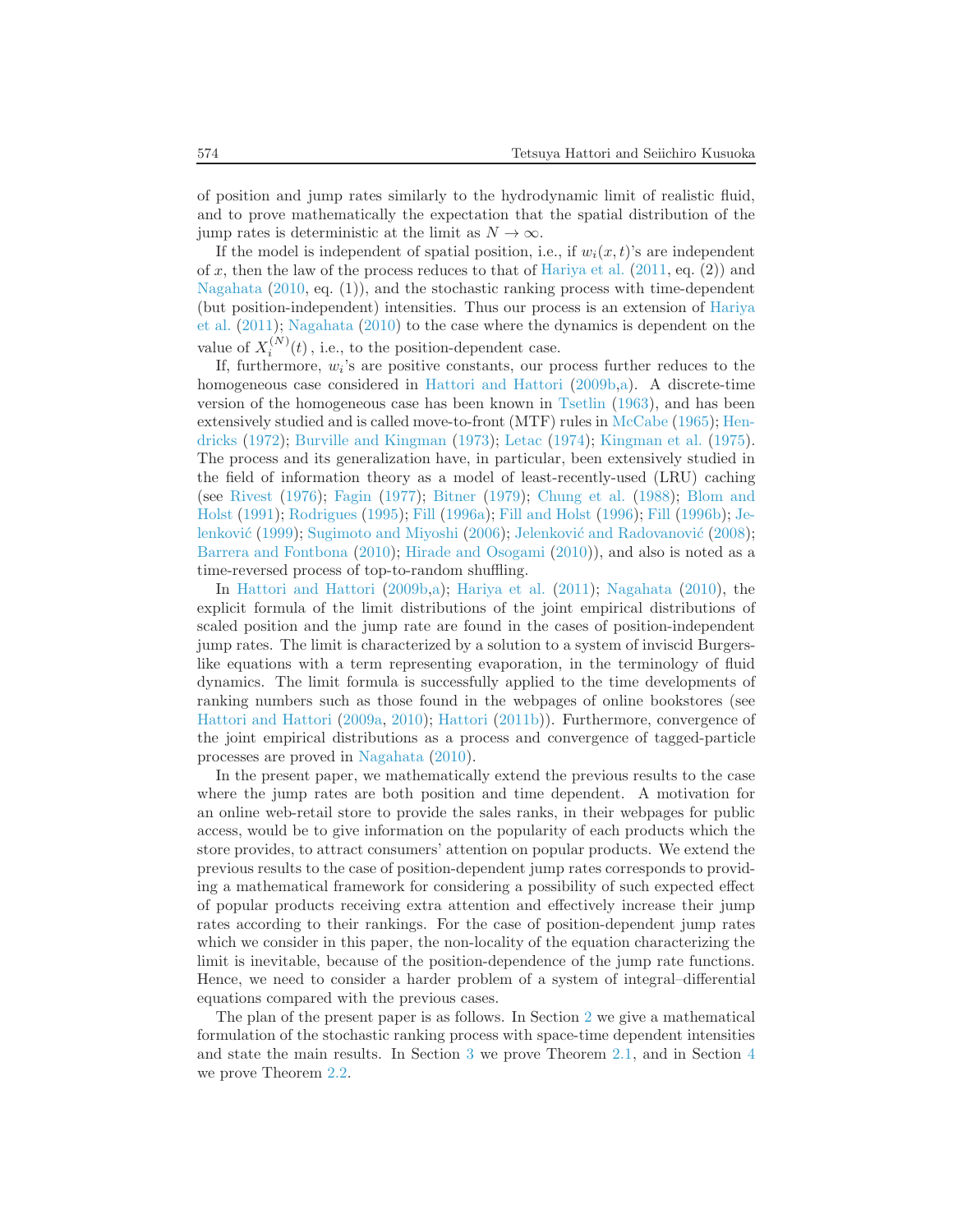#### <span id="page-4-1"></span>2. Formulation and main results.

The precise formulation of the stochastic ranking process which we consider in this paper is as follows.

Let  $\{\nu_i(d\xi ds)\}_{i=1,2,3,...}$  be independent Poisson random measures on  $[0,\infty)$  ×  $[0, \infty)$  with the intensity measure  $d\xi ds$ . Let W be a set of non-negative valued  $C^1$ functions

$$
w: [0,1] \times [0,\infty) \to [0,\infty),
$$

such that, for each  $T > 0$ ,

<span id="page-4-2"></span>
$$
R_w(T) := \sup_{w \in W} \sup_{(y,t) \in [0,1] \times [0,T]} \max \left\{ w(y,t), \left| \frac{\partial w}{\partial y}(y,t) \right| \right\} < \infty.
$$
 (2.1)

Let  $w_i$ ,  $i = 1, 2, \ldots$  be a sequence in W, and for a positive integer N, put

$$
w_i^{(N)}(k,t) := w_i(\frac{k-1}{N},t), \quad k = 1,2,\ldots,N, \ t \in [0,\infty), \ i = 1,2,\ldots,N.
$$

Also, let  $x_1^{(N)}, x_2^{(N)}, \ldots, x_N^{(N)}$  be a permutation of  $1, 2, \ldots, N$ . Let  $(\Omega, \mathcal{F}, P)$  be a probability space, and define a process

$$
X^{(N)} = (X_1^{(N)}, \dots, X_N^{(N)})
$$

by

<span id="page-4-0"></span>
$$
X_i^{(N)}(t) = x_i^{(N)}
$$
  
+ 
$$
\sum_{j=1}^N \int_{s \in (0,t]} \int_{\xi \in [0,\infty)} \mathbf{1}_{X_i^{(N)}(s-) < X_j^{(N)}(s-)} \mathbf{1}_{\xi \in [0,w_j^{(N)}(X_j^{(N)}(s-),s))} \nu_j(d\xi ds)
$$
  
+ 
$$
\int_{s \in (0,t]} \int_{\xi \in [0,\infty)} (1 - X_i^{(N)}(s-)) \mathbf{1}_{\xi \in [0,w_i^{(N)}(X_i^{(N)}(s-),s))} \nu_i(d\xi ds),
$$
  
 $i = 1, 2, ..., N, t \ge 0,$  (2.2)

where,  $\mathbf{1}_B$  is the indicator function of event B. The integrands in the [\(2.2\)](#page-4-0) are predictable, hence the right hand side of  $(2.2)$  is well-defined as the Ito–integrals (see [Ikeda and Watanabe](#page-35-0) [\(1989](#page-35-0), §IV.9)).

As mentioned in Section [1,](#page-0-0) the function  $w_i$  on  $[0,1] \times [0,\infty)$  is introduced to control the jump rate of  $X_i^{(N)}$ . Indeed, the mass of  $\nu_i(d\xi ds)$  on the complement of  $[0, w_i) \times (0, t]$  is ignored on the right-hand side of  $(2.2)$ .

 $X^{(N)}(t)$  is a permutation of  $1, 2, ..., N$  for all  $t \geq 0$ , which we regard as ranks or positions of particles  $1, 2, \ldots, N$  at time t. Moreover, for  $i = 1, 2, \ldots, N$ , and  $t > t_0 \geq 0$ , let

<span id="page-4-3"></span>
$$
J_i^{(N)}(t_0, t) = \left\{ \int_{s \in (t_0, t]} \int_{\xi \in [0, \infty)} \mathbf{1}_{\xi \in [0, w_i^{(N)}(X_i^{(N)}(s-), s))} \nu_i(d\xi ds) > 0 \right\}.
$$
 (2.3)

Then, the last term on the right hand side of [\(2.2\)](#page-4-0) implies that  $J_i^{(N)}(t_0, t)$  denotes i the event that the particle *i* jumps to the top position  $(X_i^{(N)})$  $i^{(N)}(s) = 1$ ) in the time interval  $(t_0, t]$ . In other words, the last term of  $(2.2)$  represents the definition of the stochastic ranking process that the particle *i* jumps to the top rank  $X_i^{(N)}(t) = 1$ with jump rate determined by  $w_i^{(N)}$ . Also, the second term on the right hand side of [\(2.2\)](#page-4-0) implies that on the complement  $J_i^{(N)}(t_0, t)^c$  of  $J_i^{(N)}(t_0, t)$ ,

<span id="page-4-4"></span>
$$
X_i^{(N)}(s) - X_i^{(N)}(s-) = 0 \quad \text{or} \quad 1,\tag{2.4}
$$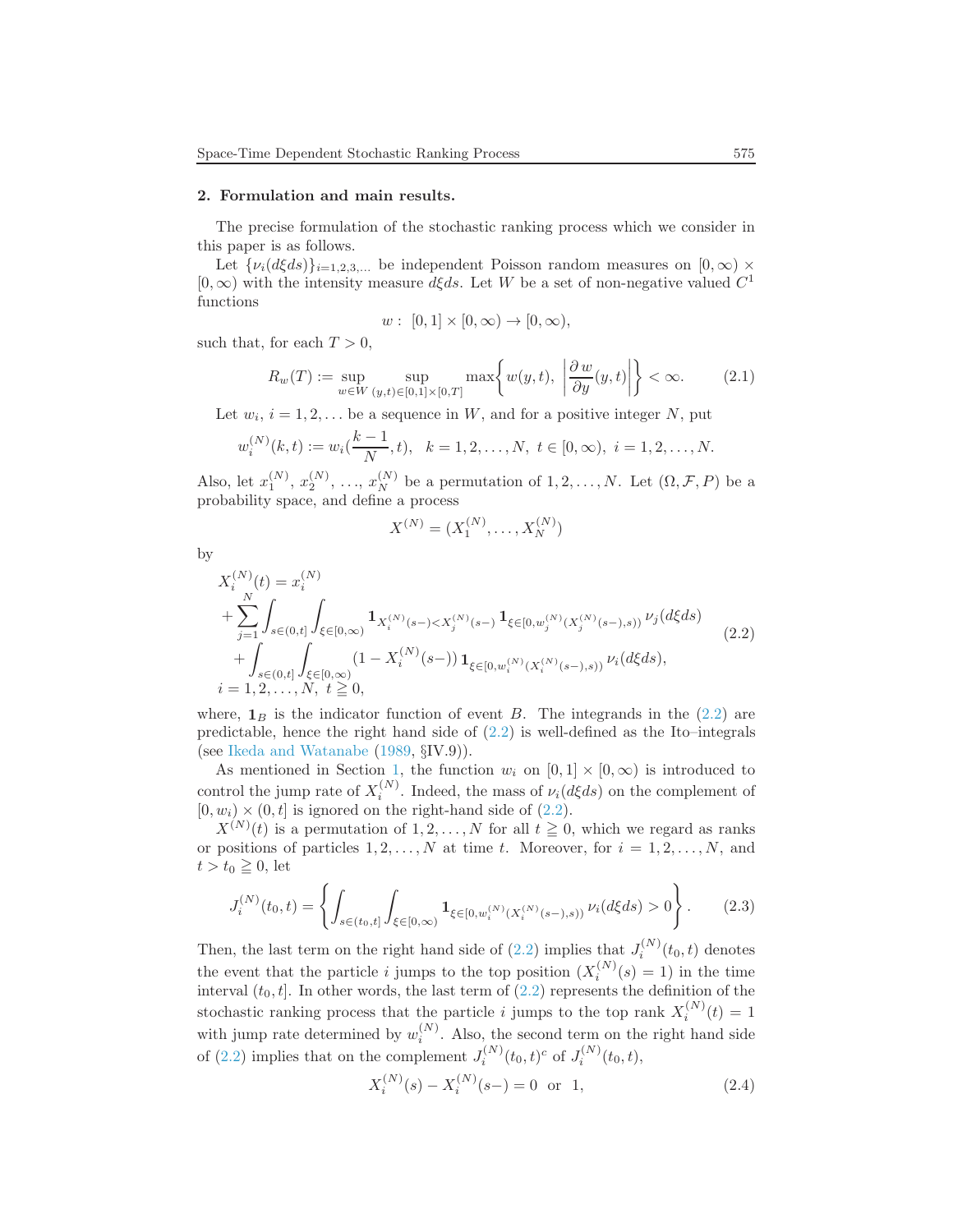for  $t_0 < s \leq t$ , where the latter occurs if and only if a particle k at tail side  $(X_k^{(N)}$  $k_k^{(N)}(s) > X_i^{(N)}(s)$  jumps to top at time s. In other words, the second term of  $(2.2)$  represents the increase in the ranking number of particle *i*, when the other particles at the lower rank (larger ranking number) jumps to rank 1.

We introduce the normalized position for each particle  $i$  at time  $t$ 

<span id="page-5-1"></span>
$$
Y_i^{(N)}(t) = \frac{1}{N} (X_i^{(N)}(t) - 1),
$$
\n(2.5)

and consider the joint empirical distribution of jump rate and normalized position, given by

$$
\mu_t^{(N)} = \frac{1}{N} \sum_{i=1}^N \delta_{(w_i, Y_i^{(N)}(t))}.
$$
\n(2.6)

(We will denote a unit measure on any space by  $\delta_c$ .) For each  $T > 0$ ,  $\mu_t^{(N)}$ ,  $t \in [0, T]$ , is regarded as a stochastic process taking values in the set of probability measures on  $C^{1,0}([0,1] \times [0,T]) \times [0,1]$ . Here  $C^{1,0}([0,1] \times [0,T])$  is the total set of functions  $f \in C([0,1] \times [0,T])$  such that  $\frac{\partial f}{\partial y} \in C([0,1] \times [0,T])$ . Since  $C^{1,0}([0,1] \times [0,T])$  is a Polish space with norm

$$
\sup_{t)\in[0,1]\times[0,T]}\bigg\{|w(y,t)|, \ \left|\frac{\partial w}{\partial y}(y,t)\right|\ \bigg\},\
$$

so is  $C^1([0,1] \times [0,T]) \times [0,1]$  (see [Bauer](#page-34-2) [\(2001](#page-34-2), Example 26.2)). We assume a standard topology of weak convergence of probability measures on  $C^1([0,1] \times [0,T]) \times$  $[0, 1]$ .

To prove convergence of measures, we work with a distribution function. For each integer N define

<span id="page-5-2"></span>
$$
U^{(N)}(dw, y, t) = \mu_t^{(N)}(dw \times [y, 1)) = \frac{1}{N} \sum_{i=1}^N \mathbf{1}_{X_i^{(N)}(t) \ge Ny+1} \delta_{w_i}(dw),
$$
\n
$$
0 \le y \le 1, \ t \ge 0.
$$
\n(2.7)

For each  $(y, t)$ ,  $U^{(N)}(\cdot, y, t)$  is a Borel measure on W. Note that  $U^{(N)}(dw, y, t)$  is non-increasing in  $y$  and satisfies

$$
\int_{W} U^{(N)}(dw, y, t) = \frac{[N(1-y)]}{N}, \quad 0 \le y \le 1, \ t \ge 0,
$$
\n(2.8)

where, for real z,  $[z]$  is the largest integer not exceeding z.

 $(y,$ 

A[s an analog of the corresponding results in](#page-35-5) [Hattori and Hattori](#page-35-1) [\(2009a](#page-35-1)); Hariya et al. [\(2011](#page-35-5)), the infinite-particle scaling limit U of  $U^{(N)}$  turns out to be characterized by a system of inviscid Burgers-like integral–partial differential equations with evaporation terms. Denote the set of 'boundary points' and of 'initial points' by

$$
\Gamma_b = \{ (0, t_0) \mid t_0 \ge 0 \},\tag{2.9}
$$

and

$$
\Gamma_i = \{ (y_0, 0) \mid 0 \le y_0 \le 1 \},\tag{2.10}
$$

respectively, and put

<span id="page-5-0"></span>
$$
\Gamma = \Gamma_b \cup \Gamma_i. \tag{2.11}
$$

Also, for  $t \geq 0$  put

$$
\Gamma_t = \{ (y_0, t_0) \in \Gamma \mid t_0 \le t \} = \Gamma_i \cup \{ (0, t_0) \mid 0 \le t_0 \le t \}. \tag{2.12}
$$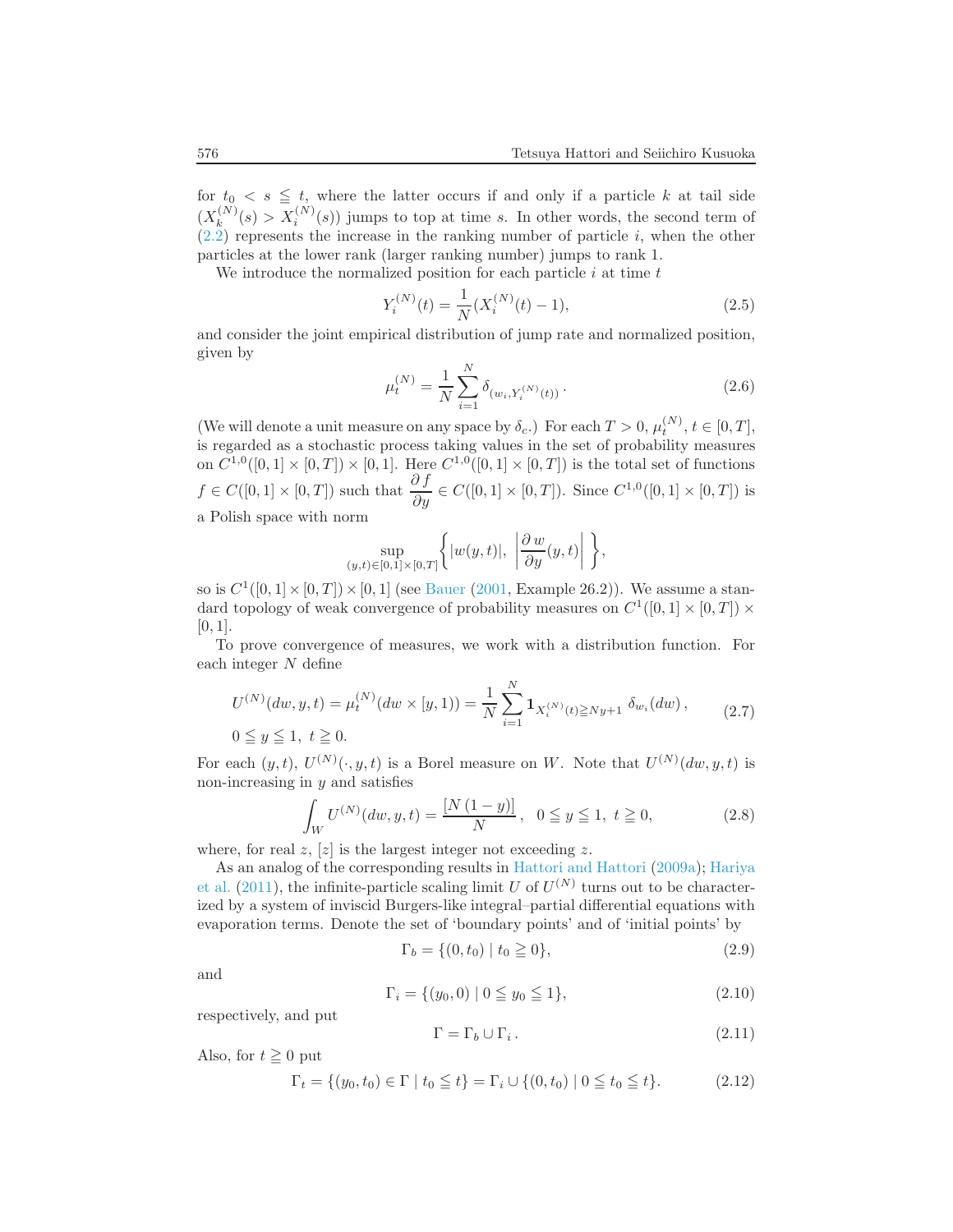<span id="page-6-1"></span>**Theorem 2.1.** Let  $\lambda$  be a Borel probability measure on W, and  $\rho : W \times [0,1] \rightarrow$  $[0, 1]$  be a non-negative Borel measurable function continuous in y, such that  $\frac{\partial \rho}{\partial y}(w,y)$  exists for almost all y, is bounded, satisfying

<span id="page-6-6"></span>
$$
\frac{\partial \rho}{\partial y}(w, y) \leq 0, \text{ for almost all } (y, w) \in [0, 1] \times W,
$$
\n(2.13)

 $\rho(w, 0) = 1$  and  $\rho(w, 1) = 0$  for  $w \in W$ . Define a Borel measure on W with parameter  $y \in [0, 1]$  by

<span id="page-6-7"></span>
$$
U_0(dw, y) = \rho(w, y) \lambda(dw), \quad y \in [0, 1], \ w \in W.
$$
 (2.14)

In particular,  $U_0(dw, 0) = \lambda(dw)$ . Assume also

<span id="page-6-8"></span>
$$
U_0(W, y) = \int_W U_0(dw, y) = 1 - y, \ 0 \le y \le 1.
$$
 (2.15)

Then there exists a unique pair of functions

$$
y_C: \ \{(\gamma, t) \in \Gamma \times [0, \infty) \mid \gamma \in \Gamma_t\} \to [0, 1],
$$

and  $U = U(dw, y, t)$  on  $[0, 1] \times [0, \infty)$  taking values in the non-negative Borel measures on W such that

- (i)  $y_C(\gamma, t)$  and  $\frac{\partial y_C}{\partial t}(\gamma, t)$  are continuous,
- (ii) for each  $t > 0$ ,  $y_C(\cdot, t) : \Gamma_t \to [0, 1]$  is surjective,
- (iii) for all bounded continuous  $h: W \to \mathbb{R}, U(h, y, t) :=$ W  $h(w)U(dw, y, t)$ is Lipschitz continuous in  $(y, t) \in [0, 1] \times [0, T]$  for any  $T > 0$ , and nonincreasing in y, and
- (iv) the following  $(2.16)$ ,  $(2.17)$ ,  $(2.19)$ , and  $(2.20)$  hold:

<span id="page-6-2"></span>
$$
y_C(\gamma, t_0) = y_0
$$
 and  $U(dw, y_0, t_0) = U_0(dw, y_0), \quad \gamma = (y_0, t_0) \in \Gamma,$  (2.16)

<span id="page-6-3"></span>
$$
U(h, y_C(\gamma, t), t) = U_0(h, y_0) - \int_{t_0}^t V(h, y_C(\gamma, s), s) ds, \quad t \ge t_0, \ \gamma = (y_0, t_0) \in \Gamma,
$$
\n(2.17)

for all bounded continuous function  $h: W \to \mathbb{R}$ , where

$$
U(h, y, t) := \int_W h(w) U(dw, y, t),
$$

and

<span id="page-6-0"></span>
$$
V(h, y, t) = \int_W h(w) w(y, t) U(dw, y, t) + \int_y^1 \int_W h(w) \frac{\partial w}{\partial z}(z, t) U(dw, z, t) dz,
$$
\n(2.18)

and

<span id="page-6-4"></span>
$$
\frac{\partial y_C}{\partial t}(\gamma, t) = V(\mathbf{1}_W, y_C(\gamma, t), t), \quad t \geqq t_0, \ \gamma = (y_0, t_0) \in \Gamma,
$$
 (2.19)

where  $\mathbf{1}_W(w) = 1$  for all  $w \in W$ , and

<span id="page-6-5"></span>
$$
U(\mathbf{1}_W, y, t) = 1 - y, \quad 0 \le y \le 1, \ t \ge 0. \tag{2.20}
$$

 $\Diamond$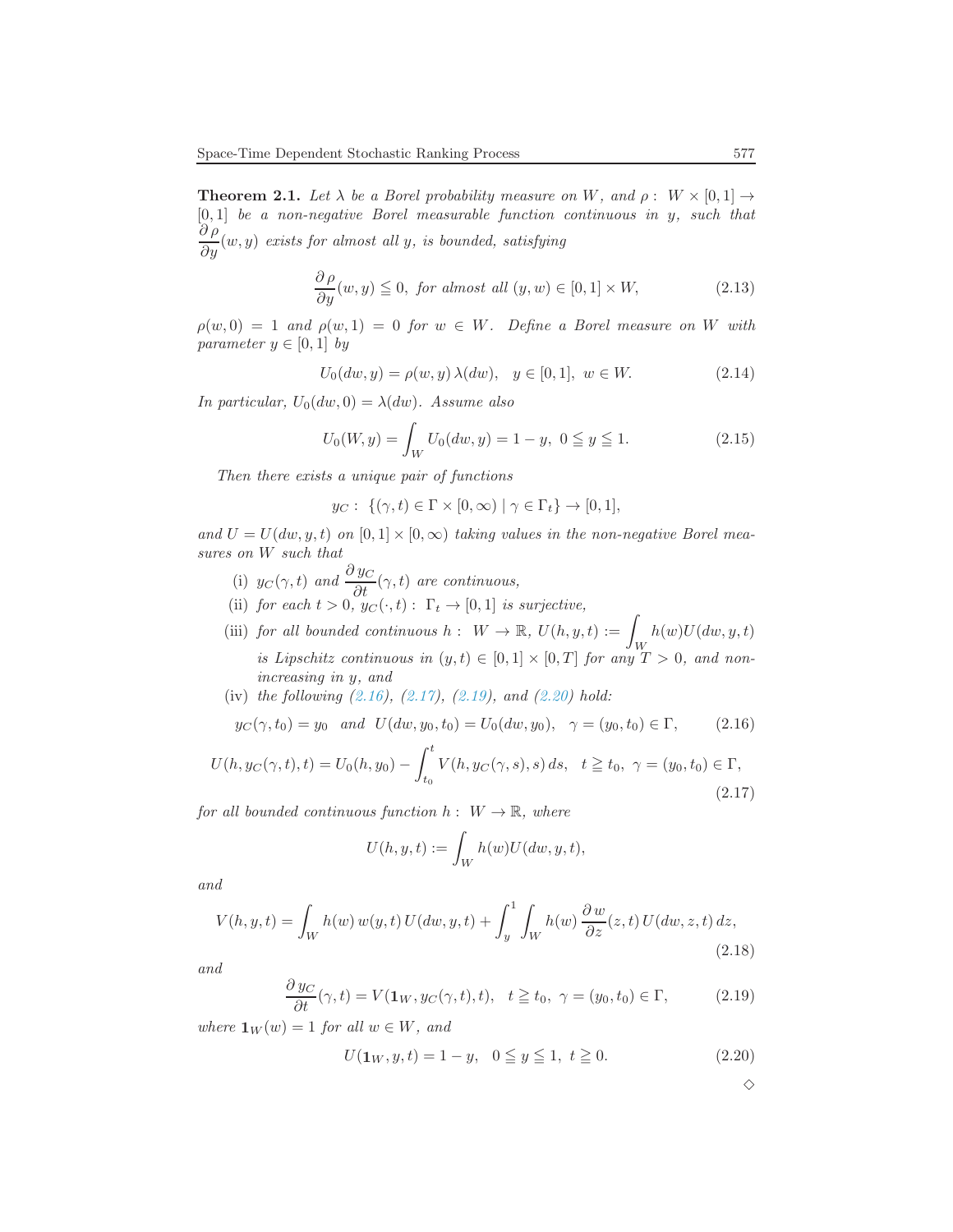The claim  $(2.20)$ , together with continuity and monotonicity of U, implies that U determines a Borel probability measure  $\mu_t$  on the direct product  $W \times [0, 1]$  with parameter t by

$$
U(dw, y, t) = \mu_t(dw \times [y, 1)), \ \ 0 \le y \le 1, \ t \ge 0.
$$
 (2.21)

If  $U(h, y, t)$  in Theorem [2.1](#page-6-1) is  $C^1$  in a neighborhood of  $(y, t) \in (0, 1) \times (0, \infty)$ , then differentiating [\(2.17\)](#page-6-3) by t, using [\(2.19\)](#page-6-4), and noting that  $y_C(\cdot, t) : \Gamma_t \to [0, 1]$ is surjective, we have

<span id="page-7-0"></span>
$$
\frac{\partial U}{\partial t}(h, y, t) + V(\mathbf{1}_W, y, t) \frac{\partial U}{\partial y}(h, y, t) = -V(h, y, t), \tag{2.22}
$$

where V is as in [\(2.18\)](#page-6-0).  $y_C$  in [\(2.19\)](#page-6-4) determines the characteristic curves for [\(2.22\)](#page-7-0). In terms of [Bressan](#page-35-17) [\(2000](#page-35-17), §3.4), we can therefore say that Theorem [2.1](#page-6-1) claims global existence of the Lipschitz solution (broad solution which is Lipschitz continuous) to the system of quasilinear partial differential equations [\(2.22\)](#page-7-0), with components parametrized by (possibly continuous) w. To be more precise, we have extended the definition in [Bressan](#page-35-17) [\(2000](#page-35-17), §3.4) of Lipschitz solution for [\(2.22\)](#page-7-0) to the non-local case (see [\(2.18\)](#page-6-0)), and for the case where  $V(1_W, y, t)$  in the left-hand side of Theorem [2.1](#page-6-1) is common for all  $h$ . We have also generalized the notion of domain of determinancy defined in [Bressan](#page-35-17) [\(2000,](#page-35-17) §3.4), which in the present case corresponds to

$$
\{(y,t)\in[0,1]\times[0,\infty)\mid y\geq y_C((0,0),t)\},\
$$

to the domain determined by boundary conditions

$$
\{(y,t)\in[0,1]\times[0,\infty)\mid y
$$

with initial data  $U(h, \cdot, 0) = U_0(h, \cdot)$  and the boundary condition  $U(h, 0, t) =$  $U_0(h, 0), t \ge 0$ , as obtained in  $(2.16)$ .

As an example, where the jump rates are finitely many space-time constants, we can identify  $W$  (the space of jump rate functions) with the finite set of the constant jump rates  $\tilde{W} = \{w^{(1)}, w^{(2)}, \ldots, w^{(A)}\}$  for some positive integer A, and the distribution of the jump rates  $U_0(\cdot, 0) = \lambda(\cdot)$  can be identified with

<span id="page-7-1"></span>
$$
\lambda = \sum_{a=1}^{A} r^{(a)} \, \delta_{w^{(a)}},\tag{2.23}
$$

for some positive constants  $r^{(a)}$ ,  $a = 1, 2, ..., A$ , satisfying  $\sum$ A  $a=1$  $r^{(a)} = 1$ . In this

example, [\(2.22\)](#page-7-0) reduces to

<span id="page-7-2"></span>
$$
\frac{\partial U_a}{\partial t}(y,t) + \sum_{b=1}^A w^{(b)} U_b(y,t) \frac{\partial U_a}{\partial y}(y,t) = -w^{(a)} U_a(y,t), \qquad (2.24)
$$

where we wrote  $U_a(y,t) = U(h_a, y, t)$  and  $V_a(y,t) = V(h_a, y, t) = w^{(a)}U_a(y,t)$ . Here,  $h_a: W \to \mathbb{R}$  is defined by  $h_a(w^{(a)}) = 1$  and  $h_a(w^{(b)}) = 0$ , if  $b \neq a$ , where we identified W with  $\tilde{W}$ . In particular,  $\sum_{n=1}^{N}$  $a=1$  $h_a = \mathbf{1}_W$ , so that  $V(\mathbf{1}_W, y, t) =$ 

$$
\sum_{a=1}^{A} w^{(a)} U_a(y, t).
$$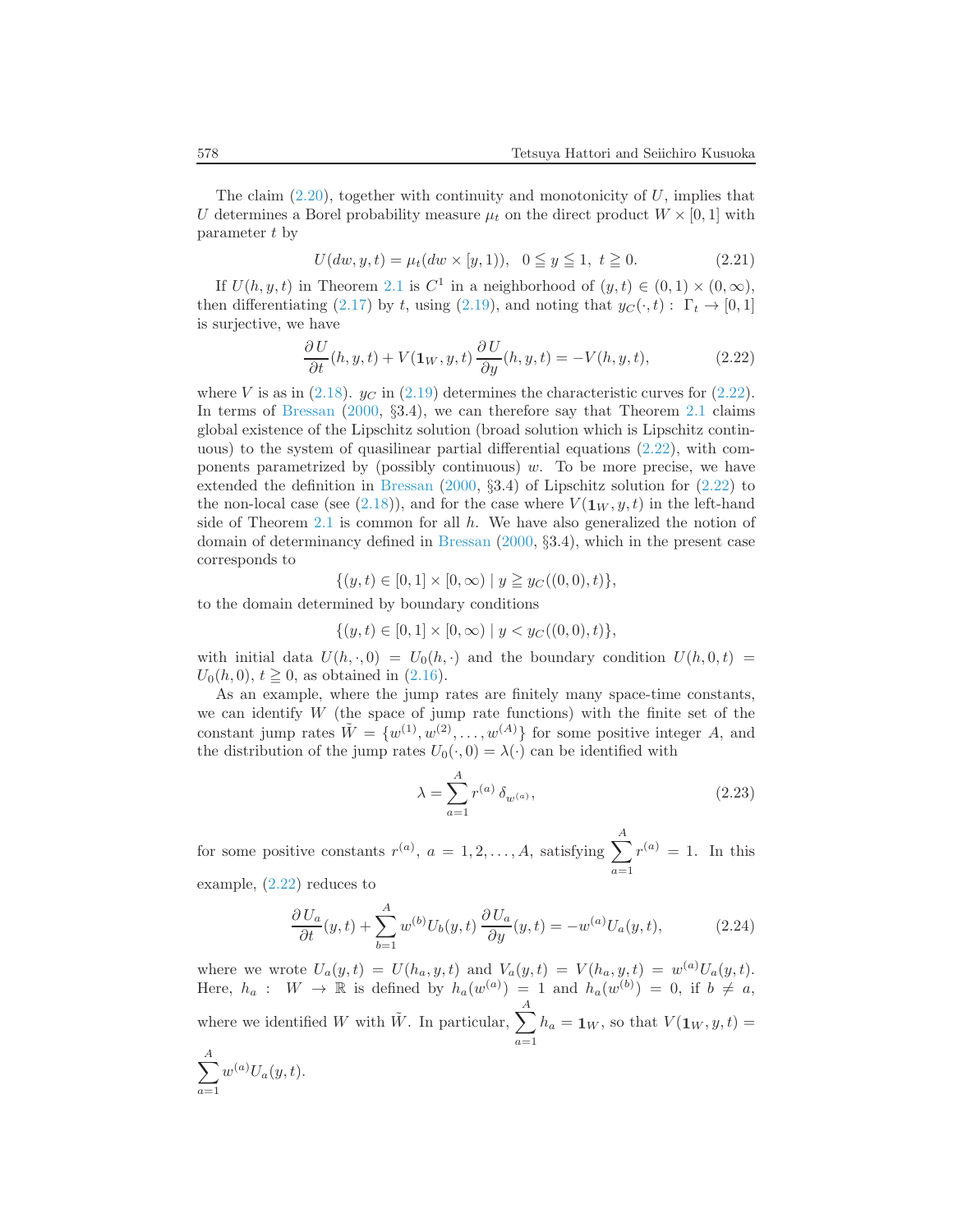The example of the limit distribution determined by  $(2.23)$  can be realized from the stochastic ranking process as follows. To simplify the notation, we give the case  $A = 2$  and  $r^{(1)} = \frac{q}{4}$  $\frac{q}{p}$  for positive integers p and q satisfying  $p > q$ . Given  $i \geq 1$ , consider the decomposition  $i = m p + r$ , where m and r are non-negative integers satisfying  $0 \le r < p$ . Then let  $w_i = w_{m,p+r} = w^{(1)}$  for  $m = 0, 1, 2, ...$ and  $r = 0, 1, ..., q - 1$ , and  $w_i = w_{m p+r} = w^{(2)}$  for  $m = 0, 1, 2, ...$  and  $r =$  $q, q+1, \ldots, p-1$ . This determines the jump rates for all the particles  $i = 1, 2, \ldots$ , hence, with an initial configuration  $(x_1, x_2, \ldots, x_N)$  the stochastic ranking process is defined. We see that the limit  $U_0(\cdot, 0) = \lambda(\cdot)$  of the distribution of jump rates is given in this example by [\(2.23\)](#page-7-1) for  $A = 2$ ,  $r^{(1)} = \frac{q}{r}$  $\frac{q}{p}$  and  $r^{(2)} = 1 - \frac{q}{p}$  $\frac{q}{p}$ . An extension to general A and  $(r^{(1)}, r^{(2)}, \ldots, r^{(A)})$  should be clear.

If  $A = 1$  and the right hand side of  $(2.24)$  is 0, the partial differential equation is known as the inviscid Burgers equation, in the terminology of fluid dynamics. In terms of fluid dynamics, the right hand side of [\(2.24\)](#page-7-2) could be interpreted as the evaporation of the fluid. That this term is equal (with  $h = 1_W$ ) to the negative velocity of the fluid, the coefficient to the y-derivative of  $U$  in the left hand side of [\(2.22\)](#page-7-0), implies that the motion of fluid is fully driven by the evaporation. This intuitiv[ely implies that there are no 'shock waves' in our model \(see](#page-35-1) Hattori and Hattori [\(2009a\)](#page-35-1)). This is perhaps in contrast with a general interest where Burgers equations are noted for the existence of shock waves.

The case of constant jump rates [\(2.24\)](#page-7-2) can be solved explicitly by using characteristic curves (see [Hattori and Hattori](#page-35-1) [\(2009a\)](#page-35-1)). The results of the case that the jump rates are time-dependent, i.e. the jump rates  $w^{(b)}$  are changed to the functions  $w^{(b)}(t)$  in [\(2.24\)](#page-7-2), which also can be solved by using characteristic curves, and the solution is given in [Hariya et al.](#page-35-5)  $(2011)$ . For the case  $(2.22)$  which we consider in this paper, the non-locality of interaction is inevitable, because of the position dependence of the jump rate functions. Hence, we need to consider a harder problem of a system of differential–integral equations compared with the previous cases. In fact, the case corresponding to  $(2.24)$  with position dependence on  $w^{(a)}$  leads to (assuming regularity on solution)

$$
\frac{\partial U_a}{\partial t}(y,t) - \sum_{b=1}^A \int_y^1 w^{(b)}(z,t) \frac{\partial U_b}{\partial z}(z,t) dz \frac{\partial U_a}{\partial y}(y,t) = \int_y^1 w^{(a)}(z,t) \frac{\partial U_a}{\partial z}(z,t) dz.
$$
\n(2.25)

Though we have no hope to obtain solutions explicitly, we will show in Section [3](#page-10-0) that we can nevertheless prove uniqueness and existence of the global solution, using the characteristic curves  $y_C$ .

Now we give a norm of measures in order to state the limit theorem. Let  $|| \cdot ||_{var}$ be the total variation norm for Borel measures on  $W$ , i.e. for a signed measure  $\mu$ on W define  $||\mu||_{var}$  by

$$
||\mu||_{var} = \mu^+(W) + \mu^-(W),
$$

where  $\mu^+$  and  $\mu^-$  are the positive part and the negative part obtained by Hahn-Jordan decomposition of  $\mu$  respectively.

We consider a scaling limit of the stochastic ranking process as  $N \to \infty$ , the limit for the number of particles to infinity. The result obtained in this paper is a non-trivial limit theorem of the law of large numbers for dependent variables. A non-trivial dependence is suggested by the fact, which we state in the following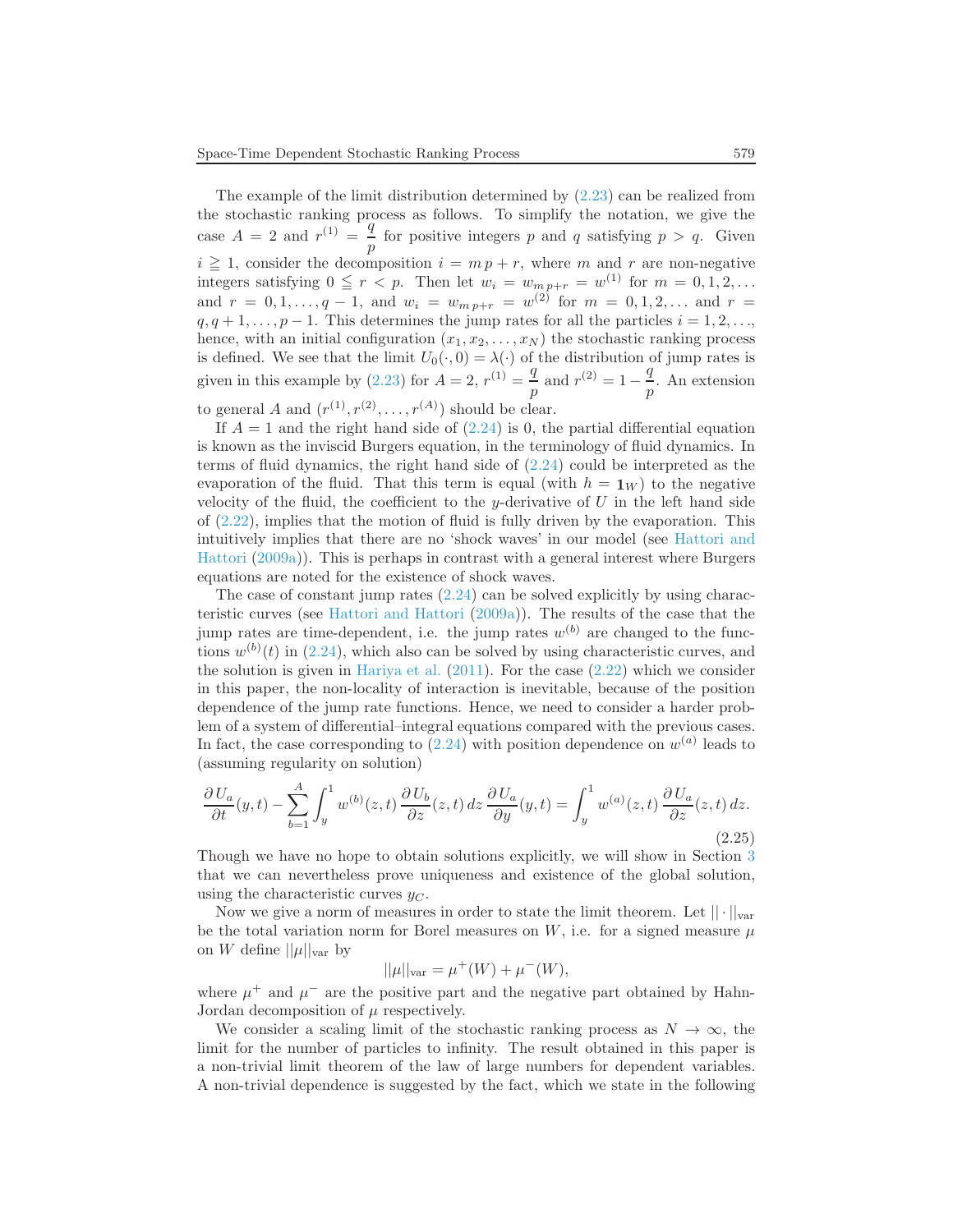Theorem, that the limit distribution satisfies  $(2.17)$  or more intuitively, non-linear equa[tions](#page-35-5) [\(2.22\)](#page-7-0)[. The previous results in](#page-35-5) [Hattori and Hattori](#page-35-6) [\(2009b\)](#page-35-6); Hariya et al. [\(2011\)](#page-35-5) are also the law of large numbers for dependent variables, but in the previous results, where the jump rate functions are independent of spatial positions, a special combination of quantities  $(U^{(N)}(B, Y_C^{(N)}(y_0, t_0, t), t)$ , in terms of notations in Section [4,](#page-21-0) turns out to be a sum of independent random variables. However, the position-dependence of jump rates, as considered in the present paper, implies that the dependence of random variables are built-in in the model, so that the proofs in [Hattori and Hattori](#page-35-6) [\(2009b](#page-35-6)); [Hariya et al.](#page-35-5) [\(2011\)](#page-35-5) do not work in the present case. Inspired partly by [Nagahata](#page-36-0) [\(2010\)](#page-36-0), where the case of finite types of position independent particles are proved (see [Nagahata](#page-36-0) [\(2010,](#page-36-0) Prop. 1.1 and Thm. 1.2)), we extend his result to our position-dependent case, and obtain a convergence of empirical distribution and also the limiting dynamics of fixed finite particles (tagged particles) for the case of jump rate functions with space-time dependence as follows.

<span id="page-9-0"></span>Theorem 2.2. Assume that with probability 1,

<span id="page-9-2"></span>
$$
\lim_{N \to \infty} \sup_{y \in [0,1)} ||U^{(N)}(\cdot, y, 0) - U_0(\cdot, y)||_{\text{var}} = 0,
$$
\n(2.26)

where  $U_0(dw, y)$  satisfies all the assumptions in Theorem [2.1.](#page-6-1) Then the following hold.

(i) With probability 1, for all  $T > 0$ ,

$$
\lim_{N \to \infty} \sup_{(y,t) \in [0,1) \times [0,T]} \| U^{(N)}(\cdot, y, t) - U(\cdot, y, t) \|_{\text{var}} = 0,
$$

where U is the solution claimed in Theorem [2.1.](#page-6-1)

(ii) Assume in addition that,

<span id="page-9-3"></span>
$$
\lim_{N \to \infty} \frac{1}{N} x_i^{(N)} = y_i, \quad i = 1, 2, \dots, L,
$$
\n(2.27)

for a positive integer L and  $y_i \in [0,1)$ ,  $i = 1, 2, \ldots, L$ . Then, with probability 1, for all  $T > 0$ , the tagged particle system

$$
(Y_1^{(N)}(t), Y_2^{(N)}(t), \dots, Y_L^{(N)}(t))
$$

converges as  $N \to \infty$ , uniformly in  $t \in [0,T]$  to a limit  $(Y_1(t), Y_2(t), \ldots,$  $Y_L(t)$ ). Here, for each  $i = 1, 2, \ldots, L$ ,  $Y_i$  is the unique solution to

<span id="page-9-1"></span>
$$
Y_i(t) = y_i + \int_0^t V(\mathbf{1}_W, Y_i(s-), s)ds
$$
  
 
$$
- \int_{s \in (0,t]} \int_{\xi \in [0,\infty)} Y_i(s-) \mathbf{1}_{\xi \in [0,w_i(Y_i(s-),s))} \nu_i(d\xi ds),
$$
  
where, V is as in (2.18).

 $\Diamond$ 

Theorem [2.2](#page-9-0) implies propagation of chaos for the stochastic ranking processes. For each N all of  $\{Y_i^{(N)}\}$  are random and interact with each other and  $U^{(N)}(dw, y, t)$ is also random. However, the limit  $U(dw, y, t)$  is deterministic. Furthermore, the randomness of the limit process  $Y_i$  of the tagged particles depends only on its own Poisson random measure  $\nu_i$ , and is independent of  $Y_j$  or  $\nu_j$  with  $j \neq i$ . Indeed, in the proof of Theorem [2.2](#page-9-0) (Section [4\)](#page-21-0) we focus at martingale terms  $M_U^{(N)}$  $U^{(N)}$  and  $M_i^{(N)}$ (definitions are in  $(4.8)$  and  $(4.29)$ , respectively) and show that they converge to 0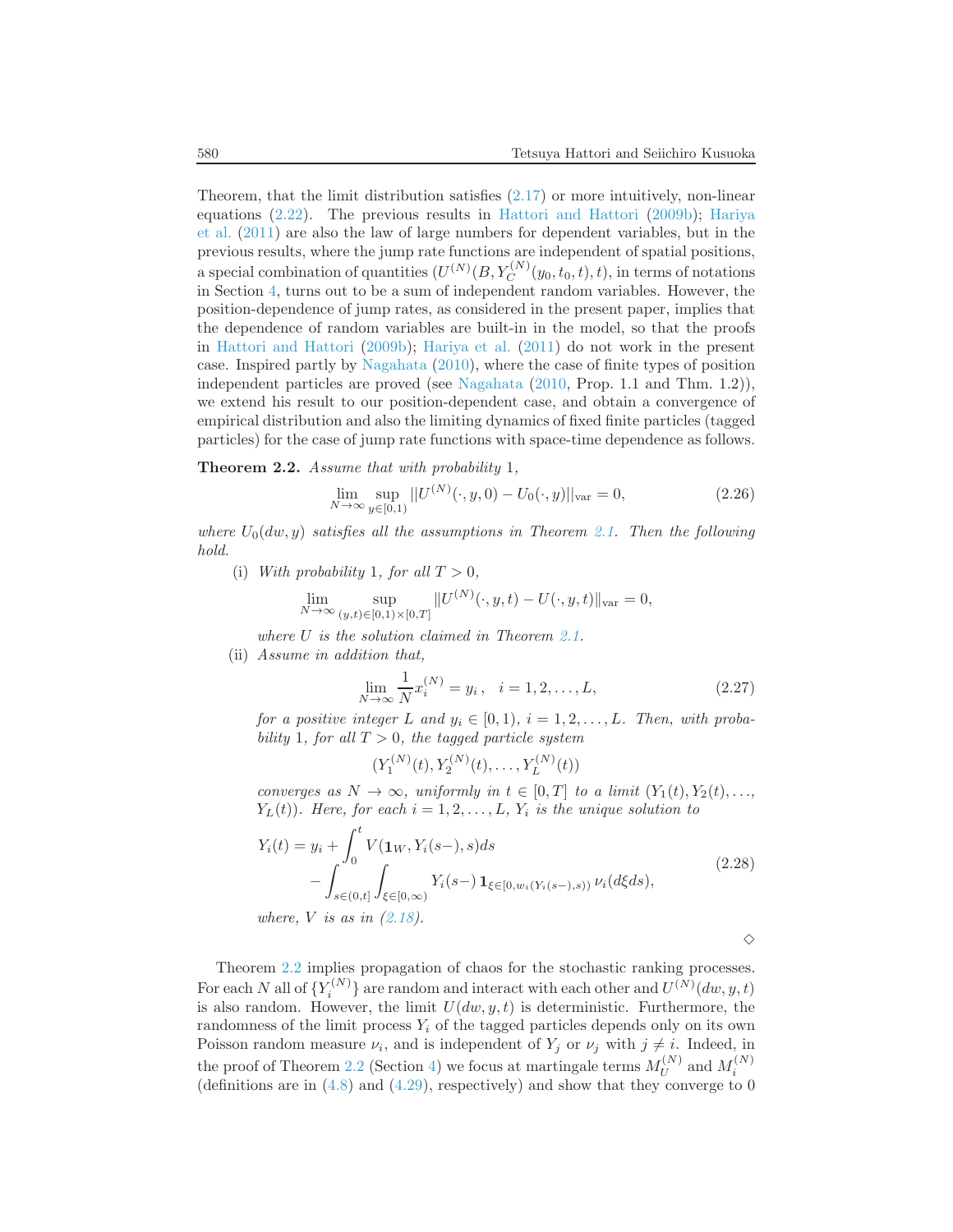in sense of square martingales. This implies that the fluctuation disappears as the number of particles goes to infinity. In this sense, Theorem [2.2](#page-9-0) can be regarded as a law of large numbers.

We give one more remark on Theorem [2.2.](#page-9-0) By taking the role of V for  $y_C$  into account, we have that the tagged particle  $Y_i$  in the limit system behaves just as the characteristic curve  $y_C((y_i,0),\cdot)$  before the particle's own jump occurs. So, we can approximately know  $y_C$  by checking the behavior of one particle  $Y_i^{(N)}$  in the Nparticle system. Note also that a discrete correspondence  $Y_C^{(N)}$  $C^{(N)}$  of the characteristic curves  $y_C$  is defined in [\(4.1\)](#page-21-1), which has been a key quantity of the limit theorems since [Hattori and Hattori](#page-35-6) [\(2009b](#page-35-6)).

When  $\{w_i; i = 1, 2, 3, \dots\}$  is a finite set of W, because of Proposition [5.1](#page-34-3) in Appendix, we obtain the following corollary easily.

Corollary 2.3. When  $w_i \in {\tilde{w}_\alpha \in W; \alpha = 1, 2, ..., A}$  for  $i = 1, 2, 3, ...,$  the assumption  $(2.26)$  $(2.26)$  $(2.26)$  of Theorem 2.2 is relaxed as follows:

$$
\lim_{N \to \infty} U^{(N)}(\{\tilde{w}_{\alpha}\}, y, 0) = U(\{\tilde{w}_{\alpha}\}, y, 0), \text{ for each } y \in [0, 1)
$$

with probability 1 for  $\alpha = 1, 2, \ldots, A$ .

### <span id="page-10-0"></span>3. Proof of Theorem [2.1.](#page-6-1)

A basic idea of the proof of existence of the solution  $U(dw, y, t)$  is, as in the standard quasilinear partial differential equations (see [Bressan](#page-35-17) [\(2000](#page-35-17))), to construct the solution along a characteristic curve  $y = y_C(\gamma, t)$ , which is a curve that a 'fluid particle' starting from an initial point  $\gamma$  moves along under the dynamics of the partial differential equation. For each starting point  $\gamma$  we put  $f(y_0, t) =$  $y_C(\gamma, t)$ , if the starting point is in the initial line  $t = 0$ ; and put  $\gamma = (y_0, 0)$ or  $g(t_0, t) = y_C(\gamma, t)$ , if the starting point is in the boundary, i.e.  $\gamma = (0, t_0)$ (see [\(3.21\)](#page-16-0)). Since we deal with differential–integral equations containing non-local terms (for terms with integration, see [\(2.18\)](#page-6-0)), the characteristic curves are not obtained explicitly. This makes the argument technically complicated, and much of the argument in this section deals with existence proof of the characteristic curves  $y_C$  by using iteration methods, and derivation of basic properties of  $y_C$ . In particular,  $g(t_0, t)$ , the characteristic curve starting from the boundary, is dependent on all the other characteristic curves. Hence we need to prepare some lemmas before proving existence of  $g(t_0, t)$  in Lemma [3.4.](#page-14-0) Once  $y_C$  is proved to exist, we are more or less along a standard line to find  $\varphi(dw, \gamma, t) = U(dw, y_C(\gamma, t), t)$  the solution observed along the characteristic curve (see [\(3.25\)](#page-17-0)).

Consider first the case  $(y_0, t_0) \in \Gamma_i$ , namely, the case  $t_0 = 0$ .

<span id="page-10-2"></span>**Lemma 3.1.** There exists a unique  $C^1$  function  $f : [0,1] \times [0,\infty) \rightarrow [0,1]$  which satisfies

<span id="page-10-1"></span>
$$
f(y,t) = 1 + \int_W \left( \int_y^1 \frac{\partial \rho}{\partial z}(w,z) \exp\left(-\int_0^t w(f(z,s),s) ds\right) dz \right) U_0(dw,0), \quad (3.1)
$$
  

$$
y \in [0,1], \ t \ge 0,
$$

where  $\rho$  and  $U_0$  are as in the assumptions of Theorem [2.1.](#page-6-1)  $\diamond$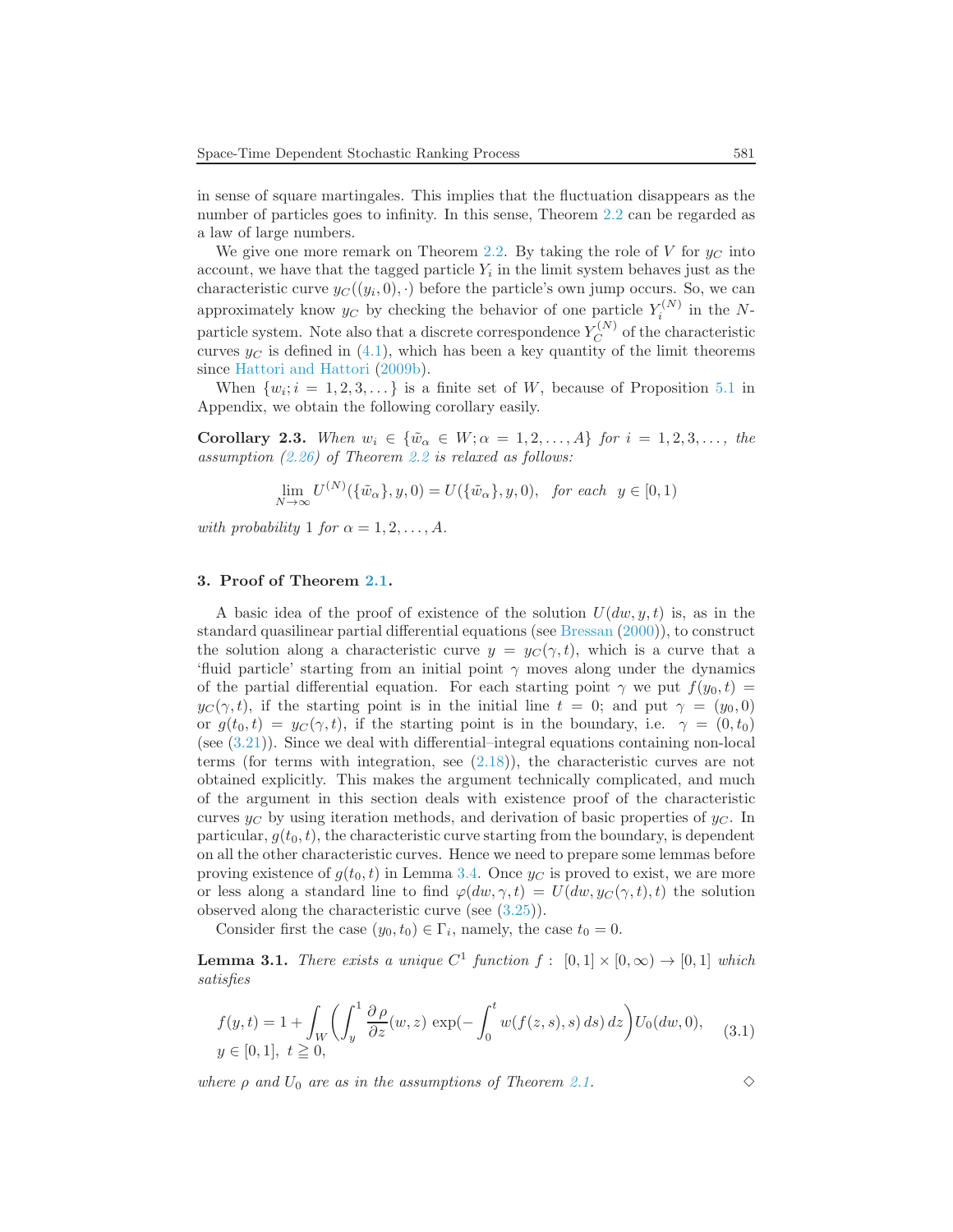*Proof.* For  $k \in \mathbb{Z}_+$ , define  $f_k : [0,1] \times [0,\infty) \to [0,1]$  inductively by

$$
f_0(y,t) = 1 + \int_W \left( \int_y^1 \frac{\partial \rho}{\partial z}(w, z) \exp(-\int_0^t w(z, s) ds) dz \right) U_0(dw, 0),
$$

and

<span id="page-11-0"></span>
$$
f_{k+1}(y,t) = 1
$$
  
+ 
$$
\int_W \left( \int_y^1 \frac{\partial \rho}{\partial z}(w,z) \exp(-\int_0^t w(f_k(z,s),s) ds) dz \right) U_0(dw,0),
$$
 (3.2)  

$$
k \in \mathbb{Z}_+.
$$

Assume that  $f_k$  is continuous and takes values in [0, 1]. Then [\(3.2\)](#page-11-0) is well-defined. This with [\(2.13\)](#page-6-6) implies  $f_{k+1} \leq 1$ . Similarly, using also [\(2.14\)](#page-6-7) and [\(2.15\)](#page-6-8),

$$
f_{k+1}(y,t)
$$
  
\n
$$
\geq 1 + \int_W \left( \int_y^1 \frac{\partial \rho}{\partial z}(w,z) dz \right) U_0(dw,0) = 1 + \int_W U_0(dw,1) - \int_W U_0(dw,y) = y
$$
  
\n
$$
\geq 0.
$$

By assumption of Theorem [2.1,](#page-6-1)  $\frac{\partial \rho}{\partial z}(w, z)$  is bounded almost surely, hence [\(3.2\)](#page-11-0) implies that  $f_{k+1}$  is continuous. By induction,  $f_k$  is continuous and takes values in  $[0, 1]$ , for all k.

For  $k \in \mathbb{Z}_+$ , put  $F_k(y,t) = |f_{k+1}(y,t) - f_k(y,t)|$ . Then, using  $(2.1)$  and the assumptions of Theorem [2.1](#page-6-1) as above, we have

<span id="page-11-2"></span>
$$
F_{k+1}(y,t) \leq R_w(T) \int_y^1 \int_0^t F_k(z,s) \, ds \, dz, \ \ y \in [0,1], \ t \in [0,T], \ k \in \mathbb{Z}_+, \tag{3.3}
$$

for any  $T > 0$ . Since all  $f_k$ 's are continuous and take values in [0, 1],  $F_k$ ,  $k = 1, 2, \ldots$ , are also continuous and take values in  $[0, 1]$ . Then it holds by the argument of [Bressan](#page-35-17) [\(2000,](#page-35-17) §3.8, Lemma 3.4), that

<span id="page-11-1"></span>
$$
0 \leq F_k(y, t) \leq e^{2R_w(T)t} 2^{-k}, \quad y \in [0, 1], \ t \in [0, T], \ k \in \mathbb{Z}_+.
$$
 (3.4)

In fact, since  $F_0$  takes values in [0, 1], [\(3.4\)](#page-11-1) holds for  $k = 0$ . Assume (3.4) holds for some  $k$ . Then  $(3.3)$  implies

$$
F_{k+1}(y,t) \le 2^{-k} R_w(T) \int_y^1 \int_0^t e^{2R_w(T)s} ds \le e^{2R_w(T)t} 2^{-k-1}, \ \ 0 \le y < 1, \ 0 \in [0,T].
$$

By induction, [\(3.4\)](#page-11-1) holds for all  $k \in \mathbb{Z}_+$ . In particular,  $f_0(y,t) + \sum_{k=0}^{\infty} F_k(y,t)$ converges uniformly in  $(y, t)$  for any bounded range of t. Hence,  $f_k(y, t) = f_0(y, t) +$  $\sum$  $k-1$  $j=0$  $(f_{j+1}(y, t) - f_j(y, t))$  converges as  $k \to \infty$  to a function, continuous in y and t. Let

$$
f(y,t) = \lim_{k \to \infty} f_k(y,t), \ \ y \in [0,1], \ t \ge 0.
$$

Then [\(3.2\)](#page-11-0) implies that f satisfies [\(3.1\)](#page-10-1). Also,  $0 \leq f_k \leq 1$  implies

$$
0 \le f(y, t) \le 1, \ 0 \le y \le 1, \ t \ge 0. \tag{3.5}
$$

The right hand side of  $(3.1)$ , with the assumptions in Theorem [2.1](#page-6-1) implies that  $f(y, t)$  is  $C^1$ .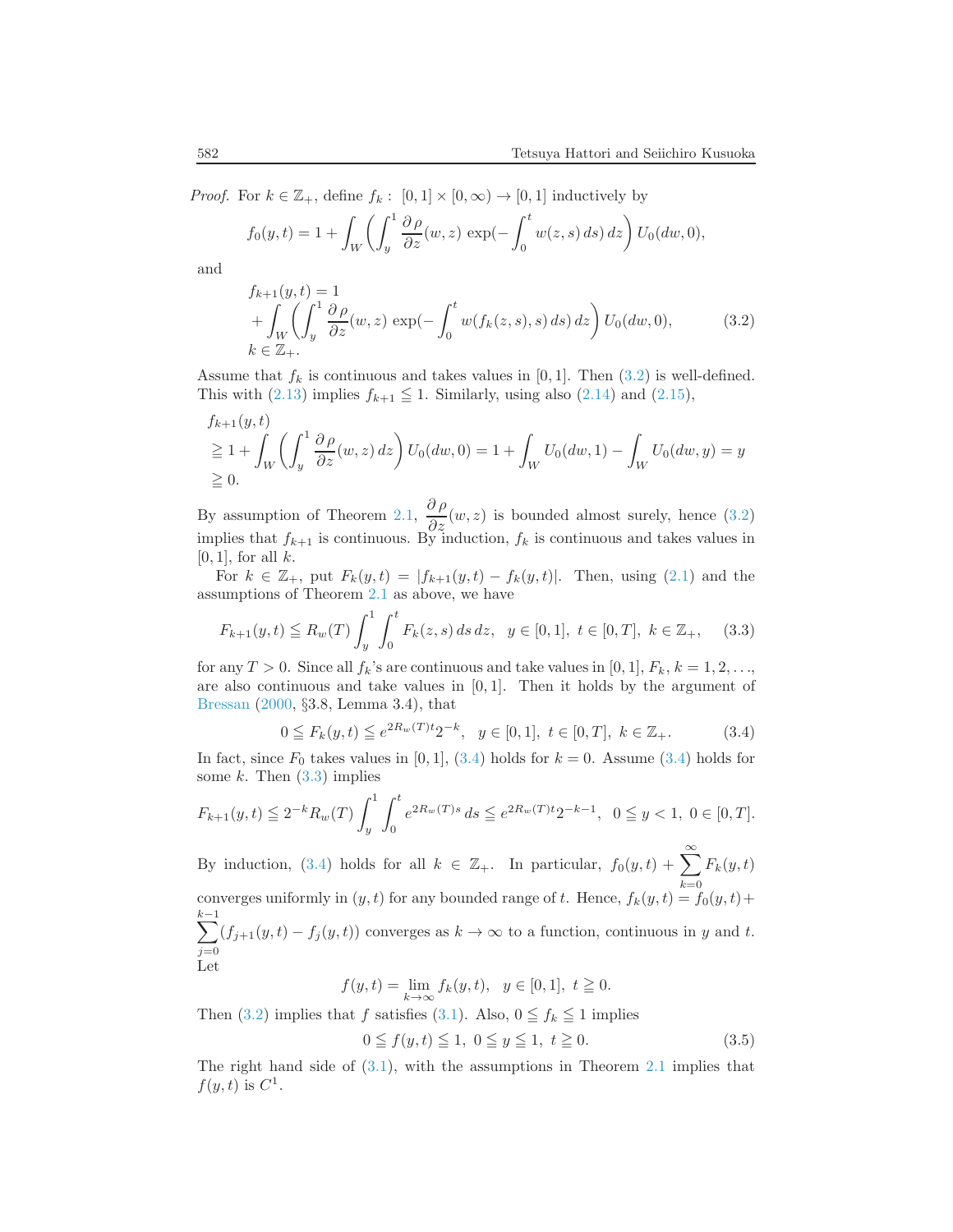Next, we prove the uniqueness. Suppose for  $i = 1, 2, f^{(i)} : [0, 1] \times [0, \infty) \to [0, 1]$ are continuous functions which satisfy [\(3.1\)](#page-10-1). Then  $|f^{(1)}(y,0) - f^{(2)}(y,0)| = 0$  and, as above, for each  $T > 0$ ,

$$
|f^{(1)}(y,t) - f^{(2)}(y,t)| \leq R_w(T) \int_y^1 \int_0^t |f^{(1)}(z,s) - f^{(2)}(z,s)| ds dz,
$$
  
  $y \in [0,1], t \in [0,T],$ 

which implies  $f^{(1)} = f^{(2)}$ . ✷

Next, consider the case  $(y_0, t_0) \in \Gamma_b$ , namely, the case  $y_0 = 0$ .

<span id="page-12-3"></span>**Lemma 3.2.** For each continuous function  $\tilde{g} : \{(s,t) \in [0,\infty)^2 \mid 0 \leq s \leq t\} \rightarrow$ [0, 1], there exists a unique non-negative function  $\eta : W \times [0, \infty) \to [0, \infty)$ , integrable with respect to  $U_0(dw, 0)$ , continuous in the second variable, which satisfy, for each  $w \in W$ ,

<span id="page-12-0"></span>
$$
\eta(w,t) = \int_0^t \eta(w,u) w(\tilde{g}(u,t),t) \exp(-\int_u^t w(\tilde{g}(u,v),v) dv) du \n- \int_0^1 \frac{\partial \rho}{\partial z}(w,z) w(f(z,t),t) \exp(-\int_0^t w(f(z,v),v) dv) dz,
$$
\n(3.6)

where  $\rho$  is as in the assumption of Theorem [2.1,](#page-6-1) and f is the function given by Lemma [3.1.](#page-10-2)

Moreover, it holds that

<span id="page-12-2"></span>
$$
\int_0^t \eta(w, u) \exp\left(-\int_u^t w(\tilde{g}(u, v), v) dv\right) du
$$
\n
$$
= 1 + \int_0^1 \frac{\partial \rho}{\partial z}(w, z) \exp\left(-\int_0^t w(f(z, s), s) ds\right) dz.
$$
\n(3.7)

In particular, for any  $T > 0$ , there exists  $C(T) > 0$ , which is independent of  $\tilde{g}$ , such that

<span id="page-12-4"></span>
$$
0 \leqq \int_W \eta(w, t) U_0(dw, 0) \leqq C(T), \ 0 \leqq t \leqq T. \tag{3.8}
$$

*Proof.* Define a sequence of continuous functions  $\eta_k : W \times [0, \infty) \to [0, \infty)$ ,  $k =$  $0, 1, 2, \ldots$ , inductively, by

$$
\eta_0(w,t) = 0, \quad w \in W, \ t \ge 0,
$$

and

<span id="page-12-1"></span>
$$
\eta_{k+1}(w,t) = \int_0^t \eta_k(w,u) w(\tilde{g}(u,t),t) \exp(-\int_u^t w(\tilde{g}(u,v),v) dv) du \n- \int_0^1 \frac{\partial \rho}{\partial z}(w,z) w(f(z,t),t) \exp(-\int_0^t w(f(z,v),v) dv) dz.
$$
\n(3.9)

For  $k \in \mathbb{Z}_+$  put  $H_k(t) = \int_W |\eta_{k+1}(w, t) - \eta_k(w, t)| U_0(dw, 0)$ . Non-negativity of  $w \in W$  and  $(2.1)$  imply

$$
H_{k+1}(t) \leq R_w(T) \int_0^t H_k(u) du, 0 \leq t \leq T.
$$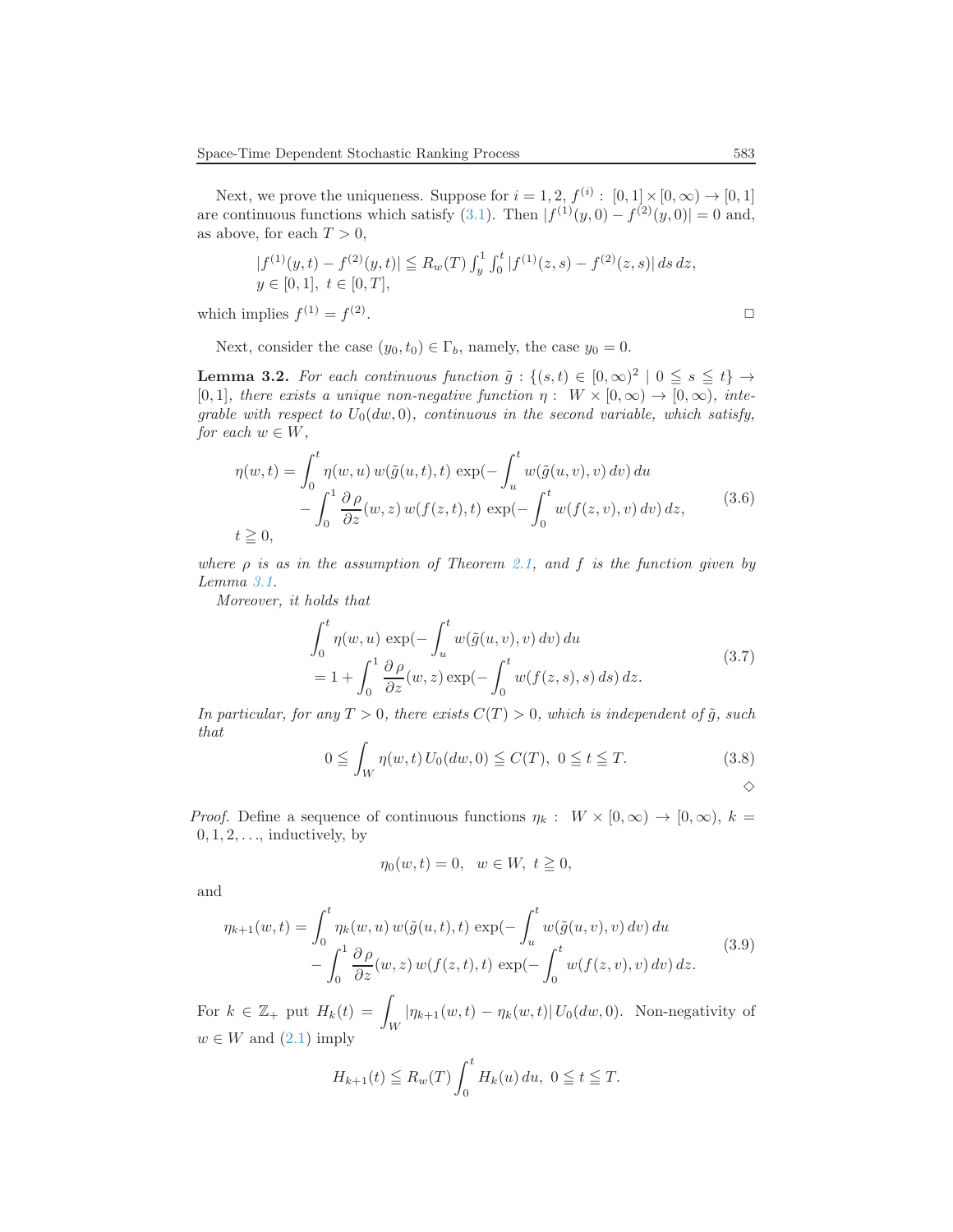[Bressan](#page-35-17) [\(2000](#page-35-17), §3.8, Lemma 3.4) implies that there exists a positive constant  $C(T)$ such that

$$
H_k(t) \leqq C(T) 2^{-k}, \ t \in [0, T], \ k \in \mathbb{Z}_+,
$$

hence, as in the proof of Lemma [3.1,](#page-10-2)  $\eta(w,t) = \lim_{k \to \infty} \eta_k(w,t)$  exists, is continuous, non-negative, and satisfies [\(3.6\)](#page-12-0). Integrability inductively follows from [\(3.9\)](#page-12-1) by

$$
\sup_{t \in [0,T]} \int_W \eta_{k+1}(w,t) U_0(dw,0) \n\leq R_w(T) \sup_{t \in [0,T]} \int_W \int_0^t \eta_k(w,u) du U_0(dw,0) \n+ R_w(T) \int_W \int_0^1 \left(-\frac{\partial \rho}{\partial z}(w,z)\right) dz U_0(dw,0) \n= R_w(T) \sup_{t \in [0,T]} \int_W \int_0^t \eta_k(w,u) du U_0(dw,0) + R_w(T),
$$

where we also used  $(2.13)$ ,  $(2.14)$  and  $(2.15)$ .

Next, we prove the uniqueness. Suppose for  $i = 1, 2, \eta^{(i)} : W \times [0, \infty) \rightarrow$  $[0, \infty)$  are functions, continuous in the second variable and satisfy  $(3.6)$ . Then  $|\eta^{(1)}(w,0)-\eta^{(2)}(w,0)|=0$  and, as above, for each  $T>0$ ,

$$
|\eta^{(1)}(w,t) - \eta^{(2)}(w,t)| \leq R_w(T) \int_0^t |\eta^{(1)}(w,s) - \eta^{(2)}(w,s)| ds \quad t \in [0,T],
$$

which implies  $\eta^{(1)} = \eta^{(2)}$ .

Changing the variable  $t$  in  $(3.6)$  to  $s$ , and then integrating from 0 to  $t$ , and changing the order of integration in the first term on the right hand side, we have

$$
\int_0^t \eta(w, s) ds
$$
  
=  $-\int_0^t \eta(w, u) \left( \int_u^t \frac{\partial}{\partial s} \exp(-\int_u^s w(\tilde{g}(u, v), v) dv) ds \right) du$   
+  $\int_0^1 \frac{\partial \rho}{\partial z}(w, z) \left( \int_0^t \frac{\partial}{\partial s} \exp(-\int_0^s w(f(z, v), v) dv) ds \right) dz$   
=  $\int_0^t \eta(w, u) \left( 1 - \exp(-\int_u^t w(\tilde{g}(u, v), v) dv) \right) du$   
-  $\int_0^1 \frac{\partial \rho}{\partial z}(w, z) \left( 1 - \exp(-\int_0^t w(f(z, v), v) dv) \right) dz,$ 

which, with  $\rho(w, 0) = 1$  and  $\rho(w, 1) = 0$ , proves [\(3.7\)](#page-12-2).

Combining [\(3.6\)](#page-12-0) and [\(2.1\)](#page-4-2), together with  $\frac{\partial \rho}{\partial z}(w, z) \leq 0$ ,  $\rho(w, 0) = 1$  and  $\rho(w, 1) = 0$ , we see that

$$
\int_W \eta(w, t) U_0(dw, 0) \leq R_w(T) \int_0^t \int_W \eta(w, u) U_0(dw, 0) du + R_w(T).
$$

[Bressan](#page-35-17) [\(2000](#page-35-17), §3.8, Lemma 3.4) again implies that there exists  $C(T) > 0$ , independent of  $\tilde{g}$ , such that  $\bigvee_{W} \eta(w,t) U_0(dw,0) \leqq C(T), 0 \leqq t \leqq T.$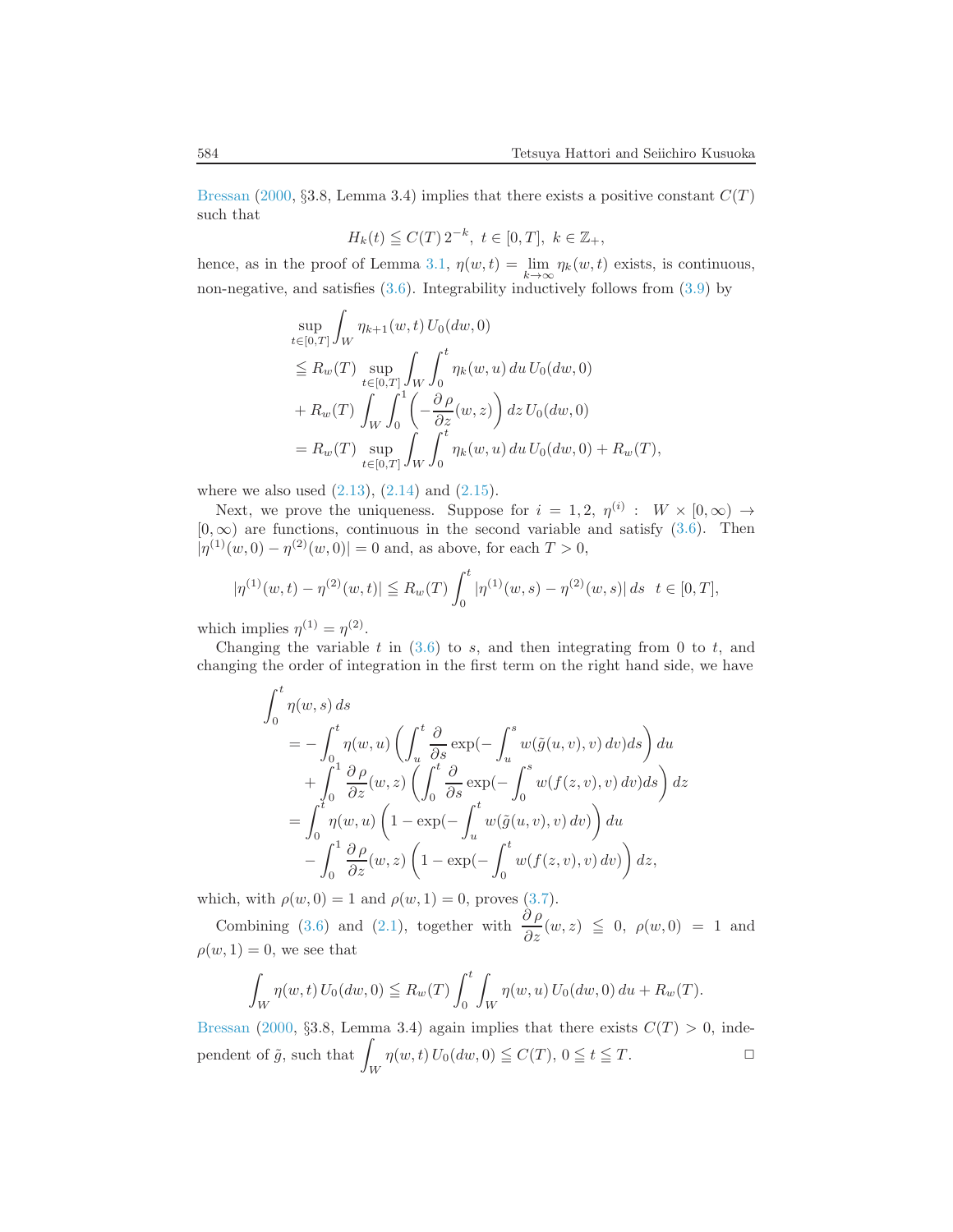<span id="page-14-3"></span>**Corollary 3.3.** For  $i = 1, 2$ , let  $\eta_i$  be  $\eta$  in Lemma [3.2](#page-12-3) with  $g_i$  in place of  $\tilde{g}$ , respectively. Then, for each  $T > 0$  there exists a positive constant  $C(T)$  such that

<span id="page-14-1"></span>
$$
\int_{W} |\eta_1(w,t) - \eta_2(w,t)| U_0(dw,0) \leq C(T) \int_0^t \sup_{v \in [u,T]} |g_1(u,v) - g_2(u,v)| du. (3.10)
$$

Proof. Put

$$
\Delta \eta(t) = \int_W |\eta_1(w, t) - \eta_2(w, t)| U_0(dw, 0)
$$

and

$$
\Delta g(u) = \sup_{v \in [u,T]} |g_1(u,v) - g_2(u,v)|.
$$

Lemma [3.2,](#page-12-3) in particular,  $(3.6)$ ,  $(3.8)$ , and  $(2.1)$ , implies that

$$
\Delta \eta(t) \leq C_1(T) \int_0^t \Delta \eta(u) du + C_2(T) \int_0^t \Delta g(u) du, \ t \in [0, T],
$$

for each T and for positive constants  $C_i(T)$ ,  $i = 1, 2$ . Hence

$$
\Delta \eta(t) \leq C_2(T) \int_0^t e^{C_1(T)(t-s)} \Delta g(s) ds \leq C_2(T) e^{TC_1(T)} \int_0^t \Delta g(s) ds,
$$
  
which implies (3.10).

<span id="page-14-0"></span>**Lemma 3.4.** There exists a unique  $C^1$  function  $g: \{(s,t) \in [0,\infty)^2 \mid 0 \leq s \leq t\}$  $t\} \rightarrow [0,1]$  such that

<span id="page-14-4"></span>
$$
g(s,t) = 1 + \int_{W} \int_{0}^{1} \frac{\partial \rho}{\partial z}(w, z) \exp(-\int_{0}^{t} w(f(z, u), u) du) dz U_{0}(dw, 0)
$$
  
- 
$$
\int_{W} \int_{0}^{s} \eta(w, u) \exp(-\int_{u}^{t} w(g(u, v), v) dv) du U_{0}(dw, 0),
$$
(3.11)

Here,  $f(s,t)$  is defined in [\(3.1\)](#page-10-1) and  $\eta$  is the function given by Lemma [3.2](#page-12-3) with g in place of  $\tilde{g}$ .  $\diamondsuit$ 

*Proof.* For  $k \in \mathbb{Z}_+$ , define a sequence of functions,  $g_k$  and  $\eta_k$ , inductively by  $g_0(s, t) =$  $1, 0 \le s \le t$ , and, for  $k \in \mathbb{Z}_+$ ,  $\eta_k$  the function  $\eta$  in Lemma [3.2](#page-12-3) with  $g_k$  in place of  $\tilde{g}$ , and

<span id="page-14-2"></span>
$$
g_{k+1}(s,t) = 1 + \int_{W} \int_{0}^{1} \frac{\partial \rho}{\partial z}(w, z) \exp(-\int_{0}^{t} (f(z, u), u) du) dz U_{0}(dw, 0)
$$
  
- 
$$
\int_{W} \int_{0}^{s} \eta_{k}(u) \exp(-\int_{u}^{t} w(g_{k}(u, v), v) dv) du U_{0}(dw, 0),
$$
(3.12)  
0  $\leq s \leq t$ .

Note that [\(2.13\)](#page-6-6) and  $\eta_k(w, z) \ge 0$  implies  $g_k(s, t) \le 1$ , and that [\(3.7\)](#page-12-2) and [\(2.15\)](#page-6-8), with  $\eta_k(w, z) \geq 0$  imply

$$
1 - g_k(s, t) \leqq \int_W \rho(w, 0) U_0(dw, 0) = 1.
$$

Hence by  $0 \leq g_k(s,t) \leq 1$ ,  $\eta_k$  is well-defined.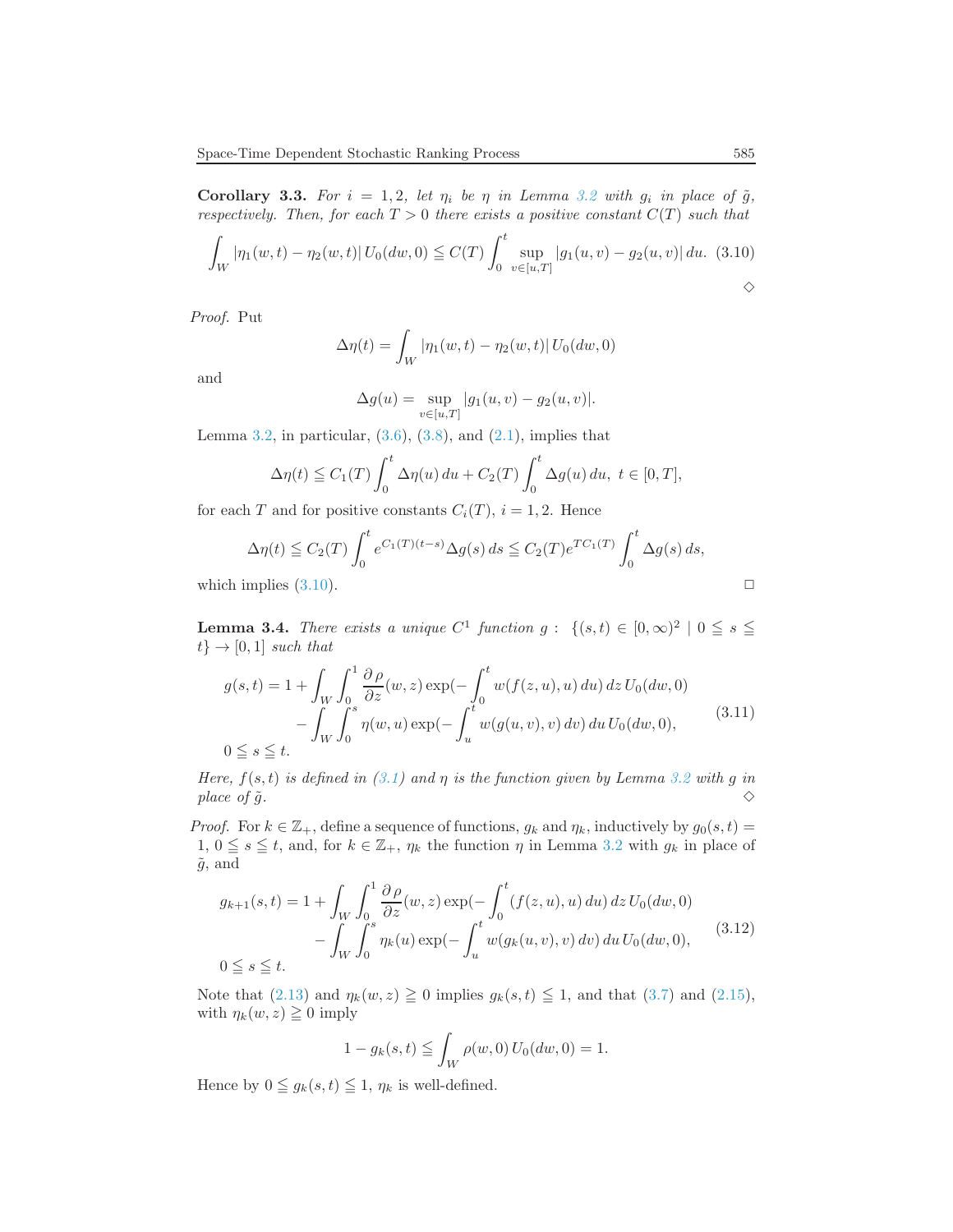Put  $\Delta g_k = |g_{k+1} - g_k|$  and  $\Delta \eta_k = |\eta_{k+1} - \eta_k|$ . Repeating the arguments in Lemma [3.1](#page-10-2) or Lemma [3.2,](#page-12-3) we see that  $(3.12)$  implies, with  $(3.8)$ ,

$$
\Delta g_{k+1}(s,t) \leqq \int_W \int_0^s \Delta \eta_k(w,u) du U_0(dw,0) + C_1(T) \int_0^s \left( \int_u^t \Delta g_k(u,v) dv \right) du,
$$

for  $0 \leq s \leq t \leq T$ , where  $C_1(T)$  is a positive constant. Putting  $G_k(s)$  = sup  $\Delta g_k(s,t)$ , we have, with Corollary [3.3,](#page-14-3)  $t\in$ [s,T]

$$
G_{k+1}(s) \leq C_2(T) \int_0^s \left( \int_0^u G_k(v) dv \right) du + T C_1(T) \int_0^s G_k(u) du
$$
  
 
$$
\leq (C_2(T) + C_1(T)) T \int_0^s G_k(u) du,
$$

where  $C_2(T)$  is a positive constant. As in the proof of Lemma [3.1](#page-10-2) or Lemma [3.2,](#page-12-3) this implies that the limit  $g = \lim_{k \to \infty} g_k$  exists and is continuous. Also,  $0 \leq g_k(s,t) \leq 1$ implies

$$
0 \leqq g(s, t) \leqq 1, \ t \geqq s \geqq 0. \tag{3.13}
$$

Then  $\eta = \lim_{k \to \infty} \eta_k$  also exist and are continuous, and these functions satisfy [\(3.6\)](#page-12-0) with g in place of  $\tilde{g}$ , and  $(3.11)$ .  $C^1$  properties follow from the right hand side of  $(3.11)$ , and uniqueness also follows as in the proof of Lemma [3.2.](#page-12-3)  $\Box$ 

Corollary 3.5. The following hold.

<span id="page-15-0"></span>
$$
f(y,0) = y, \quad y \in [0,1].
$$
\n(3.14)

<span id="page-15-1"></span>
$$
\frac{\partial f}{\partial y}(y,t) > 0, \ \frac{\partial f}{\partial t}(y,t) \ge 0, \ \ (y,t) \in [0,1] \times [0,\infty). \tag{3.15}
$$

<span id="page-15-5"></span>
$$
\frac{\partial g}{\partial s}(s,t) \leqq 0, \ \frac{\partial g}{\partial t}(s,t) \geqq 0, \ 0 \leqq s \leqq t. \tag{3.16}
$$

<span id="page-15-3"></span>
$$
g(t, t) = 0, \quad t \ge 0. \tag{3.17}
$$

<span id="page-15-4"></span>
$$
g(0,t) = f(0,t), \ t \ge 0. \tag{3.18}
$$

 $\Diamond$ 

*Proof.* The claims on  $f$ ,  $(3.14)$  and  $(3.15)$ , are consequences of  $(3.1)$  and the assumptions in Theorem [2.1.](#page-6-1) The only perhaps less obvious claim is that the derivative of f in y cannot be 0 in  $(3.15)$ , which follows from  $(2.13)$  and  $(2.1)$ , with

$$
\frac{\partial f}{\partial y}(y,t) \ge -e^{-T R_w(T)} \int_W \frac{\partial \rho}{\partial y}(w,y) U_0(dw,0) = -e^{-T R_w(T)} \frac{\partial}{\partial y} U_0(\mathbf{1}_W, y) = e^{-T R_w(T)} > 0.
$$

Differentiating  $(3.7)$  with  $\tilde{g}$  replaced by g,

<span id="page-15-2"></span>
$$
\eta(w,t) - \int_0^t \eta(w,u) w(g(u,t),t) \exp(-\int_u^t w(g(u,v),v) dv) du \n= -\int_0^1 \frac{\partial \rho}{\partial z}(w,z) w(f(z,t),t) \exp(-\int_0^t w(f(z,s),s) ds) dz.
$$
\n(3.19)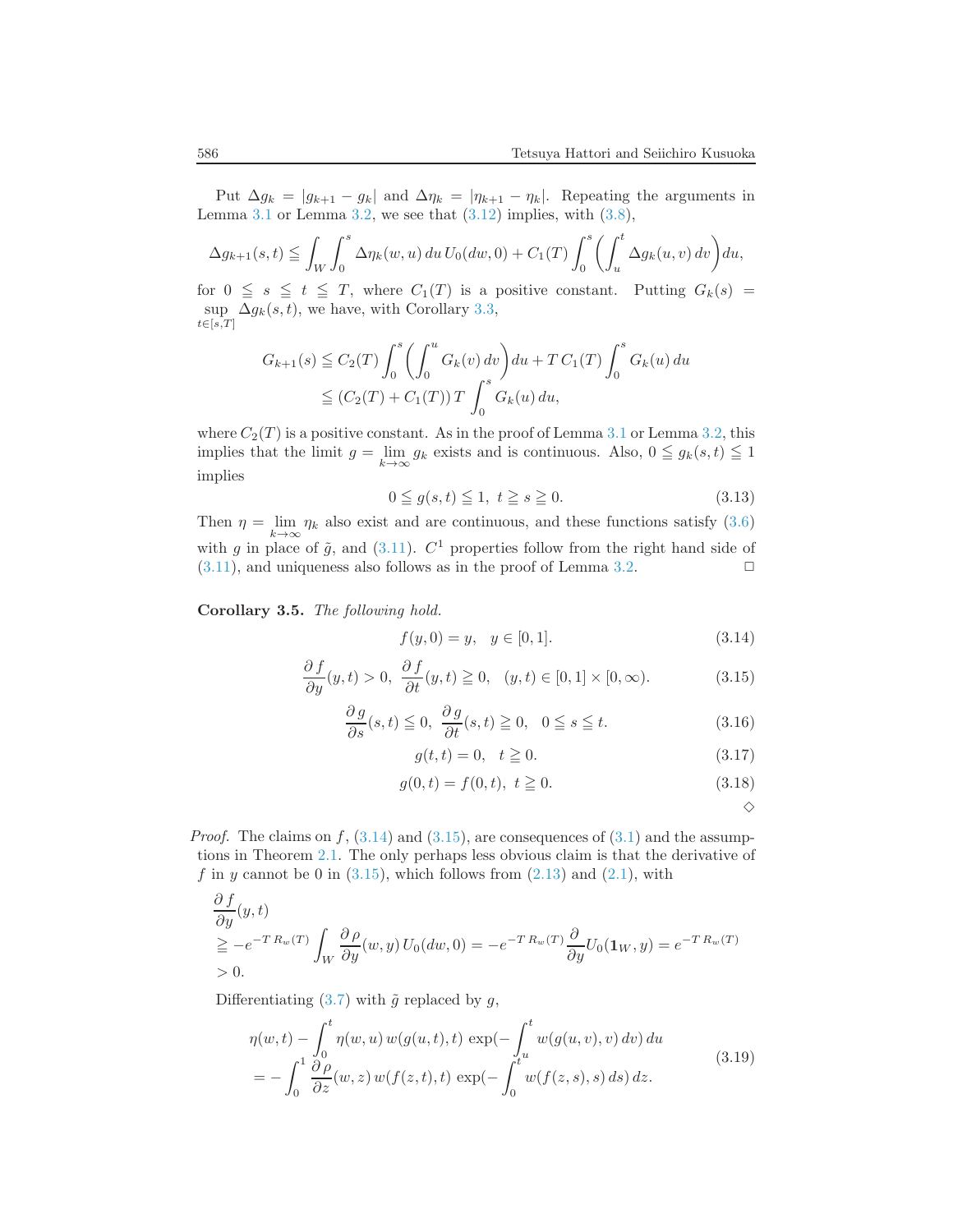Integrating [\(3.19\)](#page-15-2) over W with measure  $U_0(dw, 0)$ , and recalling that  $\eta$  and  $w \in W$ are non-negative, and using  $(3.1)$  and  $(3.15)$ ,

<span id="page-16-1"></span>
$$
\int_{W} \eta(w,t) U_0(dw,0)
$$
\n
$$
\geq -\int_{W} \int_0^1 \frac{\partial \rho}{\partial z}(w,z) w(f(z,t),t) \exp(-\int_0^t w(f(z,s),s) ds) dz U_0(dw,0) \quad (3.20)
$$
\n
$$
= \frac{\partial f}{\partial t}(0,t) \geq 0.
$$

Differentiating  $(3.11)$  by s and using  $(3.20)$ , we then have

$$
\frac{\partial g}{\partial s}(s,t) = -\int_W \eta(w,s) \exp(-\int_s^t w(g(s,v),v) dv) U_0(dw,0) \leq 0.
$$

Similarly, differentiating  $g(s, t)$  by t and using  $(3.11)$  and  $(3.15)$ ,

$$
\frac{\partial g}{\partial t}(s,t) \geqq \frac{\partial f}{\partial t}(0,t) \geqq 0.
$$

The rest of the claims are obtained easily. Indeed,  $(3.17)$  follows from  $(2.15)$ ,  $(3.11)$  and  $(3.7)$ , and  $(3.18)$  from  $(3.11)$  and  $(3.1)$ .

We are ready to define the characteristic curves  $y = y_C(\gamma, t)$  for [\(2.22\)](#page-7-0). For  $\gamma = (y_0, t_0) \in \Gamma$  and  $t \geq t_0$ , put

<span id="page-16-0"></span>
$$
y_C(\gamma, t) := \begin{cases} f(y_0, t) & \text{if } \gamma \in \Gamma_i, \text{ i.e., } t_0 = 0, \\ g(t_0, t) & \text{if } \gamma \in \Gamma_b, \text{ i.e., } y_0 = 0. \end{cases}
$$
(3.21)

Note that [\(3.18\)](#page-15-4) implies that [\(3.21\)](#page-16-0) is well-defined on  $(y_0, t_0) = (0, 0) \in \Gamma_i \cap \Gamma_b$ . Lemma [3.1](#page-10-2) and Lemma [3.4](#page-14-0) imply continuity of  $y_C(\gamma, t)$ , and  $C^1$  property in t. (In fact, it is also  $C^1$  in  $(\gamma, t)$  except on  $y = y_C((0, 0), t)$ .) Also,  $(3.14)$  and  $(3.17)$  imply the first equality in [\(2.16\)](#page-6-2).

Note also that, for each  $t \geq 0$ ,  $y_C(\cdot, t)$ :  $\Gamma_t \to [0, 1]$  is surjective. In fact, f and g are continuous, [\(3.14\)](#page-15-0) and [\(3.15\)](#page-15-1) imply  $f(1,t) \ge f(1,0) = 1$ . These and [\(3.17\)](#page-15-3) and  $(3.18)$  imply that  $y_C$  is surjective:

$$
\{y_C(\gamma, t) \mid \gamma \in \Gamma_t\} = [0, 1].
$$

Note that  $(3.15)$  implies that there exists a unique  $C<sup>1</sup>$ , increasing, one-to-one onto inverse function  $\hat{f}$ :  $[f(0, t), 1] \rightarrow [0, 1]$  of  $f(y, t)$  with respect to y. For  $y < y_C(0, 0, t) = f(0, t) = g(0, t)$  we define  $\hat{g} : [0, g(0, t)] \rightarrow [0, t]$  by

<span id="page-16-4"></span>
$$
\hat{g}(y,t) = \inf\{s \ge 0 \mid g(s,t) = y\}.
$$
\n(3.22)

Since, as noted above,  $g(\cdot, t) : [0, t] \to [0, g(0, t)]$  is surjective,  $\hat{g}$  is well-defined, and since g is continuous,  $g(\hat{q}(y, t), t) = y$ . Also [\(3.16\)](#page-15-5) implies that  $\hat{q}(y, t)$  is nonincreasing with respect to y. Put

<span id="page-16-2"></span>
$$
\hat{\gamma}(y,t) = \begin{cases}\n(\hat{f}(y,t),0) \in \Gamma_i & \text{if } f(0,t) \leq y \leq 1, \\
(0,\hat{g}(y,t)) \in \Gamma_b \cap \Gamma_t & \text{if } 0 \leq y \leq g(0,t).\n\end{cases}
$$
\n(3.23)

The definition implies

<span id="page-16-3"></span>
$$
y_C(\hat{\gamma}(y,t),t) = y, \quad y \in [0,1], \quad \text{and} \quad \hat{\gamma}(y_C(\gamma,t),t) = \gamma, \quad \gamma \in \Gamma_i.
$$
 (3.24)

Note that the second equality may fail on  $\gamma \in \Gamma_b$ .

For  $t \geq 0$ , define a measure valued function

$$
\varphi(dw, \cdot, t): \Gamma_t \to [0, \infty)
$$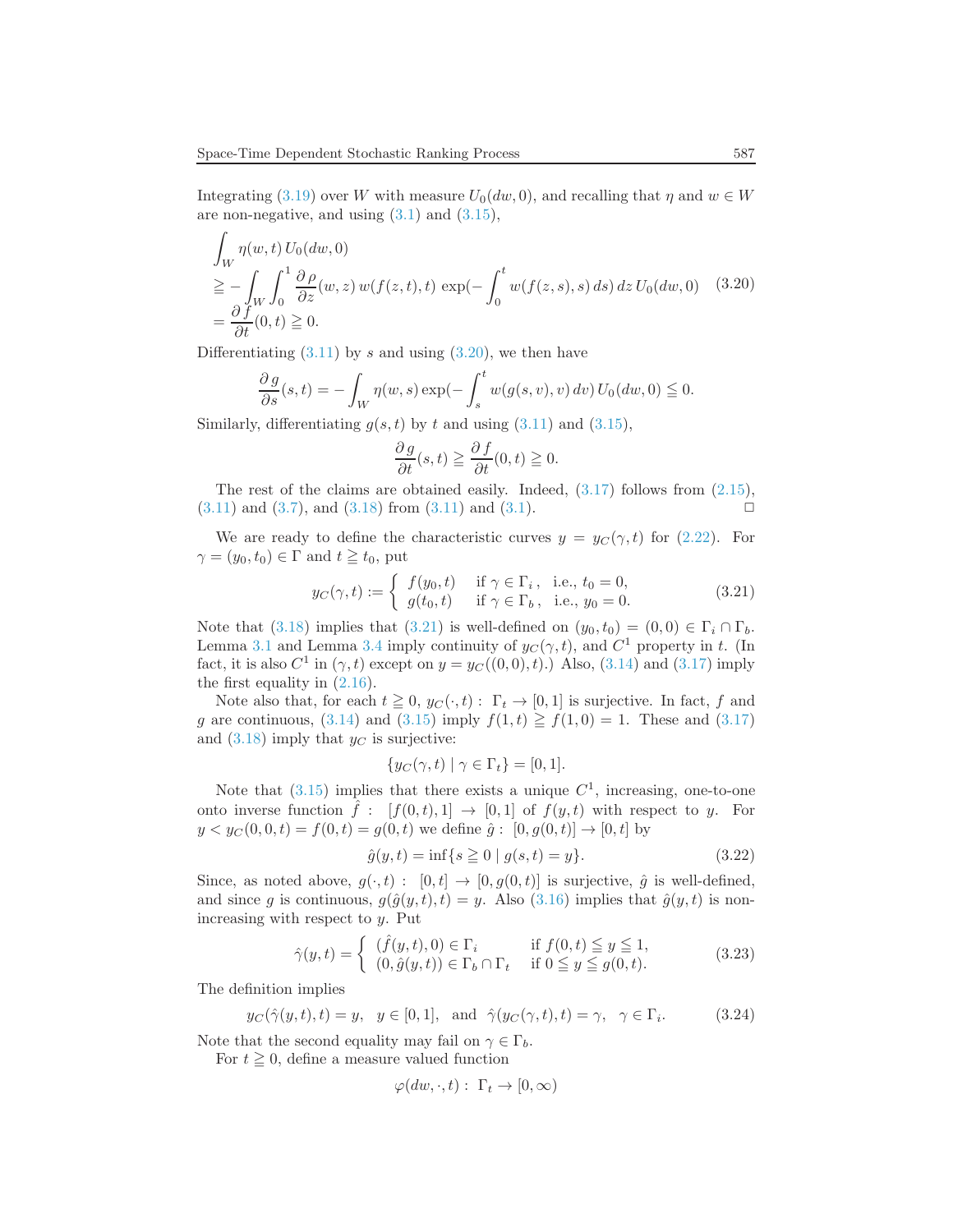as follows. If  $\gamma = (y_0, 0) \in \Gamma_i$ ,

<span id="page-17-0"></span>
$$
\varphi(dw,\gamma,t) := -\int_{y_0}^1 \frac{\partial \rho}{\partial z}(w,z) \exp(-\int_0^t w(f(z,s),s) \, ds) \, dz \, U_0(dw,0), \tag{3.25}
$$

where f is as in Lemma [3.1;](#page-10-2) and if  $\gamma = (0, t_0) \in \Gamma_b \cap \Gamma_t$ ,

<span id="page-17-1"></span>
$$
\varphi(dw, \gamma, t) \n:= -\int_0^1 \frac{\partial \rho}{\partial z}(w, z) \exp(-\int_0^t w(f(z, s), s) ds) dz U_0(dw, 0) \n+ \int_0^{t_0} \eta(w, u) \exp(-\int_u^t w(g(u, v), v) dv) du U_0(dw, 0),
$$
\n(3.26)

where, f is as in Lemma [3.1,](#page-10-2) and  $\eta$  and g are as in Lemma [3.4.](#page-14-0) Let

$$
\varphi(h,\gamma,t):=\int_W h(s)\,\varphi(dw,\gamma,t)
$$

for a continuous bounded function  $h, \gamma \in \Gamma$  and  $t \in [0, \infty)$ .

Proposition 3.6. The following hold.

<span id="page-17-2"></span>
$$
y_C(\gamma, t) = 1 - \varphi(\mathbf{1}_W, \gamma, t) := 1 - \int_W \varphi(dw, \gamma, t), \quad \gamma \in \Gamma_t, \ t \ge 0. \tag{3.27}
$$

<span id="page-17-3"></span>
$$
\varphi(dw, \gamma, t_0) = U_0(dw, y_0), \quad \gamma = (y_0, t_0) \in \Gamma.
$$
\n(3.28)

For bounded continuous  $h: W \to \mathbb{R}$  and  $t > 0$ ,

<span id="page-17-4"></span>
$$
\frac{\partial \varphi}{\partial t}(h,(y_0,0),t) = \int_W \int_{y_0}^1 w(y_C((z,0),t),t) \frac{\partial \varphi}{\partial z}(h,(z,0),t) dz U_0(dw,0),
$$
\n
$$
0 \leqq y_0 \leqq 1,
$$
\n(3.29)

and

<span id="page-17-5"></span>
$$
\frac{\partial \varphi}{\partial t}(h, (0, t_0), t) = \frac{\partial \varphi}{\partial t}(h, (0, 0), t) \n- \int_W \int_0^{t_0} w(y_C((0, u), t), t) \frac{\partial \varphi}{\partial u}(h, (0, u), t) du U_0(dw, 0),
$$
\n
$$
0 \le t_0 \le t.
$$
\n
$$
\diamond
$$

*Proof.* The definitions  $(3.21)$ ,  $(3.25)$  and  $(3.26)$ , with Lemma [3.1](#page-10-2) and Lemma [3.4](#page-14-0) imply [\(3.27\)](#page-17-2), and [\(3.28\)](#page-17-3) follows from [\(3.7\)](#page-12-2), [\(3.25\)](#page-17-0) and [\(3.26\)](#page-17-1). The definitions [\(3.21\)](#page-16-0) and  $(3.25)$  imply that both hand sides of  $(3.29)$  are equal to

$$
\int_W h(w) \int_{y_0}^1 \frac{\partial \rho}{\partial z}(w, z) w(f(z, t), t) \exp(-\int_0^t w(f(z, s), s) ds) dz U_0(dw, 0).
$$

Similarly,  $(3.21)$  and  $(3.26)$  imply that both hand sides of  $(3.30)$  are equal to

$$
\frac{\partial \varphi}{\partial t}(h, (0,0), t)
$$
  
- 
$$
\int_W h(w) \int_0^{t_0} \eta(w, u) w(g(u,t), t) \exp(-\int_u^t w(g(u,v), v) dv) du U_0(dw, 0).
$$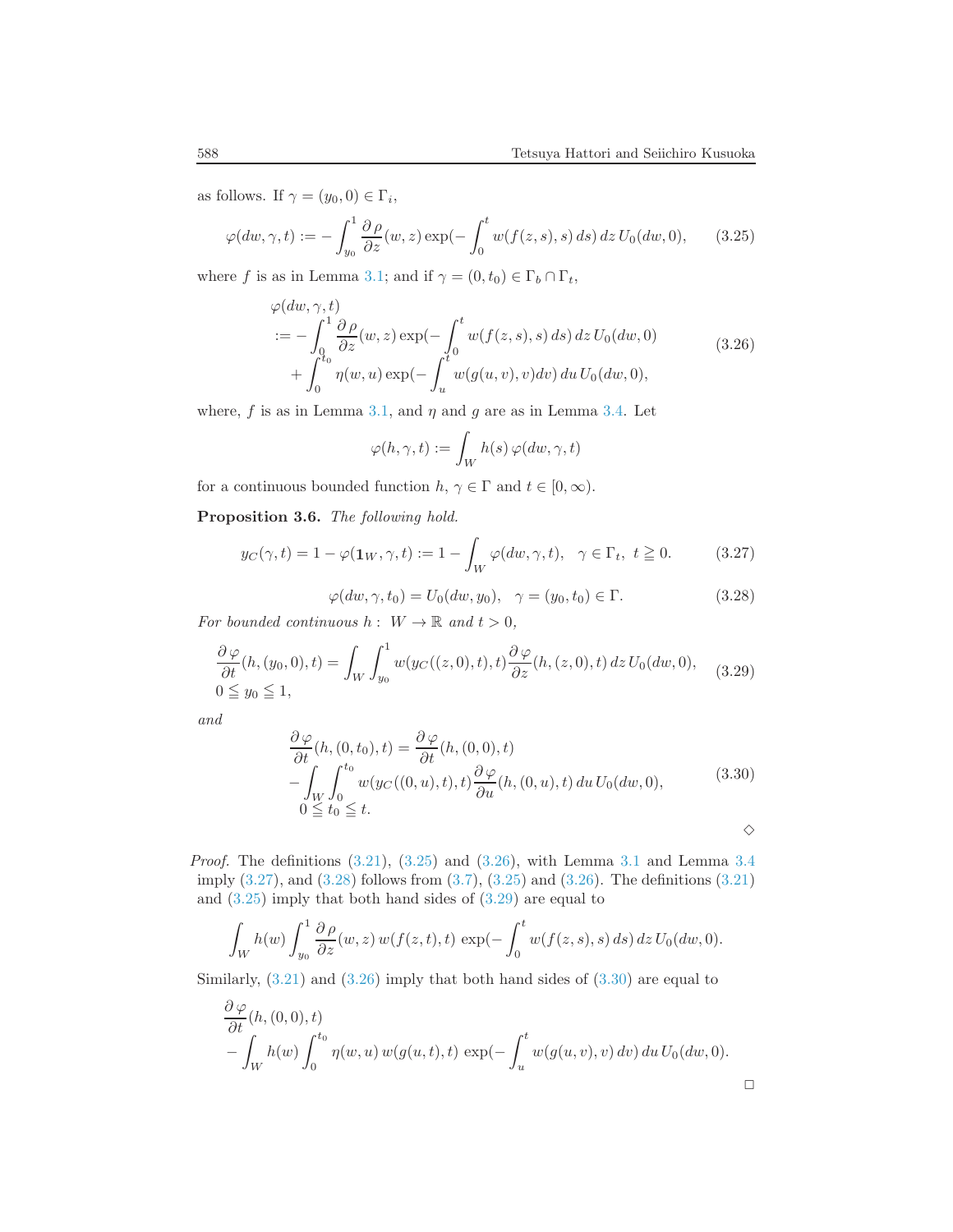For 
$$
(y, t) \in [0, 1] \times [0, \infty)
$$
 put

<span id="page-18-1"></span>
$$
U(dw, y, t) := \varphi(dw, \hat{\gamma}(y, t), t) = \begin{cases} \varphi(dw, (\hat{f}(y, t), 0), t) & f(0, t) \leq y \leq 1, \\ \varphi(dw, (0, \hat{g}(y, t)), t) & 0 \leq y \leq g(0, t), \end{cases}
$$
(3.31)

where  $\hat{\gamma}$  is defined in [\(3.23\)](#page-16-2).

Theorem 3.7. It holds that

<span id="page-18-0"></span>
$$
\varphi(dw, \gamma, t) = U(dw, y_C(\gamma, t), t), \quad \gamma \in \Gamma_t, t \ge 0.
$$
\n(3.32)

Furthermore, for bounded continuous function  $h: W \to \mathbb{R}, U(h, \cdot, \cdot) : [0, 1] \times$  $[0, \infty) \to [0, \infty)$  is Lipschitz continuous in  $(y, t) \in [0, 1] \times [0, T]$  for any  $T > 0$ , and satisfies the second equality in  $(2.16)$ ,  $(2.17)$ ,  $(2.19)$ , and  $(2.20)$ .

*Proof.* For  $\gamma \in \Gamma_i$ , [\(3.32\)](#page-18-0) follows from [\(3.24\)](#page-16-3). The point is the case  $\gamma \in \Gamma_b$ , where  $y_C((0, s), t) = g(s, t)$ , as a function of s, may fail to be one-to-one. Suppose  $g(s, t)$  $g(s',t)$  for some s and s' satisfying  $0 \le s < s' \le t$ . Then  $(3.11)$  and non-negativity of  $\eta(w, u)$  implies

$$
\int_{s}^{s'} \eta(w, u) \exp(-\int_{u}^{t} w(g(u, v), v) dv) du = 0, U_0(dw, 0)
$$
-almost surely.

Hence [\(3.26\)](#page-17-1) implies  $\varphi(dw,(0,s'),t) = \varphi(dw,(0,s),t)$ . On the other hand, the first equality of [\(3.24\)](#page-16-3) implies

$$
y_C(\hat{\gamma}(y_C(\gamma,t),t),t) = y_C(\gamma,t), \ \gamma \in \Gamma_b.
$$

Therefore,  $\varphi(dw, \hat{\gamma}(y_C(\gamma, t), t), t) = \varphi(dw, \gamma, t)$ , with which [\(3.31\)](#page-18-1) implies

$$
U(dw, y_C(\gamma, t), t) = \varphi(dw, \hat{\gamma}(y_C(\gamma, t), t), t) = \varphi(dw, \gamma, t),
$$

so that [\(3.32\)](#page-18-0) holds.

The Lipschitz continuity of  $U(h, y, t)$  for  $f(0, t) \leq y \leq 1$ ,  $0 \leq t \leq T$  is obvious, since the definitions [\(3.31\)](#page-18-1), [\(3.25\)](#page-17-0), and the definition of  $\hat{f}$  stated just before [\(3.22\)](#page-16-4) imply that  $U(h, y, t)$  is  $C^1$ . To prove the Lipschitz continuity of  $U(h, y, t)$  for  $0 \leq g(0,t) = f(0,t) \leq y \leq 1, 0 \leq t \leq T$ , let  $(y,t)$  and  $(y',t')$  be 2 points in this domain. Use [\(3.31\)](#page-18-1) to decompose

$$
|U(h, y', t') - U(h, y, t)|
$$
  
\n
$$
\leq |\varphi(h, \hat{\gamma}(y', t'), t') - \varphi(h, \hat{\gamma}(y', t'), t)| + |\varphi(h, \hat{\gamma}(y', t'), t) - \varphi(h, \hat{\gamma}(y, t), t)|.
$$

Since by definition [\(3.26\)](#page-17-1)  $\varphi(h, \gamma, t)$  is  $C^1$  in t, the first term on the right-hand side is bounded by a global constant times  $|t'-t|$ . To evaluate the second term, let M be a positive constant such that  $|h(w)| \leq M, w \in W$ , and denote by  $h_+$  and  $h_-$  the positive and negative part of h, respectively, so that  $h = h_{+} - h_{-}$ ,  $0 \leq h_{+} \leq M$ . Definitions [\(3.23\)](#page-16-2) and [\(3.26\)](#page-17-1), and the non-negativity of  $\eta$  imply

$$
\begin{split} &|\varphi(h,\hat{\gamma}(y',t'),t)-\varphi(h,\hat{\gamma}(y,t),t)|\\ &=\bigg|\int_{\hat{g}(y',t')}^{\hat{g}(y,t)}\int_{W}h(w)\,\eta(w,u)\exp(-\int_{u}^{t}w(g(u,v),v)dv)\,U_{0}(dw,0)\,du\bigg|\\ &\leq 2M\left|\int_{\hat{g}(y',t')}^{\hat{g}(y,t)}\int_{W}\mathbf{1}_{W}(w)\,\eta(w,u)\exp(-\int_{u}^{t}w(g(u,v),v)dv)\,U_{0}(dw,0)\,du\right|, \end{split}
$$

which, by  $(3.23)$ ,  $(3.26)$ , and  $(3.27)$ , is equal to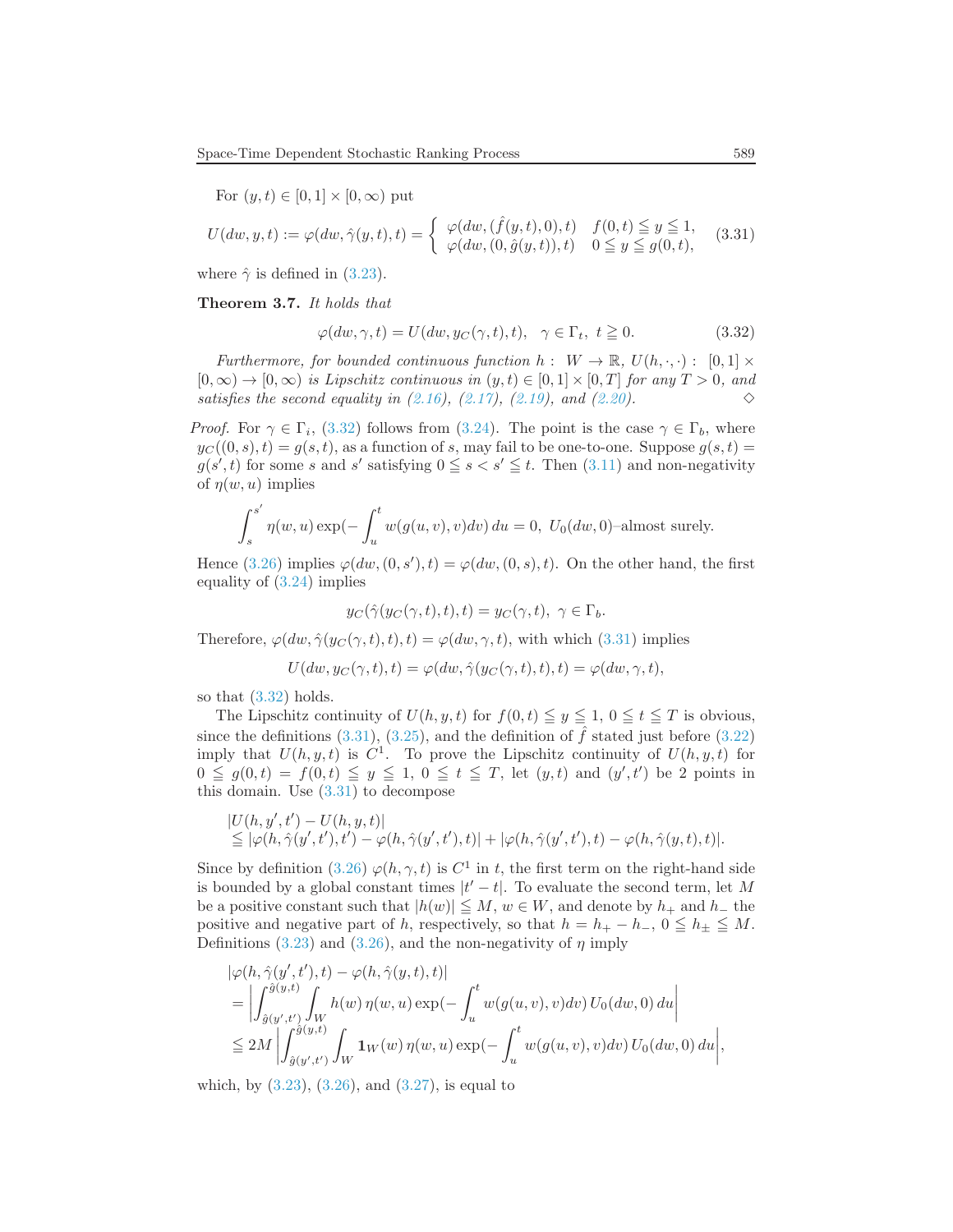$2M |y_C(\hat{\gamma}(y',t'),t) - y_C(\hat{\gamma}(y,t),t)|.$ 

This with [\(3.24\)](#page-16-3) implies

$$
\begin{array}{l} \displaystyle |\varphi(h,\hat{\gamma}(y',t'),t)-\varphi(h,\hat{\gamma}(y,t),t)|\\\\\displaystyle \leq 2M\left|y_{C}(\hat{\gamma}(y',t'),t')-y_{C}(\hat{\gamma}(y',t'),t)\right|+2M\left|y_{C}(\hat{\gamma}(y',t'),t')-y_{C}(\hat{\gamma}(y,t),t)\right|\\\\\displaystyle =2M\left|y_{C}(\hat{\gamma}(y',t'),t')-y_{C}(\hat{\gamma}(y',t'),t)\right|+2M\left|y'-y\right|. \end{array}
$$

Since  $y_C(\gamma, t)$  is  $C^1$  in t, we have the global Lipschitz continuity.

The property  $(2.20)$  follows from  $(3.27)$  and  $(3.24)$ . The second equality in  $(2.16)$ then follows from  $(3.28)$ ,  $(3.32)$ ,  $(3.32)$ , and the first equality in  $(2.16)$ . (Note that the first equality in  $(2.16)$  $(2.16)$  $(2.16)$  and other claims in Theorem 2.1 for  $y_C$  is proved below  $(3.21).$  $(3.21).$ 

To prove  $(2.17)$  for  $(y_0, t_0) \in \Gamma_i$ , namely, for  $t_0 = 0$ , use  $(2.18)$ ,  $(3.31)$ ,  $(3.32)$ , and [\(3.25\)](#page-17-0), and change the order of integration, to find

$$
-V(h, y_C((y_0, 0), t), t)
$$
  
=  $-\int_W h(w) w(y_C((y_0, 0), t), t) \varphi(dw, (y_0, 0), t)$   
+  $\int_W h(w) \int_{y_C((y_0, 0), t)}^{1} \frac{\partial w}{\partial z}(z, t)$   
 $\left(\int_{\hat{f}(z, t)}^{1} \frac{\partial \rho}{\partial z'}(w, z') \exp(-\int_0^t w(f(z', s), s) ds) dz'\right) dzU_0(dw, 0)$   
=  $-\int_W h(w) w(y_C((y_0, 0), t), t) \varphi(dw, (y_0, 0), t)$   
+  $\int_W h(w) \int_{y_0}^{1} \left(\int_{y_C((y_0, 0), t)}^{y_C((z', 0), t)} \frac{\partial w}{\partial z}(z, t) dz\right) \frac{\partial \rho}{\partial z'}(w, z')$   
 $\exp(-\int_0^t w(f(z', s), s) ds) dz'U_0(dw, 0),$ 

which, by the definition [\(3.25\)](#page-17-0), is equal to  $\frac{\partial \varphi}{\partial t}(h, \gamma, t)$ . Integrating from  $t_0$  to t and using [\(3.32\)](#page-18-0) and [\(3.28\)](#page-17-3), we have [\(2.17\)](#page-6-3).

To prove [\(2.17\)](#page-6-3) for  $(y_0, t_0) \in \Gamma_b$ , namely, for  $y_0 = 0$ , first decompose the integration range in  $(2.18)$  with  $y = y_C((0, t_0), t)$  as

$$
[y_C((0,t_0),t),1] = [g(t_0,t),g(0,t)] \cup [f(0,t),1],
$$

then use the definitions  $(3.31)$  and  $(3.25)$  or  $(3.26)$ , and change the order of integration, to find

$$
-V(h, y_C((0,t_0),t), t)
$$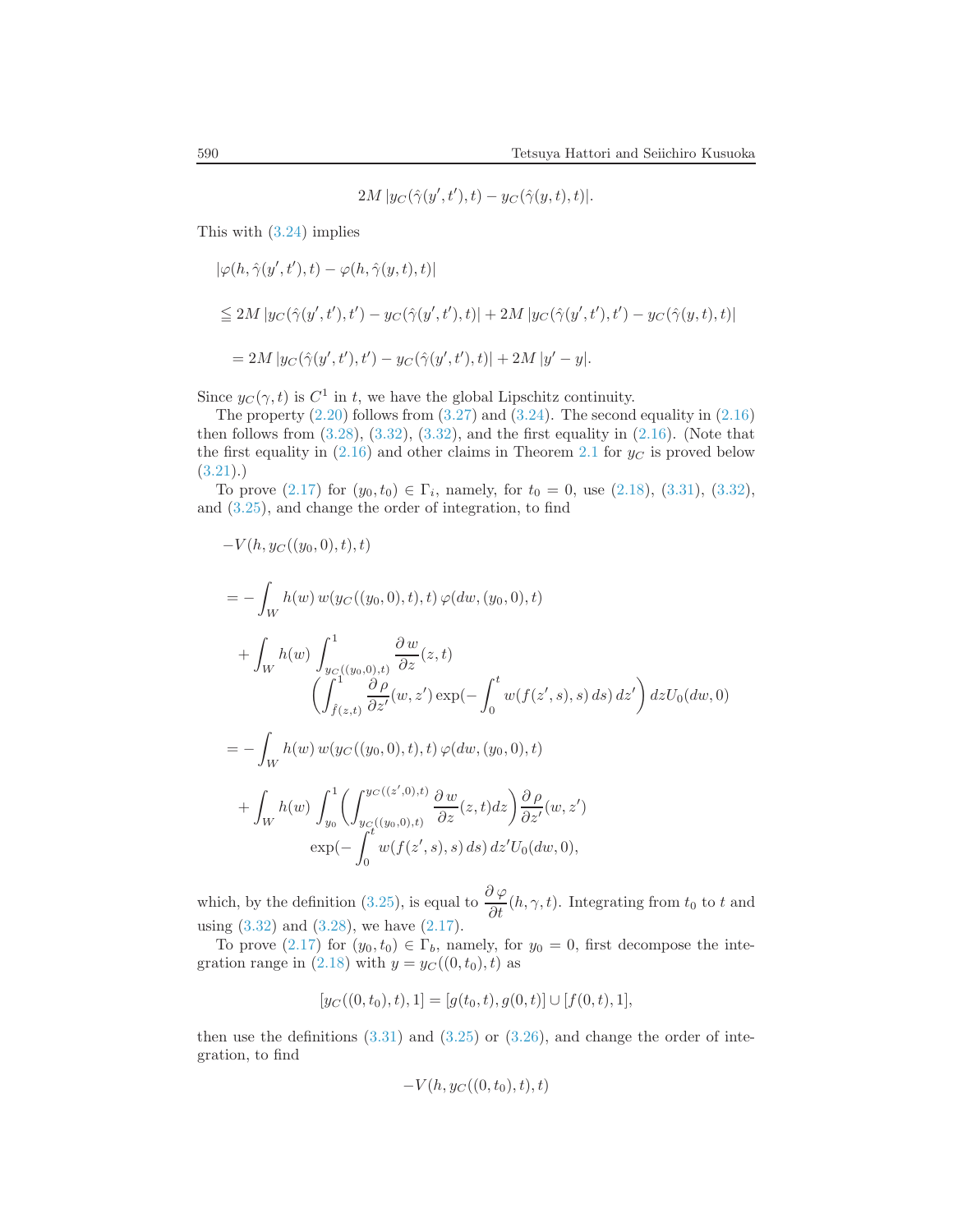$$
= -\int_{W} h(w) w(yC((0, t_{0}), t), t) \varphi(dw, (0, t_{0}), t) - \int_{W} h(w) \int_{g(t_{0}, t)}^{g(0, t)} \frac{\partial w}{\partial z}(z, t) \left( -\int_{0}^{1} \frac{\partial \rho}{\partial z'}(w, z') \exp(-\int_{0}^{t} w(f(z', s), s) ds) dz' + \int_{0}^{\hat{g}(z, t)} \eta(w, u) \exp(-\int_{u}^{t} w(g(u, v), v) dv) du \right) dz U_{0}(dw, 0) + \int_{W} h(w) \int_{f(0, t)}^{1} \frac{\partial w}{\partial z}(z, t) \left( \int_{\hat{f}(z, t)}^{1} \frac{\partial \rho}{\partial z'}(w, z') \exp(-\int_{0}^{t} w(f(z', s), s) ds) dz' \right) dz \times U_{0}(dw, 0), = -\int_{W} h(w) w(yC((0, t_{0}), t), t) \varphi(dw, (0, t_{0}), t) + \int_{W} h(w) (w(g(0, t), t) - w(g(t_{0}, t), t)) - \int_{W} h(w) \int_{0}^{t} \frac{\partial \rho}{\partial z'}(w, z') \exp(-\int_{0}^{t} w(f(z', s), s) ds) dz' U_{0}(dw, 0) - \int_{W} h(w) \int_{0}^{t_{0}} \eta(w, u) \exp(-\int_{u}^{t} w(g(u, v), v) dv) + \int_{W} h(w) \int_{0}^{1} \frac{\partial \rho}{\partial z'}(w, z') \exp(-\int_{0}^{t} w(f(z', s), s) ds) + \int_{W} h(w) \int_{0}^{1} \frac{\partial \rho}{\partial z'}(w, z') \exp(-\int_{0}^{t} w(f(z', s), s) ds) + \int_{y(0, t)} \frac{\partial \rho}{\partial z}(z, t) dz \right) dz' U_{0}(dw, 0)
$$

By using [\(3.26\)](#page-17-1), this is further simplified as

$$
\int_W h(w) \left( - \int_0^{t_0} \eta(u) w(g(u,t),t) \exp(-\int_u^t w(g(u,v),v) dv) du + \int_0^1 \frac{\partial \rho}{\partial z'}(w, z') w(f(z',t),t) \exp(-\int_0^t w(f(z',s),s) ds) dz' \right) U_0(dw,0),
$$

which, by using [\(3.26\)](#page-17-1), is seen to be equal to  $\frac{\partial \varphi}{\partial t}(h, \gamma, t)$ . Integrating from  $t_0$  to t and using [\(3.32\)](#page-18-0) and [\(3.28\)](#page-17-3), we have [\(2.17\)](#page-6-3).

Substituting  $h = 1_W$  in [\(2.17\)](#page-6-3), and using [\(2.20\)](#page-6-5), [\(3.27\)](#page-17-2) and [\(3.32\)](#page-18-0), we have  $(2.19)$ .

To complete a proof of Theorem [2.1,](#page-6-1) it only remains to prove uniqueness. Besides the pair  $y_C$  and U which we constructed and proved so far to satisfy the properties stated in Theorem [2.1,](#page-6-1) assume that there are another such pair  $\tilde{y}_C$  and  $\tilde{U}$ . For  $T > 0$ , let  $L(T) > 0$  be a positive constant such that

$$
\max\{|U(h, y, t) - U(h, y', t')|, |\tilde{U}(h, y, t) - \tilde{U}(h, y', t')|\}\leqq L(T) ||(y, t) - (y', t')||, (y, t), (y', t') \in [0, 1] \times [0, T],h: W \to [-1, 1]; continuous.
$$

Put

$$
I(t) = \sup_{h: \ W \to [-1,1]; \ \text{conti. } y \in [0,1]} |U(h,y,t) - \tilde{U}(h,y,t)|
$$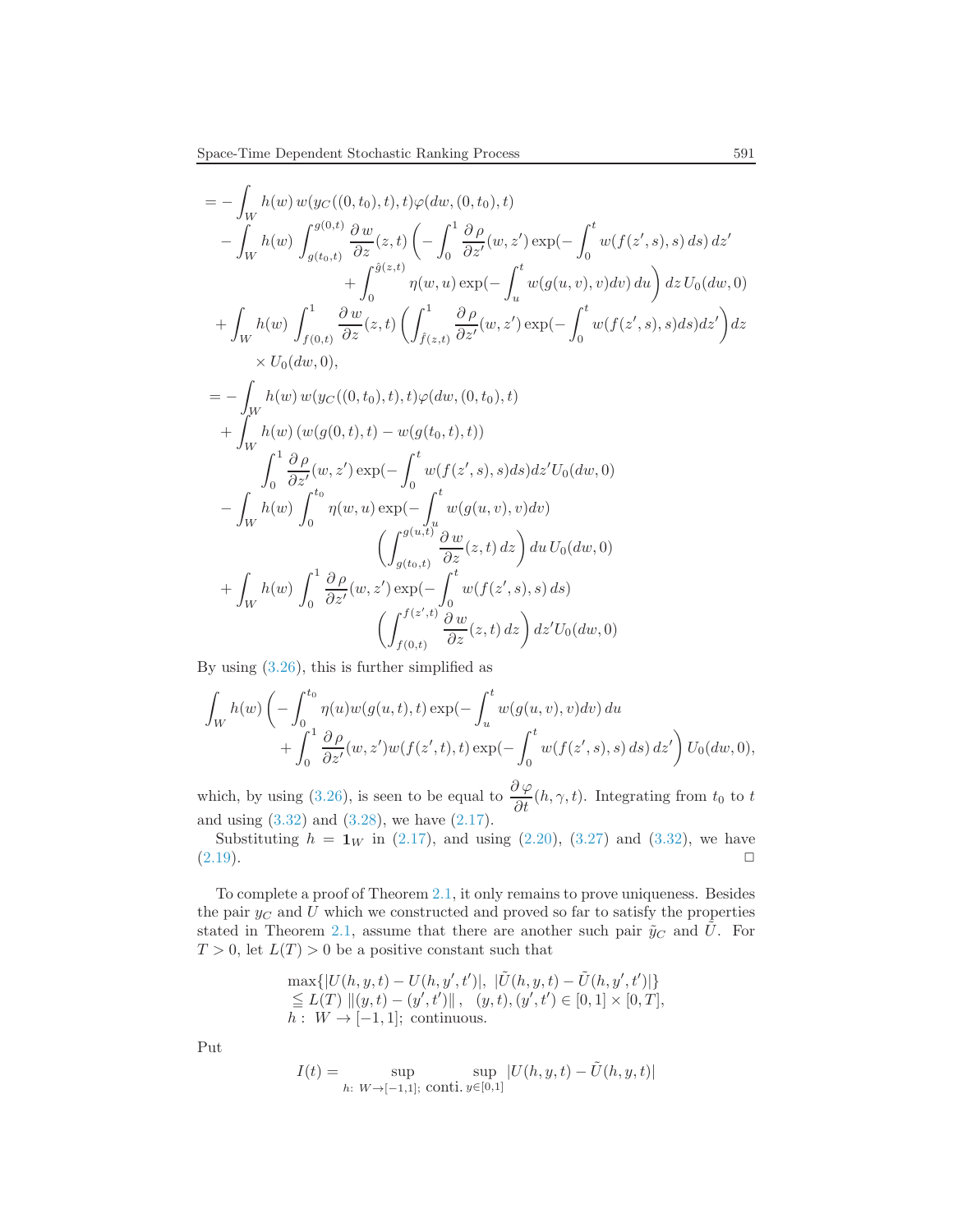and

$$
J(t) = \sup_{\gamma \in \Gamma_t} |\tilde{y}_C(\gamma, t) - y_C(\gamma, t)|.
$$

Then [\(2.16\)](#page-6-2) and its correspondence for  $\tilde{U}$  imply  $I(0) = 0$ . Since  $y_C(\cdot, t) : \Gamma_t \to [0, 1]$ is onto,

<span id="page-21-2"></span>
$$
I(t) = \sup_{h: W \to [-1,1]; \text{ conti. } \gamma \in \Gamma_t} |U(h, y_C(\gamma, t), t) - \tilde{U}(h, y_C(\gamma, t), t)|.
$$
 (3.33)

Note also that since  $\tilde{U}(dw, y, t)$  is, by assumption, a non-negative measure, for h with  $|h(w)| \leq 1, w \in W$ , we have

$$
\tilde{U}(h, y, t) \leq \tilde{U}(1_W, y, t) = 1 - y \leq 1,
$$

where we also used  $(2.20)$ .

It holds that

$$
I(t) \leqq L(T)J(t)
$$

Subtracting

$$
\tilde{U}(h, \tilde{y}_C(\gamma, t), t) = U_0(h, y_0) - \int_{t_0}^t \tilde{V}(h, \tilde{y}_C(\gamma, s), s) ds,
$$
\n(3.34)

from  $(2.17)$ , and using  $(3.33)$ ,  $(2.18)$  and  $(2.1)$ , we have

$$
\begin{aligned} |\tilde{y}_C(\gamma, t) - y_C(\gamma, t)| &= |\tilde{U}(\mathbf{1}_W, \tilde{y}_C(\gamma, t), t) - U(\mathbf{1}_W, y(\gamma, t), t)|) \\ &\leq 2R_w(T) \int_{t_0}^t J(s) \, ds + R_w(T) \int_{t_0}^t I(s) \, ds + R_w(T) L(T) \int_{t_0}^t J(s) \, ds. \end{aligned}
$$

Therefore,

$$
J(t) \leq 2R_w(T) \int_{t_0}^t J(s) \, ds + R_w(T) \int_{t_0}^t I(s) \, ds + R_w(T) L(T) \int_{t_0}^t J(s) \, ds.
$$

Then,

$$
I(t) \leq L(T) \left( 2R_w(T) \int_{t_0}^t J(s) \, ds + R_w(T) \int_{t_0}^t I(s) \, ds + R_w(T) L(T) \int_{t_0}^t J(s) \, ds \right),
$$

so that if we put  $K(t) = \max\{I(t), J(t)\}\)$ , then there exists  $C(T)$  such that

$$
K(t) \leqq C(T) \int_{t_0}^t K(s) \, ds, \ K(t_0) = 0.
$$

This implies  $K(t) = 0$ . Hence  $\tilde{U} = U$  and  $\tilde{y}_C = y_C$ .

This completes a proof of Theorem [2.1.](#page-6-1)

# <span id="page-21-0"></span>4. Proof of Theorem [2.2.](#page-9-0)

Let  $\Gamma$  be as in [\(2.11\)](#page-5-0). To simplify the notation, for  $\gamma = (y_0, t_0) \in \Gamma$ , we will write  $y_C((y_0, t_0), t)$  defined in  $(3.21)$  as  $y_C(y_0, t_0, t)$ .

We define a stochastic process  $(Y_C^{(N)})$  $C^{(N)}(y_0, t_0, t); t \geq t_0$ ) by

<span id="page-21-1"></span>
$$
Y_C^{(N)}(y_0, t_0, t) = y_0 + \frac{1}{N} \sum_{i; \ X_i^{(N)}(t_0) \ge N y_0 + 1} \mathbf{1}_{J_i^{(N)}(t_0, t)},
$$
  
(y\_0, t\_0) \in [0, 1) \times [0, \infty), t > t\_0, (4.1)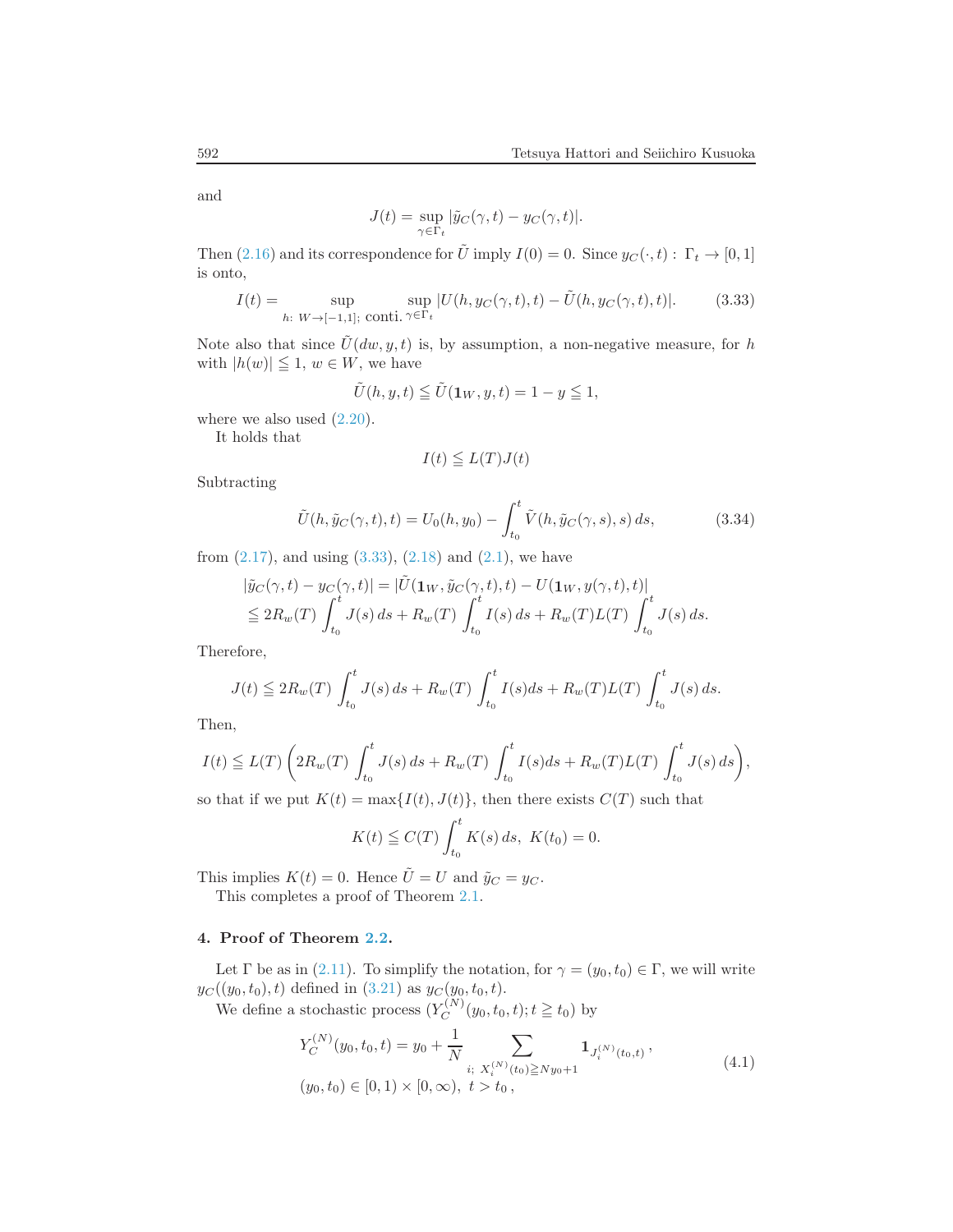where  $J_i^{(N)}$  is defined in [\(2.3\)](#page-4-3). The process  $(Y_C^{(N)}$  $C_C^{(N)}(y_0, t_0, t); t \geq t_0$ ) is an analogue to  $y_C(t) = y_C(y_0, t_0, t)$ . Indeed,  $Y_C^{(N)}$  $C^{(N)}(y_0, t_0, t)$  is non-decreasing in t and increases when the jumps occur for the particles whose numbers of their position are larger than  $Y_C^{(N)}$  $C_C^{(N)}(y_0, t_0, t-)$ . One can find similarity for  $Y_C^{(N)}$  $C^{(N)}(y_0, t_0, t)$  to  $y_C(t) = y_C(y_0, t_0, t)$  by regarding the jumps of particles as evaporation. Later it will be shown that  $Y_C^{(N)}$  $C^{(N)}(y_0, t_0, t)$  converges as  $N \to \infty$  to  $y_C(t) = y_C(y_0, t_0, t)$ , for  $(y_0, t_0) \in \Gamma$ ,  $t \geq t_0$ .

We put, as an analogue to  $(2.5)$ ,

$$
y_i^{(N)} = \frac{1}{N}(x_i^{(N)} - 1), \quad i = 1, 2, \dots, N.
$$
 (4.2)

Then,  $(2.3)$  and  $(2.4)$  imply

<span id="page-22-0"></span>
$$
Y_i^{(N)}(t) \ge Y_C^{(N)}(y_0, t_0, t) \iff Y_i^{(N)}(t_0) \ge y_0 \text{ and } J_i^{(N)}(t_0, t) \text{ does not hold.}
$$
\n(4.3)

Hence, we have

<span id="page-22-1"></span>
$$
Y_C^{(N)}(y_0, t_0, t) = y_0 + \frac{1}{N}
$$
  

$$
\sum_{i} \int_{s \in (t_0, t]} \int_{\xi \in [0, \infty)} \mathbf{1}_{Y_i^{(N)}(s-)} \ge Y_C^{(N)}(y_0, t_0, s-)} \mathbf{1}_{\xi \in [0, w_i(Y_i^{(N)}(s-), s))} \nu_i(d\xi ds).
$$
 (4.4)

For the spatially homogeneous case,  $Y_A^{(N)}(t_0,t)$  in [Hariya et al.](#page-35-5) [\(2011](#page-35-5)) is equal to  $Y_C^{(N)}$  $C^{(N)}_C(0,t-t_0,t), \, Y^{(N)}_B(y_0,t)$  to  $Y^{(N)}_C$  $C^{(N)}(y_0, 0, t)$ , and  $Y_C^{(N)}$  $C^{(N)}(t)$  in [Hariya et al.](#page-35-5) [\(2011\)](#page-35-5) is equal to  $Y_C^{(N)}$  $C^{(N)}(0,0,t)$  of  $(4.1)$ .

Let  $\Gamma$  be as in [\(2.11\)](#page-5-0). Let  $(y_0, t_0) \in \Gamma$ ,  $t \geq t_0$ . The definition [\(2.7\)](#page-5-2) and the prop-erties [\(2.3\)](#page-4-3), [\(2.4\)](#page-4-4), and [\(4.3\)](#page-22-0) imply that for  $B \in \mathscr{B}(W)$ ,  $U^{(N)}(B, Y_C^{(N)}(y_0, t_0, t), t)$  as a function of t changes its value if and only if  $J_i^{(N)}(t_0, t)$  occurs for some i satisfying  $y_i^{(N)} \geq y_0$  and  $w_i \in B$ . Therefore, for  $B \in \mathcal{B}(W)$ 

$$
U^{(N)}(B, Y_C^{(N)}(y_0, t_0, t), t) - U^{(N)}(B, y_0, t_0)
$$

$$
=-\frac{1}{N}\sum_{i;\ w_i\in B}\int_{s\in (t_0,t]}\int_{\xi\in [0,\infty)}\!\!{\bf 1}_{Y_i^{(N)}(s-)\geq Y_C^{(N)}(y_0,t_0,s-)}{\bf 1}_{\xi\in [0,w_i(Y_i^{(N)}(s-),s))}\nu_i(d\xi ds).
$$

In analogy to  $(2.18)$  define for  $B \in \mathcal{B}(W)$ 

<span id="page-22-3"></span>
$$
V^{(N)}(B, y, t) = \int_{B} w(y, t) U^{(N)}(dw, y, t) + \int_{y}^{1} \int_{B} \frac{\partial w}{\partial z}(z, t) U^{(N)}(dw, z, t) dz.
$$
 (4.5)

By definition  $(2.7)$ , for  $B \in \mathcal{B}(W)$ 

<span id="page-22-2"></span>
$$
V^{(N)}(B, y, t) = \frac{1}{N} \sum_{m \geq Ny+1} \sum_{i; w_i \in B} w_i(\frac{m-1}{N}, t) \mathbf{1}_{X_i^{(N)}(t-) = m}
$$
  
= 
$$
\frac{1}{N} \sum_{i; w_i \in B, Y_i^{(N)}(t-) \geq y} w_i(Y_i^{(N)}(t-), t).
$$
 (4.6)

Denote the compensated Poisson process by

<span id="page-22-4"></span>
$$
\tilde{\nu}_i(d\xi ds) = \nu_i(d\xi ds) - d\xi ds, \qquad (4.7)
$$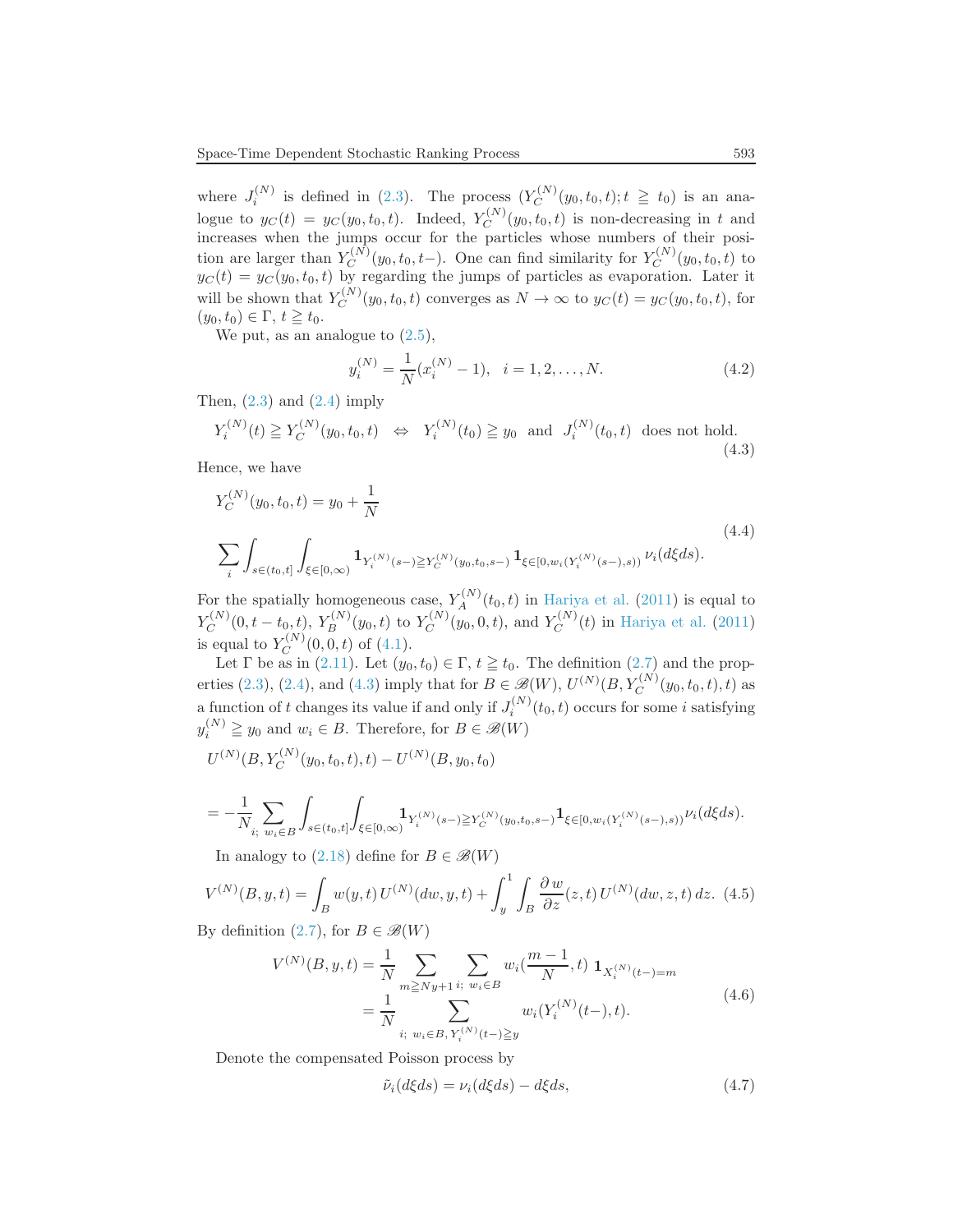and put for  $B \in \mathcal{B}(W)$ 

<span id="page-23-0"></span>
$$
M_U^{(N)}(B, y_0, t_0, t) = -\frac{1}{N} \sum_{i; \ w_i \in B} \tag{4.8}
$$
  

$$
\int_{s \in (t_0, t]} \int_{\xi \in [0, \infty)} \mathbf{1}_{Y_i^{(N)}(s-) \ge Y_C^{(N)}(y_0, t_0, s-)} \mathbf{1}_{\xi \in [0, w_i(Y_i^{(N)}(s-), s))} \tilde{\nu}_i(d\xi ds).
$$

This martingale  $M_U^{(N)}$  $U^{(N)}_{U}(B,y_{0},t_{0},t)$  means the oscillation of  $U^{(N)}(B,Y_{C}^{(N)}(y_{0},t_{0},t),t)$ generated by the random jumps of other particles. Indeed, we have for  $B \in \mathcal{B}(W)$ 

$$
U^{(N)}(B, Y_C^{(N)}(y_0, t_0, t), t)
$$
  
=  $U^{(N)}(B, y_0, t_0) + M_U^{(N)}(B, y_0, t_0, t)$   

$$
- \frac{1}{N} \sum_{i; w_i \in B} \int_{s \in (t_0, t]} \int_{\xi \in [0, \infty)} \mathbf{1}_{Y_i^{(N)}(s-) \ge Y_C^{(N)}(y_0, t_0, s-)} \mathbf{1}_{\xi \in [0, w_i(Y_i^{(N)}(s-), s))} d\xi ds
$$
  
=  $U^{(N)}(B, y_0, t_0) + M_U^{(N)}(B, y_0, t_0, t)$   

$$
- \frac{1}{N} \sum_{i; w_i \in B} \int_{t_0}^t w_i \left(Y_i^{(N)}(s-), s\right) \mathbf{1}_{Y_i^{(N)}(s-) \ge Y_C^{(N)}(y_0, t_0, s-)} ds
$$
  
=  $U^{(N)}(B, y_0, t_0) + M_U^{(N)}(B, y_0, t_0, t) - \int_0^t V^{(N)}(B, Y_C^{(N)}(y_0, t_0, s), s) ds.$ 

Later we will show that  $M_{U}^{(N)}$  $U^{(N)}(B, y_0, t_0, t)$  vanishes as N goes to infinity. The vanishment implies that the limit processes become almost deterministic. Combining this equality with [\(2.17\)](#page-6-3), we have for  $B \in \mathcal{B}(W)$ 

<span id="page-23-1"></span>
$$
U^{(N)}(B, Y_C^{(N)}(y_0, t_0, t), t) - U(B, y_C(y_0, t_0, t), t)
$$
  
= 
$$
U^{(N)}(B, y_0, t_0) - U(B, y_0, t_0) + M_U^{(N)}(B, y_0, t_0, t)
$$
  

$$
- \int_{t_0}^t \left( V^{(N)}(B, Y_C^{(N)}(y_0, t_0, s), s) - V(B, y_C(y_0, t_0, s), s) \right) ds.
$$
 (4.9)

Put

<span id="page-23-2"></span>
$$
W^{(N)}(t) = \sup_{(y_0, t_0) \in \Gamma; t_0 \le t} \sup_{s \in [t_0, t]} |Y_C^{(N)}(y_0, t_0, s) - y_C(y_0, t_0, s)|
$$
  
 
$$
\vee \sup_{(y_0, t_0) \in \Gamma; t_0 \le t} \sup_{s \in [t_0, t]} |U^{(N)}(\cdot, Y_C^{(N)}(y_0, t_0, s), s) - U(\cdot, y_C(y_0, t_0, s), s)||_{var}
$$
  
 
$$
\vee \sup_{B \in \mathscr{B}(W)} \sup_{(y_0, t_0) \in \Gamma; t_0 \le t} \sup_{s \in [t_0, t]} |V^{(N)}(B, Y_C^{(N)}(y_0, t_0, s), s) - V(B, y_C(y_0, t_0, s), s)|.
$$
  
(4.10)

Now we prepare some estimates in order to apply Gronwall's inequality to  $W^{(N)}(t)$ . First we consider an estimate for

$$
\sup_{(y_0,t_0)\in\Gamma;t_0\leqq t}\sup_{s\in[t_0,t]}||U^{(N)}(\cdot,Y_C^{(N)}(y_0,t_0,s),s)-U(\cdot,y_C(y_0,t_0,s),s)||_{\text{var}}.
$$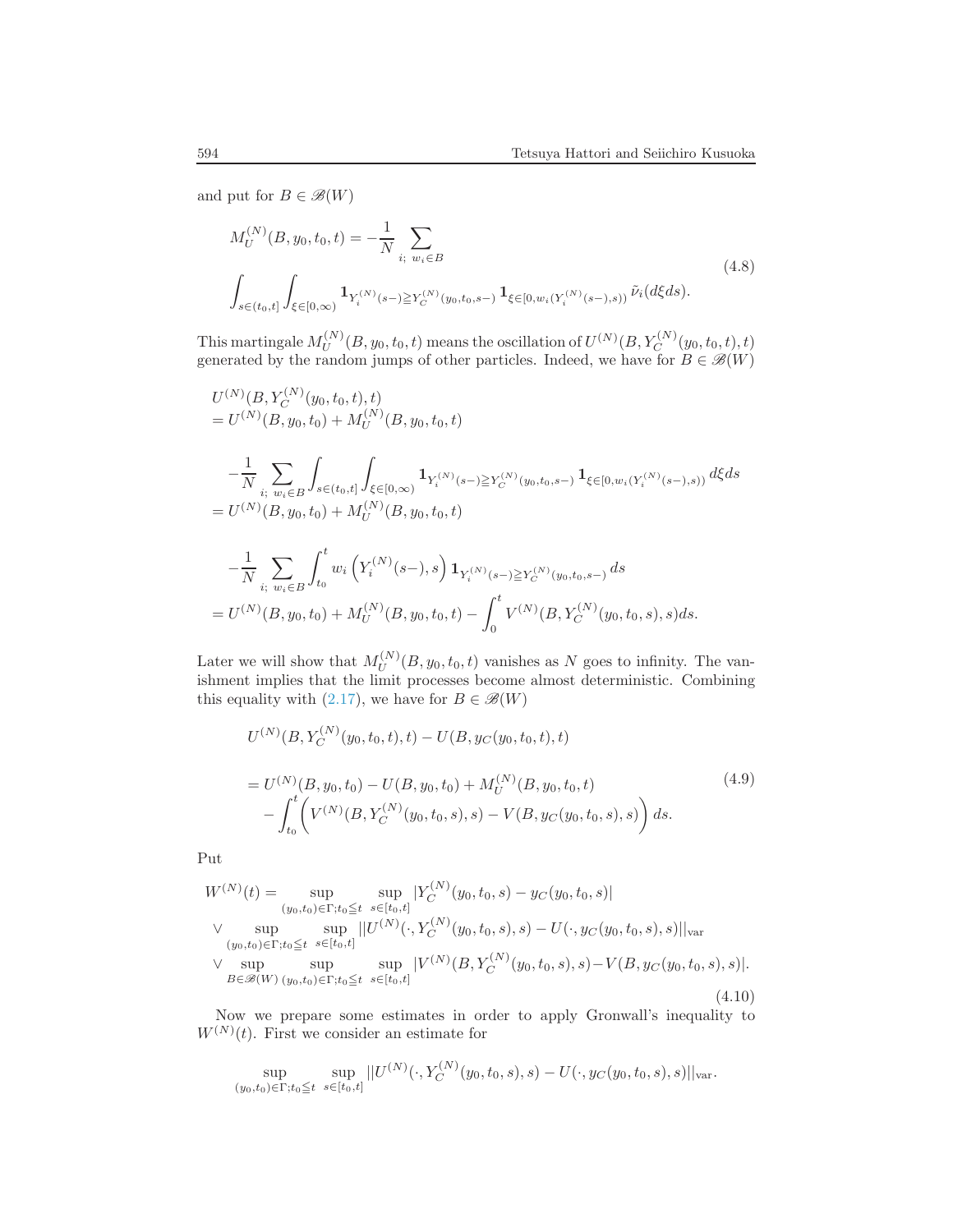Since for all  $z \in [0,1)$  there exist  $(y_0, t_0) \in \Gamma$  such that  $y_C(y_0, t_0, t) = z$ , for  $B \in \mathscr{B}(W)$ 

$$
\sup_{z \in [0,1]} |U^{(N)}(B, z, t) - U(B, z, t)|
$$
\n
$$
\leqq \sup_{(y_0, t_0) \in \Gamma; t_0 \leqq t} \sup_{s \in [t_0, t]} |U^{(N)}(B, y_C(y_0, t_0, s), s) - U(B, y_C(y_0, t_0, s), s)|
$$
\n
$$
\leqq \sup_{(y_0, t_0) \in \Gamma; t_0 \leqq t} \sup_{s \in [t_0, t]} |U^{(N)}(B, Y_C^{(N)}(y_0, t_0, s), s) - U(B, y_C(y_0, t_0, s), s)|
$$
\n
$$
+ \sup_{(y_0, t_0) \in \Gamma; t_0 \leqq t} \sup_{s \in [t_0, t]} |U^{(N)}(B, Y_C^{(N)}(y_0, t_0, s), s) - U^{(N)}(B, y_C(y_0, t_0, s), s)|.
$$

Hence,

<span id="page-24-0"></span>
$$
\sup_{z \in [0,1]} |U^{(N)}(B, z, t) - U(B, z, t)|
$$
\n
$$
\leq W^{(N)}(t) + \sup_{(y_0, t_0) \in \Gamma; t_0 \leq t} \sup_{s \in [t_0, t]} |U^{(N)}(B, Y_C^{(N)}(y_0, t_0, s), s)|
$$
\n
$$
- U^{(N)}(B, y_C(y_0, t_0, s), s)|.
$$
\n(4.11)

By  $(2.7)$  it holds that

<span id="page-24-1"></span>
$$
\sup_{(y_0, t_0) \in \Gamma; t_0 \le t} \sup_{s \in [t_0, t]} |U^{(N)}(B, Y_C^{(N)}(y_0, t_0, s), s) - U^{(N)}(B, y_C(y_0, t_0, s), s)|
$$
  
\n
$$
\le \sup_{(y_0, t_0) \in \Gamma; t_0 \le t} \sup_{s \in [t_0, t]} |Y_C^{(N)}(y_0, t_0, s) - y_C(y_0, t_0, s)| + \frac{1}{N}.
$$
\n(4.12)

By  $(4.11)$  and  $(4.12)$  we obtain

$$
\sup_{z \in [0,1]} |U^{(N)}(B,z,t) - U(B,z,t)| \le 2W^{(N)}(t) + \frac{1}{N}.
$$
\n(4.13)

This implies

<span id="page-24-2"></span>
$$
\sup_{z \in [0,1]} ||U^{(N)}(\cdot, z, t) - U(\cdot, z, t)||_{\text{var}} \le 4W^{(N)}(t) + \frac{2}{N}.
$$
\n(4.14)

By [\(4.9\)](#page-23-1) and [\(4.10\)](#page-23-2), we have for  $B \in \mathcal{B}(W)$ 

<span id="page-24-3"></span>
$$
\left| U^{(N)}(B, Y_C^{(N)}(y_0, t_0, t), t) - U(B, y_C(y_0, t_0, t), t) \right|
$$
  
\n
$$
\leq \left| U^{(N)}(B, y_0, t_0) - U(B, y_0, t_0) \right| + \left| M_U^{(N)}(B, y_0, t_0, t) \right| + \int_{t_0}^t W^{(N)}(s) ds.
$$
\n(4.15)

Next we consider an estimate for

$$
\sup_{(y_0,t_0)\in\Gamma;t_0\leqq t}\sup_{s\in[t_0,t]}|Y_C^{(N)}(y_0,t_0,s)-y_C(y_0,t_0,s)|.
$$

By using  $(4.4)$ ,  $(4.6)$  and  $(4.8)$ , we have

$$
Y_C^{(N)}(y_0, t_0, t) = y_0 + M_U^{(N)}(W, y_0, t_0, t) + \int_{t_0}^t V^{(N)}(W, Y_C^{(N)}(y_0, t_0, s), s) ds. \tag{4.16}
$$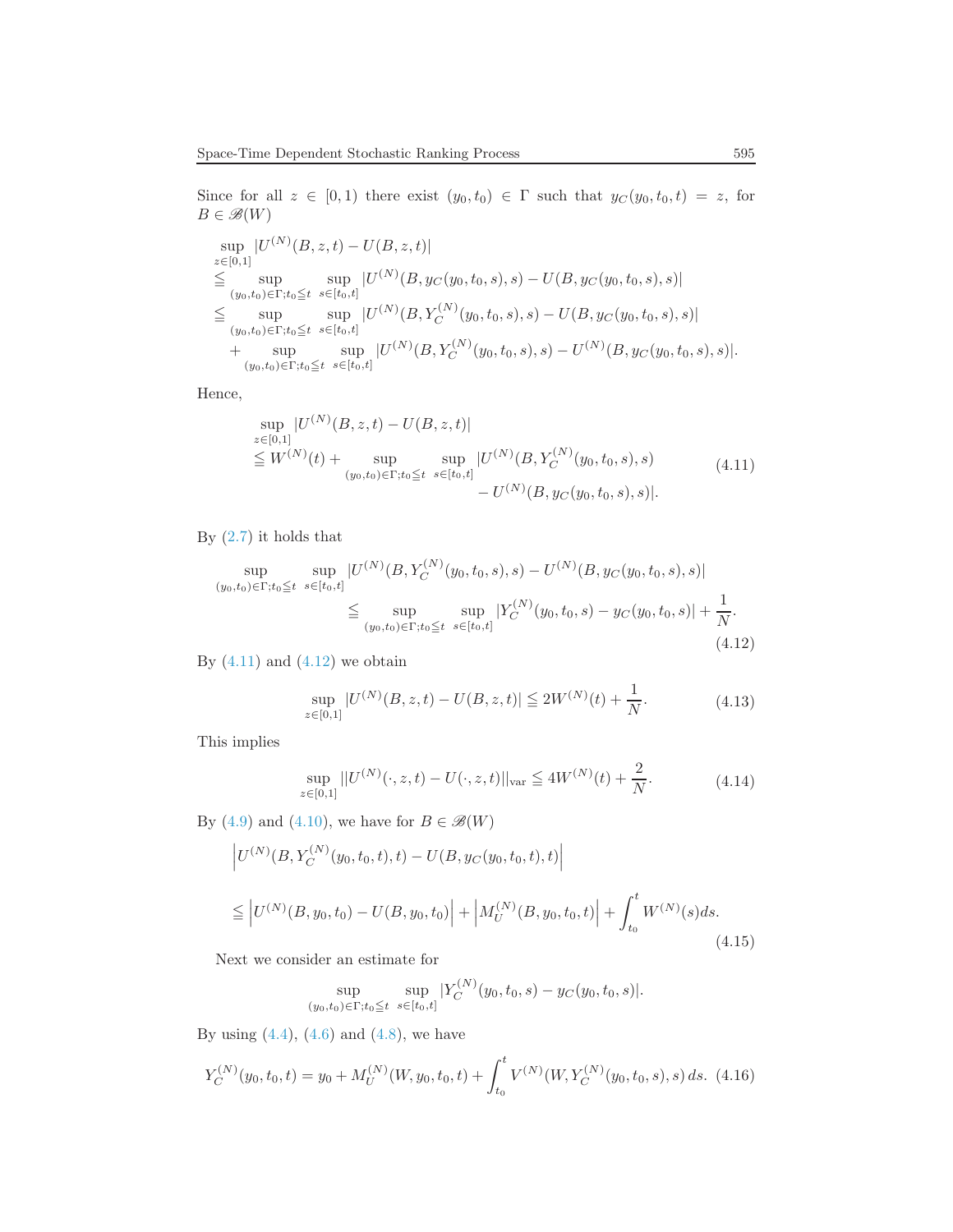Combining with [\(2.19\)](#page-6-4),

$$
Y_C^{(N)}(y_0, t_0, t) - y_C(y_0, t_0, t)
$$
  
=  $M_U^{(N)}(W, y_0, t_0, t)$   
+  $\int_{t_0}^t \left[ V^{(N)}(W, Y_C^{(N)}(y_0, t_0, s), s) - V(W, y_C(y_0, t_0, s), s) \right] ds.$  (4.17)

Hence, by  $(4.10)$  we have

<span id="page-25-1"></span>
$$
\left| Y_C^{(N)}(y_0, t_0, t) - y_C(y_0, t_0, t) \right| \leq |M_U^{(N)}(W, y_0, t_0, t)| + \int_{t_0}^t W^{(N)}(s)ds. \tag{4.18}
$$

Finally we consider an estimate for

$$
\sup_{B \in \mathcal{B}(W)} \sup_{(y_0, t_0) \in \Gamma; t_0 \le t} \sup_{s \in [t_0, t]} |V^{(N)}(B, Y_C^{(N)}(y_0, t_0, s), s) - V(B, y_C(y_0, t_0, s), s)|.
$$

Similarly, combining  $(4.5)$  with  $(2.18)$ , we have

$$
V^{(N)}(B, Y_C^{(N)}(y_0, t_0, t), t) - V(B, y_C(y_0, t_0, t), t)
$$
  
= 
$$
\int_B w(Y_C^{(N)}(y_0, t_0, t), t) (U^{(N)}(dw, Y_C^{(N)}(y_0, t_0, t), t) - U(dw, y_C(y_0, t_0, t), t))
$$
  
+ 
$$
\int_B (w(Y_C^{(N)}(y_0, t_0, t), t) - w(y_C(y_0, t_0, t), t)) U(dw, y_C(y_0, t_0, t), t)
$$
  
+ 
$$
\int_{Y_C^{(N)}(y_0, t_0, t)} \int_B \frac{\partial w}{\partial z}(z, t) (U^{(N)}(dw, z, t) - U(dw, z, t)) dz
$$
  
- 
$$
\int_{y_C(y_0, t_0, t)}^{Y_C^{(N)}(y_0, t_0, t)} \int_B \frac{\partial w}{\partial z}(z, t) U(dw, z, t) dz.
$$

Hence, using this estimate, [\(2.1\)](#page-4-2), [\(4.14\)](#page-24-2) and the fact that  $0 \leq U^{(N)} \leq 1$ , we have for  $B \in \mathcal{B}(W)$ 

<span id="page-25-0"></span>
$$
\left| V^{(N)}(B, Y_C^{(N)}(y_0, t_0, t), t) - V(B, y_C(y_0, t_0, t), t) \right|
$$
  
\n
$$
\leq R_w(T) ||U^{(N)}(\cdot, Y_C^{(N)}(y_0, t_0, t), t) - U(\cdot, y_C(y_0, t_0, t), t) ||_{var}
$$
  
\n
$$
+ 2R_w(T) \left| Y_C^{(N)}(y_0, t_0, t) - y_C(y_0, t_0, t) \right|
$$
  
\n
$$
+ R_w(T) \left( 4 \int_{t_0+}^t W^{(N)}(s) ds + \frac{2}{N} \right).
$$
\n(4.19)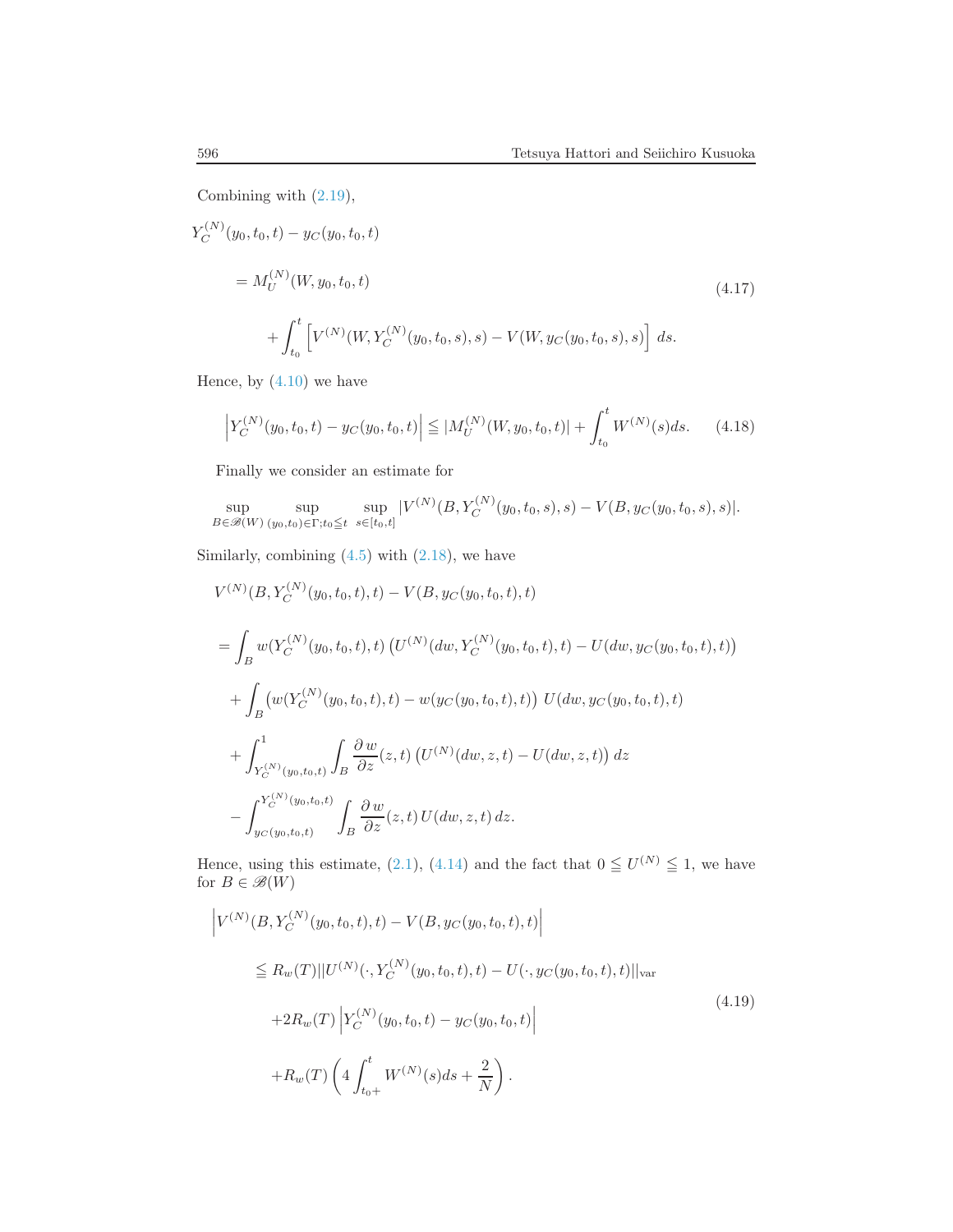By  $(2.1)$ ,  $(4.15)$ ,  $(4.19)$ , and  $(4.18)$ , we obtain for  $B \in \mathcal{B}(W)$ 

<span id="page-26-0"></span>
$$
\left| V^{(N)}(B, Y_C^{(N)}(y_0, t_0, t), t) - V(B, y_C(y_0, t_0, t), t) \right|
$$
  
\n
$$
\leq R_w(T) ||U^{(N)}(\cdot, y_0, t_0) - U(\cdot, y_0, t_0)||_{var} + 7R_w(T) \int_{t_0}^t W^{(N)}(s) ds \qquad (4.20)
$$
  
\n
$$
+ 3R_w(T) \left| M_U^{(N)}(B, y_0, t_0, t) \right| + \frac{2R_w(T)}{N}.
$$

We are now ready to apply Gronwall's inequality to  $W^{(N)}(t)$ . By [\(4.10\)](#page-23-2), [\(4.15\)](#page-24-3),  $(4.18)$ , and  $(4.20)$  we have

$$
W^{(N)}(t) \leq C_1 \sup_{(y_0, t_0) \in \Gamma} ||U^{(N)}(\cdot, y_0, t_0) - U(\cdot, y_0, t_0)||_{var}
$$
  
+ 
$$
(1 + R_w(T)) \sup_{B \in \mathscr{B}(W)} \sup_{(y_0, t_0) \in \Gamma; t_0 \leq t} \left| M_U^{(N)}(B, y_0, t_0, t) \right|
$$
  
+ 
$$
C_2 \int_0^t W^{(N)}(s) ds + \frac{2R_w(T)}{N}
$$

where  $C_1$  and  $C_2$  are constants depending on  $A, T, R_w(T)$ . Hence, Gronwall's inequality implies

<span id="page-26-2"></span>
$$
\sup_{t \in [0,T]} W^{(N)}(t)
$$
\n
$$
\leq e^{C_2 T} \left[ C_1 \sup_{(y_0, t_0) \in \Gamma} ||U^{(N)}(\cdot, y_0, t_0) - U(\cdot, y_0, t_0)||_{var} \right]
$$
\n
$$
+ (1 + R_w(T)) \sup_{B \in \mathcal{B}(W)} \sup_{(y_0, t_0) \in \Gamma; t_0 \leq t} \left| M_U^{(N)}(B, y_0, t_0, t) \right| + \frac{2R_w(T)}{N} \right].
$$
\n(4.21)

Next we show that

$$
\lim_{N \to \infty} E\left[\sup_{B \in \mathscr{B}(W)} \sup_{(y_0, t_0) \in \Gamma; t_0 \le T} \sup_{t \in [t_0, T]} \left| M_U^{(N)}(B, y_0, t_0, t) \right|^2 \right] = 0.
$$

By the definition of  $\Gamma$ , we have

<span id="page-26-1"></span>
$$
E\left[\sup_{B\in\mathscr{B}(W)}\sup_{(y_0,t_0)\in\Gamma,t_0\leq T}\sup_{t\in[t_0,T]}\left|M_U^{(N)}(B,y_0,t_0,t)\right|^2\right]
$$
  
\n
$$
\leq E\left[\sup_{B\in\mathscr{B}(W)}\sup_{y_0\in[0,1)}\sup_{t\in[0,T]}\left|M_U^{(N)}(B,y_0,0,t)\right|^2\right]
$$
  
\n
$$
+E\left[\sup_{B\in\mathscr{B}(W)}\sup_{0\leq t_0\leq t\leq T}\left|M_U^{(N)}(B,0,t_0,t)\right|^2\right].
$$
\n(4.22)

First we show the first term of the right-hand side of  $(4.22)$  vanishes as N goes to infinity. Note that  $Y_i^{(N)}(t) \in \{0, 1/N, \dots (N-1)/N\}$  for  $t \in [0, T]$  and  $i = 1, 2, \dots, N$ ,  $Y_C^{(N)}$  $C^{(N)}(y_0, t_0, \cdot)$  is a process of pure jumps by  $1/N$  and for each  $k = 1, 2, \ldots, N$ ,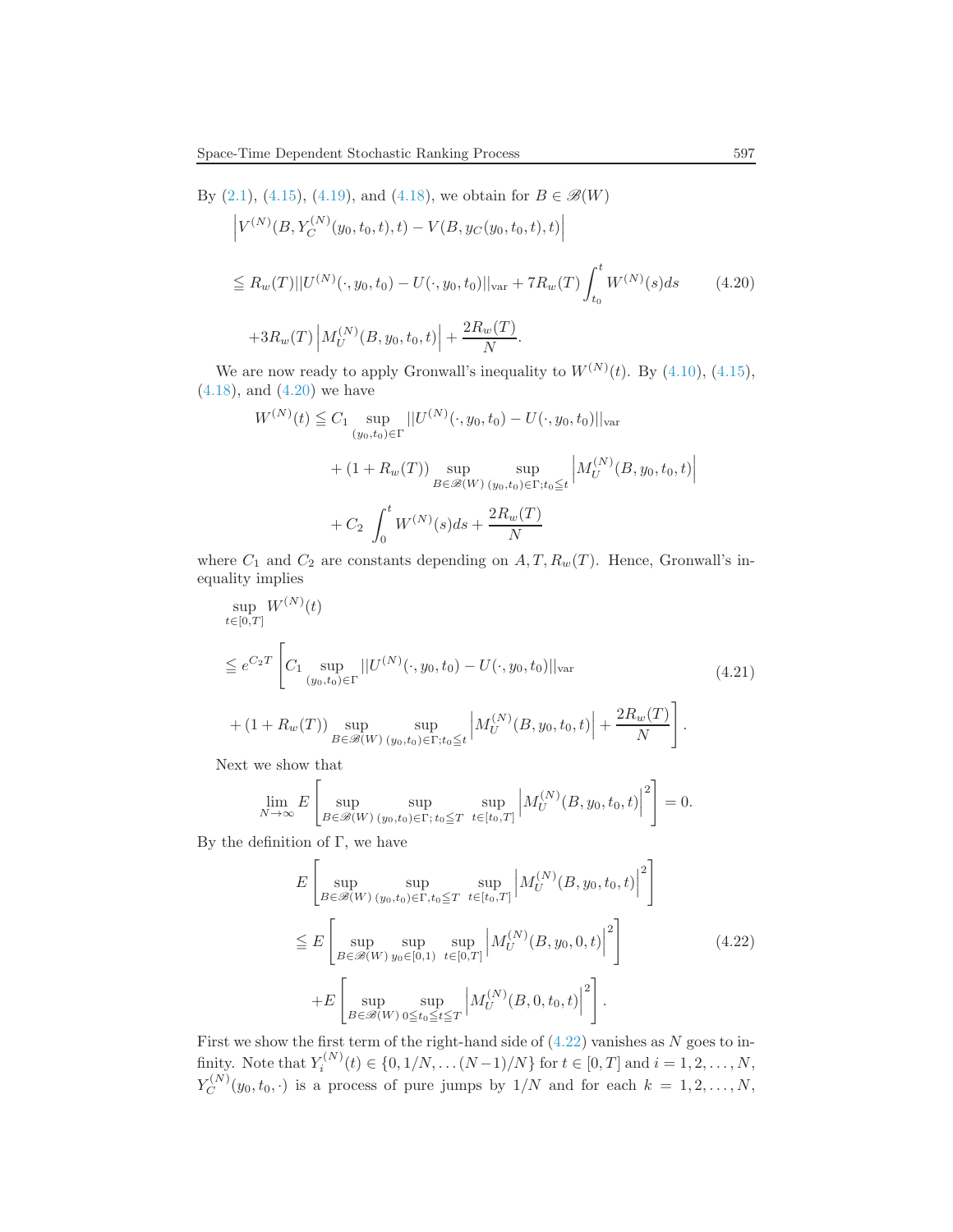$Y_C^{(N)}$  $C^{(N)}(y_0, t_0, \cdot) - y_0$  is independent of  $y_0$  as long as  $y_0 \in (k - 1/N, k/N]$ . Also, note that  $\{M_U^{(N)}\}$  $U^{(N)}(B,\cdot,0,\cdot); B \in \mathscr{B}(W) \} = \{M^{(N)}_U$  $U^{(N)}(B,\cdot,0,\cdot); B \in 2^{\{w_i; i=1,2,...,N\}}.$ By [\(4.8\)](#page-23-0)

$$
E\left[\sup_{B\in\mathscr{B}(W)}\sup_{y_0\in[0,1)}\sup_{t\in[0,T]}\left|M_U^{(N)}(B,y_0,0,t)\right|^2\right]
$$
  
\n
$$
=\frac{1}{N^2}E\left[\sup_{B\in\mathscr{B}(W)}\sup_{y_0\in[0,1)}\sup_{t\in[0,T]}\left|\sum_{i;\,w_i\in B}\int_{s\in(0,t]}\int_{\xi\in[0,\infty)}\right|^{2}\right]
$$
  
\n
$$
\mathbf{1}_{Y_i^{(N)}(s-)\geq Y_C^{(N)}(y_0,0,s-)}\mathbf{1}_{\xi\in[0,w_i(Y_i^{(N)}(s-),s))}\tilde{\nu}_i(d\xi ds)\right|^2\right]
$$
  
\n
$$
=\frac{1}{N^2}\sup_{B\in2^{\{w_i;i=1,2,\ldots,N\}}}\max_{k=0,1,\ldots,N-1}E\left[\sup_{t\in[0,T]}\left|\sum_{i;\,w_i\in B}\int_{s\in(0,t]}\int_{\xi\in[0,\infty)}\right|^{2}\right]
$$
  
\n
$$
\mathbf{1}_{Y_i^{(N)}(s-)\geq Y_C^{(N)}(k/N,0,s-)}\mathbf{1}_{\xi\in[0,w_i(Y_i^{(N)}(s-),s))}\tilde{\nu}_i(d\xi ds)\right|^2\right].
$$

He[nce, by Doob's martingale inequality \(see \(6.16\) of Chapter I in](#page-35-0) Ikeda and Watanabe [\(1989](#page-35-0))) and (3.9) of Chapter II in [Ikeda and Watanabe](#page-35-0) [\(1989](#page-35-0)) we have

$$
\begin{split} &E\left[\sup_{B\in\mathscr{B}(W)}\sup_{y_0\in[0,1)}\sup_{t\in[0,T]}\left|M_U^{(N)}(B,y_0,0,t)\right|^2\right] \\ &\leq \frac{C_3}{N^2}\max_{k=0,1,...,N-1}E\left[\sum_i\int_{s\in(0,T]}\int_{\xi\in[0,\infty)}\mathbf{1}_{\xi\in[0,w_i(Y_i^{(N)}(s-),s))}d\xi ds\right] \\ &\leq \frac{C_3R_w(T)T}{N} \end{split}
$$

where  $C_3$  is a positive constant. Thus, it holds that

<span id="page-27-0"></span>
$$
\lim_{N \to \infty} E\left[\sup_{B \in \mathcal{B}(W)} \sup_{y_0 \in [0,1)} \sup_{t \in [0,T]} \left| M_U^{(N)}(B, y_0, 0, t) \right|^2 \right] = 0. \tag{4.23}
$$

Next we show the second term of the right-hand side of  $(4.22)$  vanishes as N goes to infinity. By [\(4.8\)](#page-23-0) again, similarly to the case of  $t_0 = 0$ 

$$
E\left[\sup_{B\in\mathscr{B}(W)}\sup_{0\leq t_0\leq t\leq T}\left|M_U^{(N)}(B,0,t_0,t)\right|^2\right]
$$
  
=  $\frac{1}{N^2}\sup_{B\in2^{\{w_i;i=1,2,\ldots,N\}}}\left|E\left[\sup_{0\leq t_0\leq t\leq T}\left|\sum_{i;\,w_i\in B}\int_{s\in(t_0,t]}\int_{\xi\in[0,\infty)}\right|\right]$   

$$
\mathbf{1}_{Y_i^{(N)}(s-)\geq Y_C^{(N)}(0,t_0,s-)}\mathbf{1}_{\xi\in[0,w_i(Y_i^{(N)}(s-),s))}\tilde{\nu}_i(d\xi ds)\right|^2\right]
$$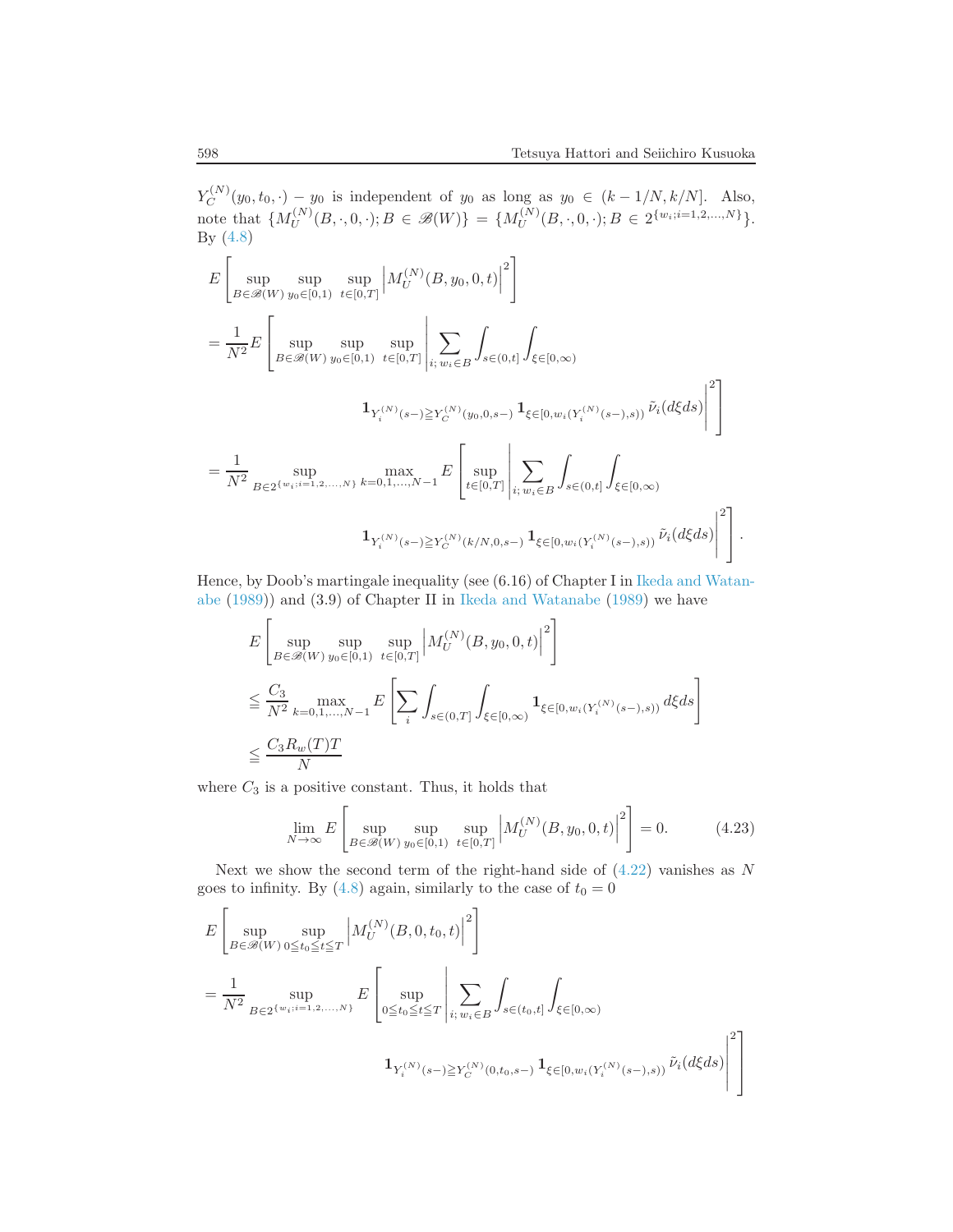$$
= \frac{1}{N^2} \sup_{B \in 2^{\{w_i; i=1,2,...,N\}}} E\left[\sup_{0 \le t_0 \le t \le T} \left| \sum_{i;\,w_i \in B} \int_{s \in (0,t]} \int_{\xi \in [0,\infty)} \right. \right.\n1_{Y_i^{(N)}(s-) \ge Y_C^{(N)}(0,t_0,s-) } 1_{\xi \in [0,w_i(Y_i^{(N)}(s-),s))} \tilde{\nu}_i(d\xi ds)\n- \sum_{i;\,w_i \in B} \int_{s \in (0,t_0]} \int_{\xi \in [0,\infty)} 1_{Y_i^{(N)}(s-) \ge Y_C^{(N)}(0,t_0,s-) } 1_{\xi \in [0,w_i(Y_i^{(N)}(s-),s))} \tilde{\nu}_i(d\xi ds)\n\right|^{2}\n\le \frac{1}{N^2} \sup_{B \in 2^{\{w_i; i=1,2,...,N\}}} E\left[\left(2 \sup_{0 \le t \le T} \left| \sum_{i;\,w_i \in B} \int_{s \in (0,t]} \int_{\xi \in [0,\infty)} \right. \right.\right)
$$

$$
\mathbf{1}_{Y_i^{(N)}(s-)\geq Y_C^{(N)}(0,t_0,s-)}\mathbf{1}_{\xi\in[0,w_i(Y_i^{(N)}(s-),s))}\tilde{\nu}_i(d\xi ds)\Bigg|\Bigg)\Bigg].
$$

He[nce, by Doob's martingale inequality and \(3.9\) of Chapter II in](#page-35-0) Ikeda and Watanabe [\(1989](#page-35-0)) imply

$$
E\left[\sup_{B\in\mathscr{B}(W)}\sup_{0\leq t_0\leq t\leq T}\left|M_U^{(N)}(B,0,t_0,t)\right|^2\right]
$$
  
\n
$$
\leq \frac{4C_3}{N^2}E\left[\sum_i\int_{s\in(0,T]}\int_{\xi\in[0,\infty)}\mathbf{1}_{\xi\in[0,w_i(Y_i^{(N)}(s-),s))}d\xi ds\right]
$$
  
\n
$$
\leq \frac{4C_3R_w(T)T}{N}.
$$

Thus, we obtain

<span id="page-28-0"></span>
$$
\lim_{N \to \infty} E\left[\sup_{B \in \mathcal{B}(W)} \sup_{0 \le t_0 \le t \le T} \left| M_U^{(N)}(B, 0, t_0, t) \right|^2 \right] = 0. \tag{4.24}
$$

Combining  $(4.22)$ ,  $(4.23)$  and  $(4.24)$ , we have

<span id="page-28-2"></span>
$$
\lim_{N \to \infty} E\left[\sup_{B \in \mathcal{B}(W)} \sup_{(y_0, t_0) \in \Gamma; t_0 \le T} \sup_{t \in [t_0, T]} \left| M_U^{(N)}(B, y_0, t_0, t) \right|^2 \right] = 0. \tag{4.25}
$$

On the other hand, by  $(2.26)$  we have

<span id="page-28-1"></span>
$$
\lim_{N \to \infty} ||U^{(N)}(\cdot, 0, t_0) - U(\cdot, 0, t_0)||_{var} = \lim_{N \to \infty} ||U^{(N)}(\cdot, 0, 0) - U_0(\cdot, 0)||_{var} = 0. \tag{4.26}
$$

Thus,  $(4.26)$  and  $(2.26)$  implies

<span id="page-28-3"></span>
$$
\lim_{N \to \infty} \sup_{(y_0, t_0) \in \Gamma} ||U^{(N)}(\cdot, y_0, t_0) - U(\cdot, y_0, t_0)||_{\text{var}} = 0.
$$
\n(4.27)

[\(4.21\)](#page-26-2), [\(4.25\)](#page-28-2) and [\(4.27\)](#page-28-3) yields

$$
\lim_{N \to \infty} E\left[\sup_{t \in [0,T]} W^{(N)}(t)^2\right] = 0.
$$

"

1  $\overline{1}$  $\overline{1}$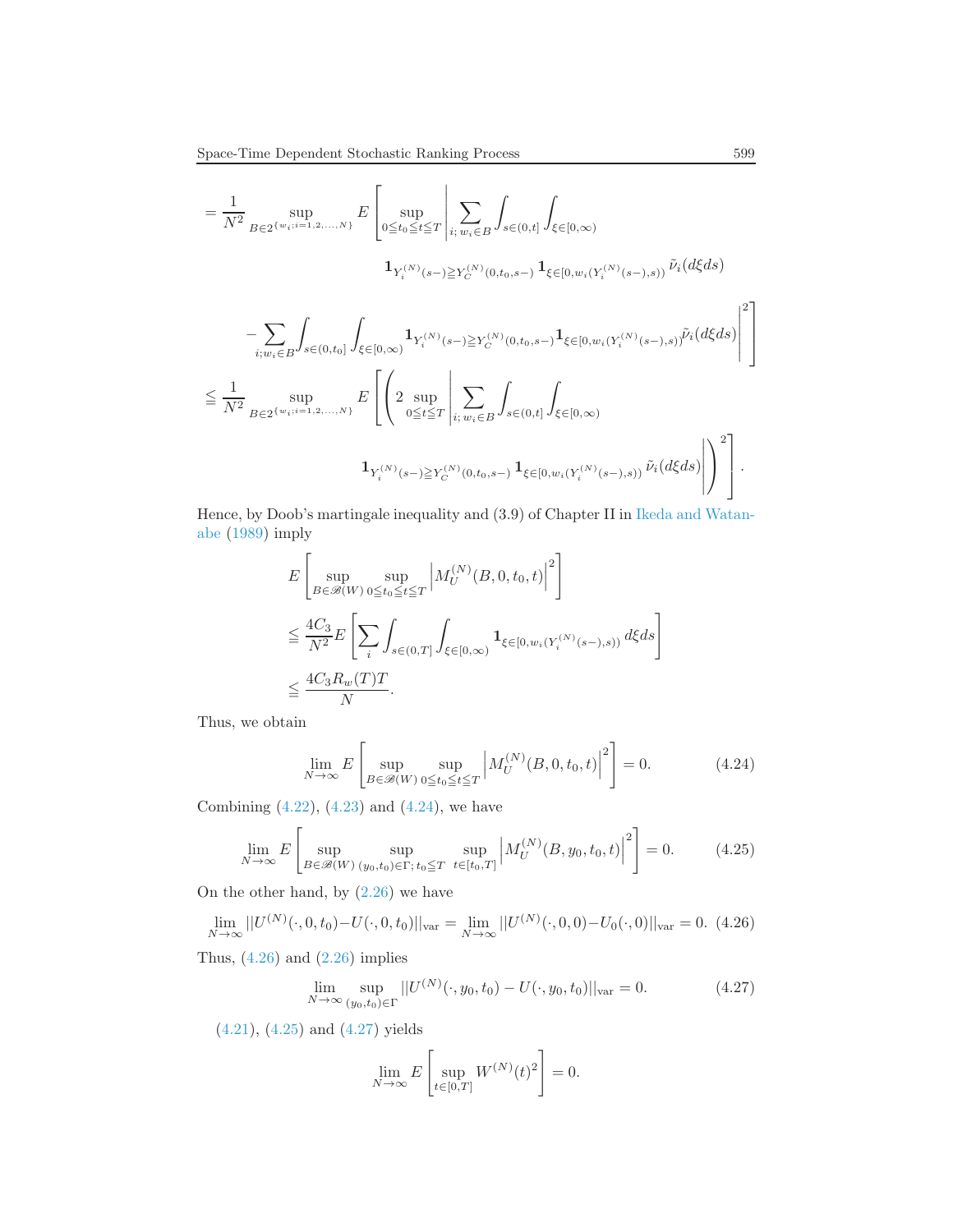Hence, there exists a subsequence  $\{N(k)\}$  such that

$$
\lim_{k \to \infty} \sup_{t \in [0,T]} W^{(N(k))}(t) = 0
$$

almost surely. However, the argument above is also available even if we replace N by any subsequence  $N(k)$ . Therefore, we have

$$
\lim_{N \to \infty} \sup_{t \in [0,T]} W^{(N)}(t) = 0
$$

almost surely. This proves the first assertion of Theorem [2.2.](#page-9-0)

We turn to a proof of the second assertion of Theorem [2.2.](#page-9-0) First, we show the uniqueness of the stochastic differential equation  $(2.28)$ . Note that

$$
E\left[\int_{s\in(0,t]}\int_{\xi\in[0,R_w(T)]}\nu_i(d\xi ds)\right] = tR_w(T)
$$

and that for all  $i$ 

$$
\int_{s\in(0,t]} \int_{\xi\in[0,\infty)} Y_i(s-) \mathbf{1}_{\xi\in[0,w_i(Y_i(s-),s))} \nu_i(d\xi ds)
$$
  
= 
$$
\int_{s\in(0,t]} \int_{\xi\in[0,R_w(T)]} Y_i(s-) \mathbf{1}_{\xi\in[0,w_i(Y_i(s-),s))} \nu_i(d\xi ds).
$$

Moreover, there exists a constant  ${\cal C}_{\cal T}$  such that

$$
\sup_{s \in [0,T]} |V(W, x, s) - V(W, y, s)| \leqq C_T |x - y|, \ x, y \in [0, 1).
$$

The proof of Theorem 9.1 in Chapter IV of [Ikeda and Watanabe](#page-35-0) [\(1989\)](#page-35-0) is available by taking  $U := [0, R_w(T)]$  and  $U_0 := \emptyset$ . Thus, we obtain the uniqueness.

Next, we show that  $(Y_1^{(N)}(t), Y_2^{(N)}(t), \ldots, Y_L^{(N)}(t))$  converges to  $(Y_1(t), Y_2(t), \ldots, Y_L^{(N)}(t))$  $Y_L(t)$  uniformly in  $t \in [0, T]$  almost surely and also converges in the sense of  $L^2$ . Let  $i \in \{1, 2, \ldots, L\}$  be fixed. By  $(4.6)$  it is easy to see

<span id="page-29-1"></span>
$$
Y_i^{(N)}(t) = y_i^{(N)} + M_i^{(N)}(t) + \int_0^t V^{(N)}(W, Y_i^{(N)}(s-), s) ds
$$
  

$$
- \int_{s \in (0,t]} \int_{\xi \in [0,\infty)} Y_i^{(N)}(s-) \mathbf{1}_{\xi \in [0,w_i(Y_i^{(N)}(s-),s))} \nu_i(d\xi ds)
$$
(4.28)

where

<span id="page-29-0"></span>
$$
M_i^{(N)}(t) := \frac{1}{N} \sum_{j=1}^N \int_{s \in (0,t]} \int_{\xi \in [0,\infty)} \mathbf{1}_{Y_i^{(N)}(s-) < Y_j^{(N)}(s-)} \mathbf{1}_{\xi \in [0,w_j(Y_j^{(N)}(s-),s))} \tilde{\nu}_j(d\xi ds). \tag{4.29}
$$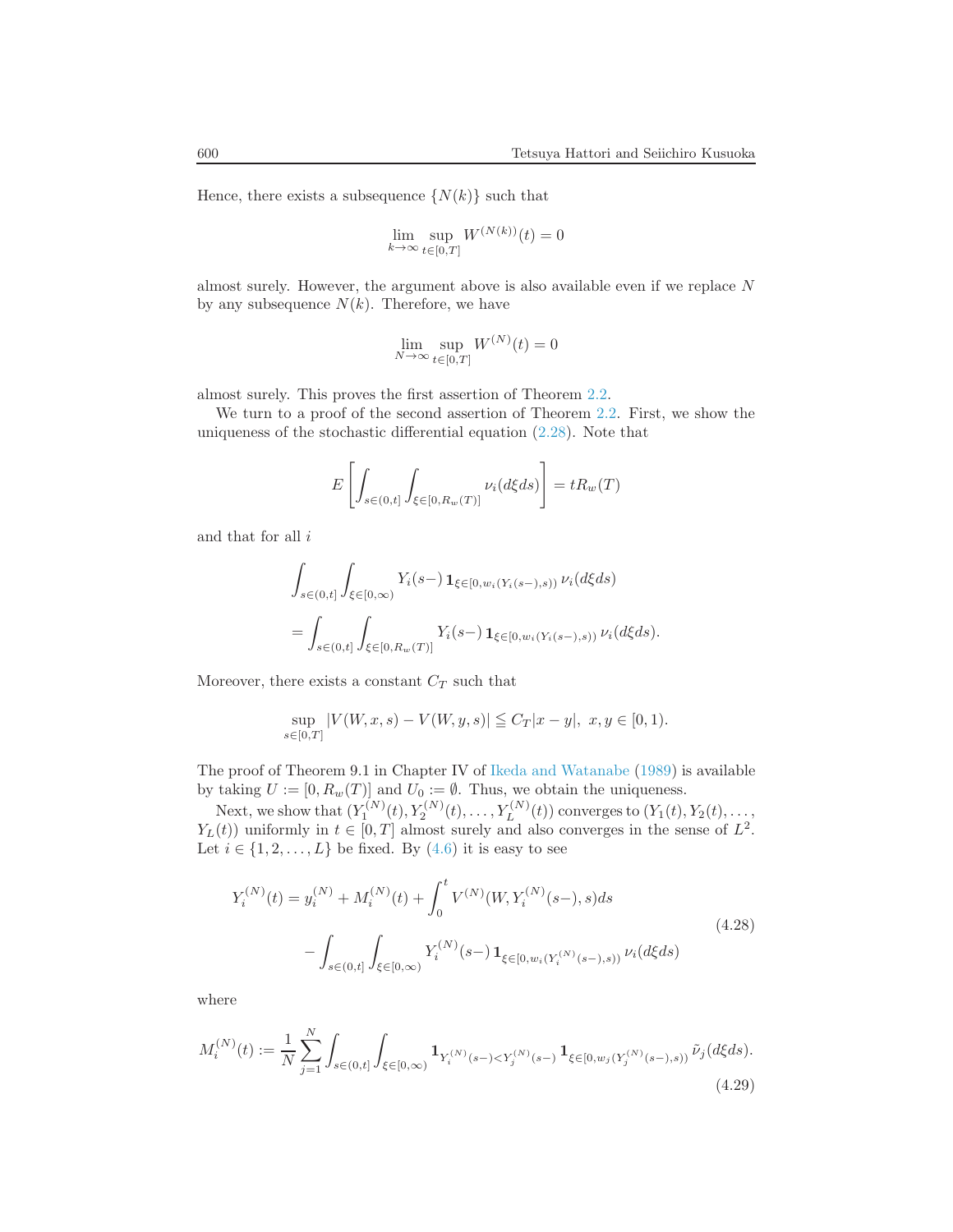Hence,  $(2.28)$  and  $(4.28)$  imply

<span id="page-30-0"></span>
$$
E\left[\sup_{s\in[0,t]} |Y_i^{(N)}(s) - Y_i(s)|^2\right]
$$
  
\n
$$
\leq 4|y_i^{(N)} - y_i|^2 + 4E\left[\sup_{s\in[0,t]} |M_i^{(N)}(s)|^2\right]
$$
  
\n
$$
+ 4\int_0^t E\left[|V^{(N)}(W, Y_i^{(N)}(s-), s) - V(W, Y_i(s-), s)|^2\right] ds
$$
  
\n
$$
+ 4E\left[\sup_{s\in[0,t]} \left| \int_{u\in(0,s]} \int_{\xi\in[0,\infty)} [Y_i^{(N)}(u-) \mathbf{1}_{\xi\in[0,w_i(Y_i^{(N)}(u-), u))} - Y_i(u-) \mathbf{1}_{\xi\in[0,w_i(Y_i(u-), u))}] \nu_i(d\xi du) \right|^2\right].
$$
\n(4.30)

Now we prepare some estimates in order to apply Gronwall's inequality to [\(4.30\)](#page-30-0). First we estimate the third term of the right-hand side of  $(4.30)$ . By  $(2.18)$  and  $(4.5)$ , we have

$$
V^{(N)}(W, Y_i^{(N)}(t-), t) - V(W, Y_i(t-), t)
$$
  
= 
$$
\int_W w(Y_i^{(N)}(t-), t) (U^{(N)}(dw, Y_i^{(N)}(t-), t) - U(dw, Y_i(t-), t))
$$
  
+ 
$$
\int_W (w(Y_i^{(N)}(t-), t) - w_i(Y_i(t-), t)) U(dw, Y_i(t-), t)
$$
  
+ 
$$
\int_{Y_i^{(N)}(t-)} \int_W \frac{\partial w}{\partial z}(z, t) (U^{(N)}(dw, z, t) - U(dw, z, t)) dz
$$
  
- 
$$
\int_{Y_i(t-)}^{Y_i^{(N)}(t-)} \int_W \frac{\partial w}{\partial z}(z, t) U(dw, z, t) dz.
$$

Hence, noting that  $0 \leq U^{(N)} \leq 1$  and  $0 \leq U \leq 1$ , we have positive constants  $C_4$ and  $C_5$  such that

<span id="page-30-2"></span>
$$
|V^{(N)}(W, Y_i^{(N)}(t-), t) - V(W, Y_i(t-), t)|
$$
  
\n
$$
\leq C_4 |Y_i^{(N)}(t-) - Y_i(t-)| + C_5 \sup_{z \in [0,1)} ||U^{(N)}(\cdot, z, t) - U(\cdot, z, t)||_{var}.
$$
\n(4.31)

Next we estimate the fourth term of the right-hand side of  $(4.30)$ . First we show that

<span id="page-30-1"></span>
$$
\int_{\xi \in [0,\infty)} |x \mathbf{1}_{\xi \in [0,w_i(x,t))} - y \mathbf{1}_{\xi \in [0,w_i(y,t))}|^2 d\xi \le C_4 |x-y|, \quad x, y \in [0,1) \tag{4.32}
$$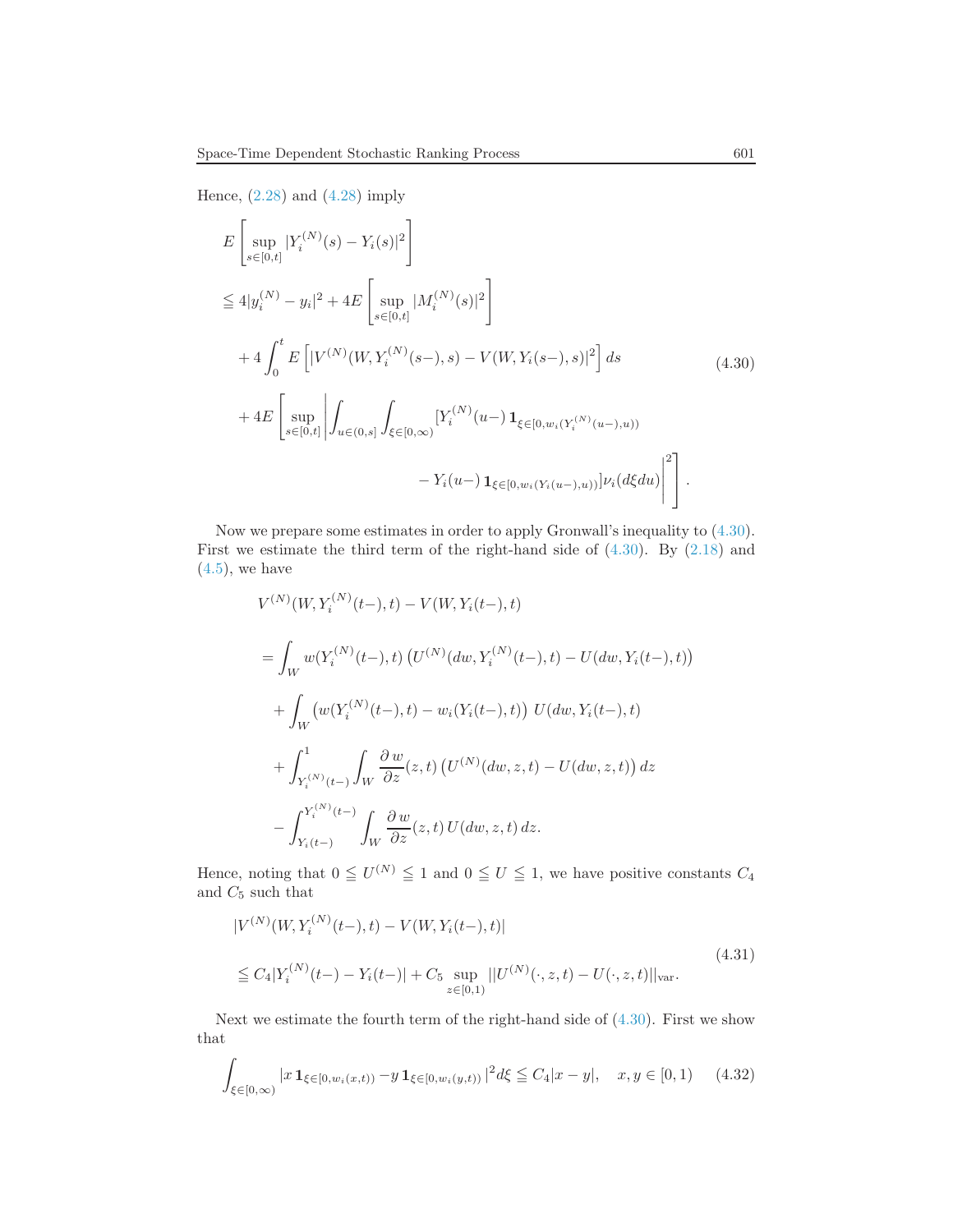where  $C_4$  is a positive constant. Let  $x, y \in [0, 1)$  and consider the case that  $w_i(y, t) \leq w_i(x, t)$ . Then,

$$
\int_{\xi \in [0,\infty)} |x \mathbf{1}_{\xi \in [0,w_i(x,t))} - y \mathbf{1}_{\xi \in [0,w_i(y,t))}|^2 d\xi
$$
\n
$$
= \int_{\xi \in [0,\infty)} |(x-y) \mathbf{1}_{\xi \in [0,w_i(x,t))} + y \mathbf{1}_{\xi \in [w_i(y,t),w_i(x,t))}|^2 d\xi
$$
\n
$$
\leqq \int_{\xi \in [0,\infty)} (2(x-y)^2 \mathbf{1}_{\xi \in [0,w_i(x,t))} + 2y^2 \mathbf{1}_{\xi \in [w_i(y,t),w_i(x,t))}) d\xi
$$
\n
$$
= 2(x-y)^2 w_i(x,t) + y^2 (w_i(x,t) - w_i(y,t)).
$$

Since  $w_i$  and the spatial derivative of  $w_i$  are bounded, we have

$$
\int_{\xi \in [0,\infty)} |x \mathbf{1}_{\xi \in [0,w_i(x,t))} - y \mathbf{1}_{\xi \in [0,w_i(y,t))}|^2 d\xi \leq C_4 |x-y|, \ x, y \in [0,1),
$$

where  $C_4$  is a positive constant. Therefore, [\(4.32\)](#page-30-1) holds for the case that  $w_i(y, t) \leq$  $w_i(x, t)$ . The case that  $w_i(y, t) \geq w_i(x, t)$  is shown similarly.

By [\(4.7\)](#page-22-4)[, Doob's martingale inequality and \(3.9\) of Chapter II in](#page-35-0) Ikeda and Watanabe [\(1989](#page-35-0)), there exists a positive constant  $C_6$  such that

$$
E\left[\sup_{s\in[0,t]}\left|\int_{u\in(0,s]}\int_{\xi\in[0,\infty)}[Y_i^{(N)}(u-)\mathbf{1}_{\xi\in[0,w_i(Y_i^{(N)}(u-),u))}\right|Y_i(d\xi du)\right|^2\right]
$$
  
-  $Y_i(u-) \mathbf{1}_{\xi\in[0,w_i(Y_i(u-),u))}|\nu_i(d\xi du)|^2\right]$ 

$$
\leq 2E \left[ \sup_{s \in [0,t]} \left| \int_{u \in (0,s]} \int_{\xi \in [0,\infty)} [Y_i^{(N)}(u-) \mathbf{1}_{\xi \in [0,w_i(Y_i^{(N)}(u-),u))} - Y_i(u-) \mathbf{1}_{\xi \in [0,w_i(Y_i(u-),u))}] \tilde{\nu}_i(d\xi du) \right|^2 \right]
$$

$$
+2E\left[\sup_{s\in[0,t]}\left|\int_{u\in(0,s]}\int_{\xi\in[0,\infty)}[Y_i^{(N)}(u-)\mathbf{1}_{\xi\in[0,w_i(Y_i^{(N)}(u-),u))}\right|\\-Y_i(u-)\mathbf{1}_{\xi\in[0,w_i(Y_i(u-),u))}d\xi du\right|^2\right]
$$

$$
\leq 2C_6 E \left[ \sup_{s \in [0,t]} \int_{u \in (0,s]} \int_{\xi \in [0,\infty)} \left| Y_i^{(N)}(u-) \mathbf{1}_{\xi \in [0,w_i(Y_i^{(N)}(u-),u))} \right| \right] - Y_i(u-) \mathbf{1}_{\xi \in [0,w_i(Y_i(u-),u))} \left| \int_0^2 d\xi du \right| + 2E \left[ \sup_{s \in [0,t]} \left| \int_0^s [Y_i^{(N)}(u-)w_i(Y_i^{(N)}(u-),u) - Y_i(u-)w_i(Y_i(u-),u)]du \right|^2 \right].
$$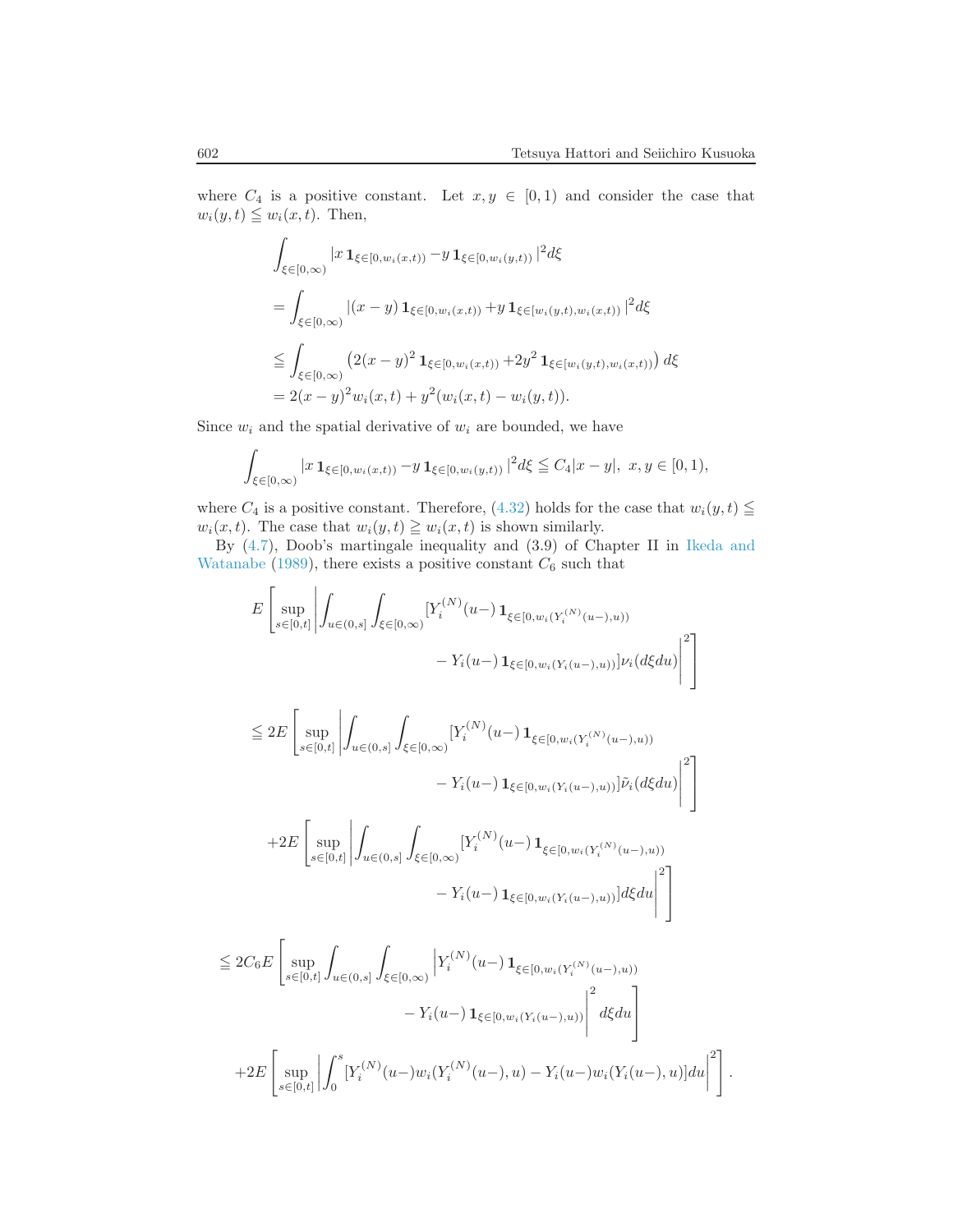By  $(4.32)$  and boundedness of the spatial derivative of  $w<sub>i</sub>$ , there exists a positive constant  $C_7$  such that

$$
E\left[\sup_{s\in[0,t]}\left|\int_{u\in(0,s]}\int_{\xi\in[0,\infty)}[Y_i^{(N)}(u-)\mathbf{1}_{\xi\in[0,w_i(Y_i^{(N)}(u-),u))}\right|Y_i(d\xi du)\right|^2\right] -Y_i(u-) \mathbf{1}_{\xi\in[0,w_i(Y_i(u-),u))}]V_i(d\xi du)\left|^2\right]
$$
  

$$
\leq 2C_4C_6E\left[\int_0^t \left|Y_i^{(N)}(u-)-Y_i(u-)\right|du\right] + 2C_7E\left[\sup_{s\in[0,t]}\left(\int_0^s \left|Y_i^{(N)}(u-)-Y_i(u-)\right|du\right)^2\right]
$$
  

$$
\leq 2C_4C_6\int_0^t E\left[\left|Y_i^{(N)}(u-)-Y_i(u-)\right|^2\right]du
$$
  
+2C\_7tE\left[\int\_0^t \left|Y\_i^{(N)}(u-)-Y\_i(u-)\right|^2du\right].

Thus, we obtain for  $t\in[0,T]$ 

<span id="page-32-0"></span>
$$
E\left[\sup_{s\in[0,t]}\left|\int_{u\in(0,s]}\int_{\xi\in[0,\infty)}[Y_i^{(N)}(u-)\mathbf{1}_{\xi\in[0,w_i(Y_i^{(N)}(u-),u))}\right|Y_i(d\xi du)\right|^2\right]
$$

$$
-Y_i(u-)\mathbf{1}_{\xi\in[0,w_i(Y_i(u-),u))}|\nu_i(d\xi du)\right|^2\right]
$$
(4.33)  

$$
\leq (2C_4C_6 + 4TC_7)\int_0^t E\left[\left|Y_i^{(N)}(u-) - Y_i(u-)\right|^2\right]du.
$$

We are now ready to apply Gronwall's inequality to [\(4.30\)](#page-30-0). By [\(4.30\)](#page-30-0), [\(4.31\)](#page-30-2) and [\(4.33\)](#page-32-0) we have, for  $t \in [0, T]$ ,

$$
E\left[\sup_{s\in[0,t]} |Y_i^{(N)}(s) - Y_i(s)|^2\right]
$$
  
\n
$$
\leq 4|y_i^{(N)} - y_i|^2 + 4E\left[\sup_{s\in[0,t]} |M_i^{(N)}(s)|^2\right]
$$
  
\n
$$
+ 4\int_0^t E\left[(C_4|Y_i^{(N)}(s-) - Y_i(s-)| + C_5 \sup_{z\in[0,1), s\in[0,T]} ||U^{(N)}(\cdot, z, s) - U(\cdot, z, s)||_{\text{var}})^2\right] ds
$$
  
\n
$$
+ 4(2C_4C_6 + 4TC_7) \int_0^t E\left[\left|Y_i^{(N)}(u-) - Y_i(u-) \right|^2\right] du
$$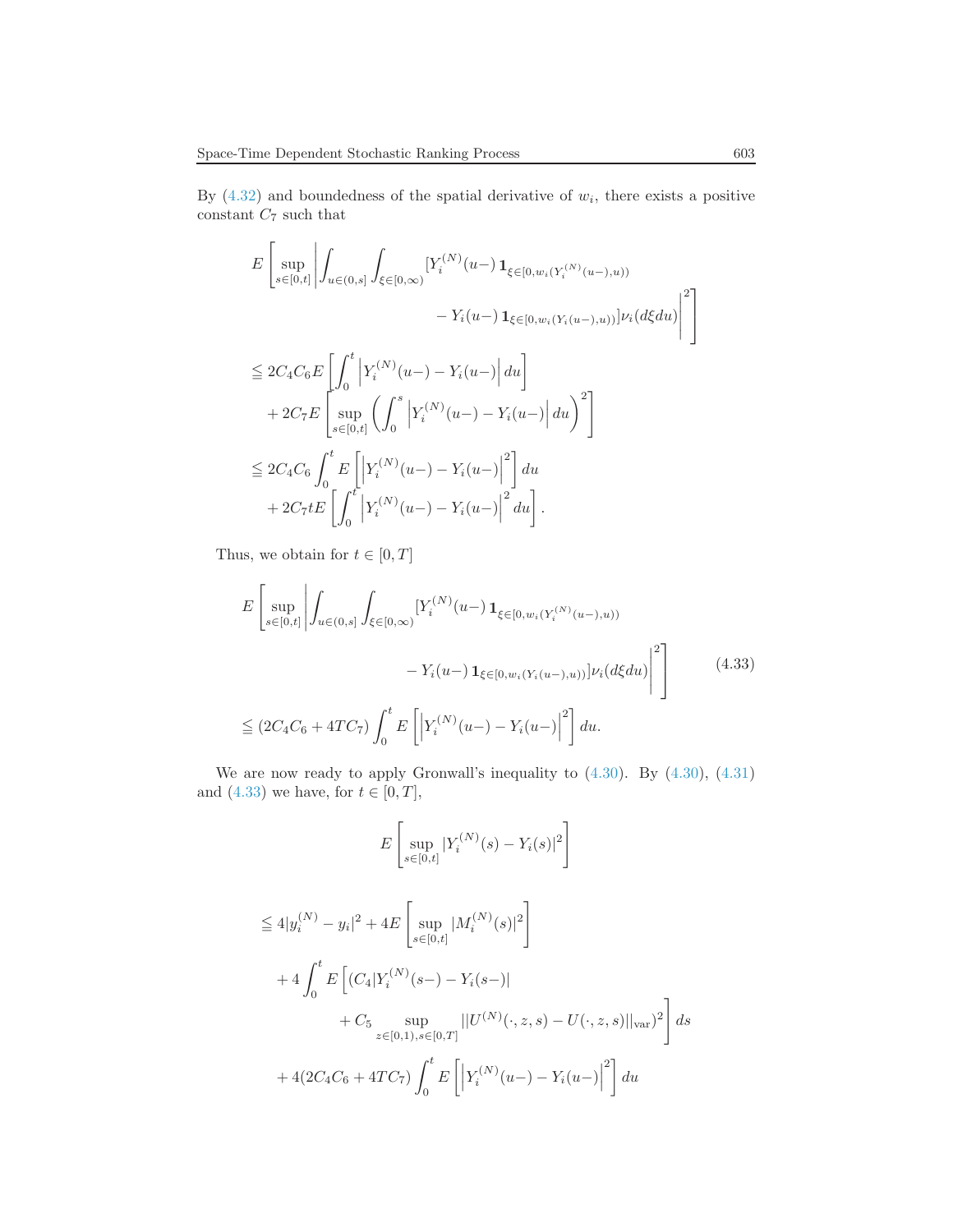$$
\leq 4|y_i^{(N)} - y_i|^2 + 4E\left[\sup_{s \in [0,t]} |M_i^{(N)}(s)|^2\right] + 8C_5^2 E\left[\sup_{z \in [0,1), s \in [0,T]} ||U^{(N)}(\cdot, z, s) - U(\cdot, z, s)||_{\text{var}}^2\right] + [8C_4^2 + 4(2C_4C_6 + 4TC_7)] \int_0^t E\left[\sup_{u \in [0,s]} |Y_i^{(N)}(u) - Y_i(u)|^2\right] ds.
$$

By Gronwall's inequality, we obtain

<span id="page-33-0"></span>
$$
E\left[\sup_{t\in[0,T]} |Y_i^{(N)}(t) - Y_i(t)|^2\right]
$$
  
\n
$$
\leq 4e^{C_8T} \left( |y_i^{(N)} - y_i|^2 + E\left[\sup_{t\in[0,T]} |M_i^{(N)}(t)|^2\right] + 2C_5^2 E\left[\sup_{z\in[0,1),s\in[0,T]} ||U^{(N)}(\cdot,z,s) - U(\cdot,z,s)||_{\text{var}}^2\right] \right),
$$
\n(4.34)

where  $C_8$  is a positive constant.

To show that the right-hand side of  $(4.34)$  vanishes as N goes to infinity, we prove that  $E\left[\sup_{t\in[0,T]}|M_i^{(N)}\right]$  $\binom{N}{i}(t)^2$  converges to 0 as N goes to infinity. Doob's martingale inequality and (3.9) of Chapter II in [Ikeda and Watanabe](#page-35-0) [\(1989\)](#page-35-0) and  $(4.29)$  imply there exists a positive constant  $C_9$  such that

$$
\begin{split} &E\left[\sup_{s\in[0,t]}|M_i^{(N)}(s)|^2\right] \\ &\leq \frac{C_9}{N^2}E\left[\sum_{j=1}^N\int_{s\in(0,t]}\int_{\xi\in[0,\infty)}\mathbf{1}_{Y_i^{(N)}(s-)
$$

Hence,

<span id="page-33-1"></span>
$$
\lim_{N \to \infty} E\left[\sup_{s \in [0,t]} |M_i^{(N)}(s)|^2\right] = 0.
$$
\n(4.35)

Therefore, by the first assertion of Theorem [2.2,](#page-9-0)  $(2.27)$ ,  $(4.34)$  and  $(4.35)$  we obtain

$$
\lim_{N \to \infty} E\left[\sup_{t \in [0,T]} |Y_i^{(N)}(t) - Y_i(t)|^2\right] = 0
$$

for  $i = 1, 2, \ldots, L$ . This implies that  $(Y_1^{(N)}(t), Y_2^{(N)}(t), \ldots, Y_{L_n}^{(N)}(t))$  converges to  $(Y_1(t), Y_2(t), \ldots, Y_L(t))$  uniformly in  $t \in [0, T]$  in the sense of  $L^2$ .

To show the almost sure convergence, observe that there exists a subsequence  $\{N(k)\}\$  such that  $(Y_1^{(N(k))}(t), Y_2^{(N(k))}(t), \ldots, Y_L^{(N(k))}(t))$  converges to  $(Y_1(t), Y_2(t),$  $\dots, Y_L(t)$  uniformly in  $t \in [0, T]$  almost surely. However, the argument above is also available even if we replace N by any subsequence  $N(k)$ . Therefore, we have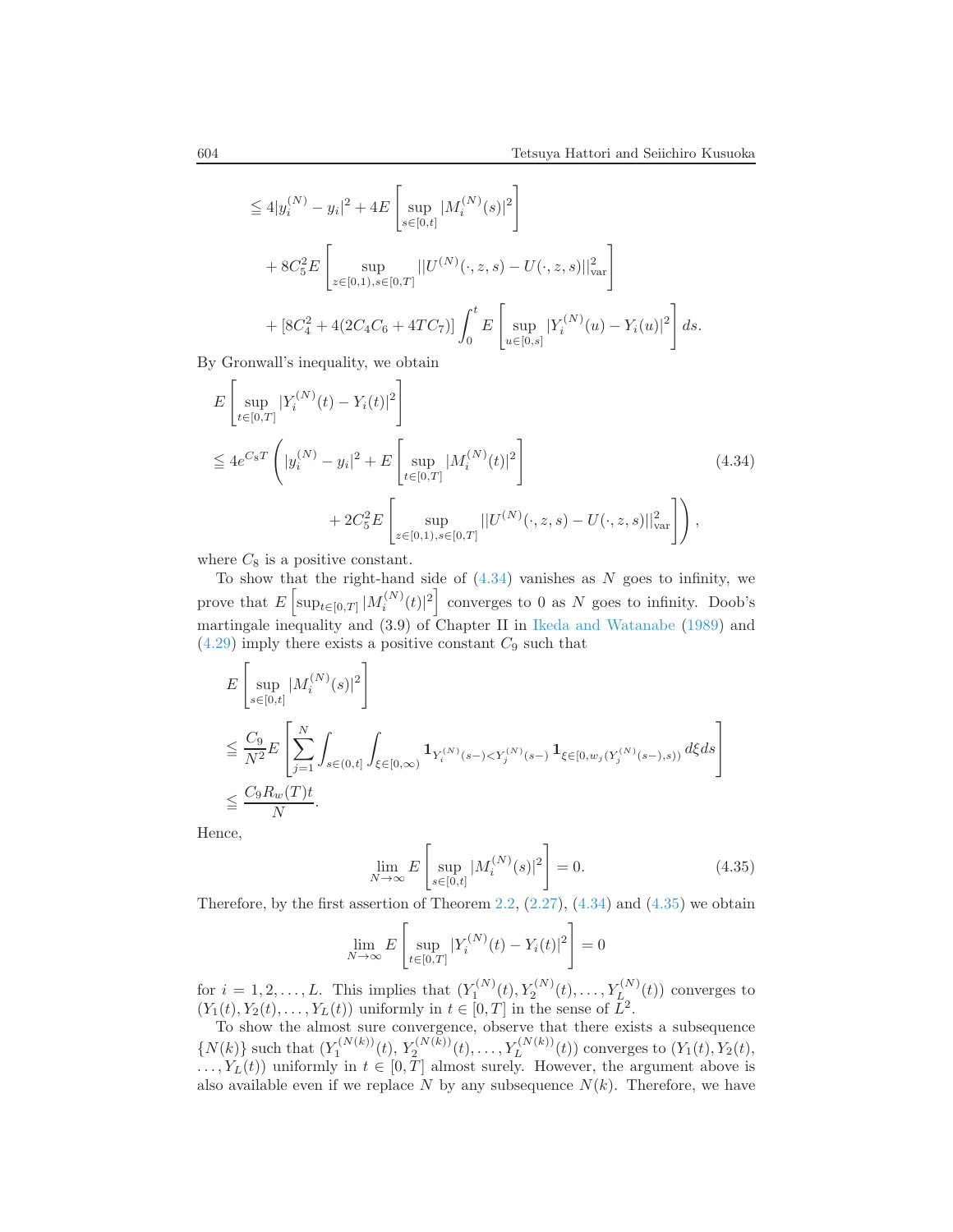$(Y_1^{(N)}(t), Y_2^{(N)}(t), \ldots, Y_L^{(N)}(t))$  converges to  $(Y_1(t), Y_2(t), \ldots, Y_L(t))$  uniformly in  $t \in [0, T]$  almost surely.

Acknowledgment. The authors would like to thank Prof. Y. Nagahata, Prof. H. Osada, and Prof. S. Sasa for helpful discussions. The first named author also would like to thank Prof. M. Hino, Prof. I. Shigekawa, Prof. S. Takesue, Prof. K. Yano, Prof. Y. Yano, and Prof. N. Yoshida, for their interest and discussions on the present work, and also for their hospitality at Kyoto University.

#### 5. Appendix

<span id="page-34-3"></span>**Proposition 5.1.** Let  $\{\phi_n\}$  be nondecreasing functions on [0, 1] and  $\phi$  be a continuous function on [0,1]. Assume that  $\phi_n(x)$  converges to  $\phi(x)$  for all  $x \in [0,1]$ . Then,  $\phi_n(x)$  converges to  $\phi(x)$  uniformly in  $x \in [0,1]$ .

*Proof.* Let  $\varepsilon > 0$ . Since  $\phi$  is uniformly continuous on [0, 1], we can choose a positive integer N such that

$$
|\phi(x) - \phi(y)| < \varepsilon, \quad |x - y| \leq \frac{1}{N}.
$$

By the assumption, there exists a integer  $n_0$  such that

$$
\left|\phi_n\left(\frac{k}{N}\right)-\phi\left(\frac{k}{N}\right)\right|<\varepsilon,\quad n\geqq n_0 \text{ and } k=1,2,\ldots,N.
$$

For all  $x \in [0,1]$  we can choose  $k_x \in \{1,2,\ldots,N\}$  such that  $0 \le x - k_x/N \le 1/N$ . Hence, we have for all  $x \in [0, 1]$  and  $n \geq n_0$ 

$$
\begin{split}\n&|\phi_n(x) - \phi(x)| \\
&\leq \left|\phi_n(x) - \phi_n\left(\frac{k_x}{N}\right)\right| + \left|\phi_n\left(\frac{k_x}{N}\right) - \phi\left(\frac{k_x}{N}\right)\right| + \left|\phi\left(\frac{k_x}{N}\right) - \phi(x)\right| \\
&< \phi_n\left(\frac{k_x + 1}{N}\right) - \phi_n\left(\frac{k_x}{N}\right) + 2\varepsilon \\
&\leq \left|\phi_n\left(\frac{k_x + 1}{N}\right) - \phi\left(\frac{k_x + 1}{N}\right)\right| + \left|\phi\left(\frac{k_x + 1}{N}\right) - \phi\left(\frac{k_x}{N}\right)\right| \\
&+ \left|\phi\left(\frac{k_x}{N}\right) - \phi_n\left(\frac{k_x}{N}\right)\right| + 2\varepsilon \\
&\leq 5\varepsilon.\n\end{split}
$$

This completes the proof.  $\Box$ 

#### References

- <span id="page-34-1"></span>J. Barrera and J. Fontbona. The limiting move-to-front search-cost in law of large numbers asymptotic regimes. Ann. Appl. Probab. 20 (2), 722–752 (2010). [MR2650047.](http://www.ams.org/mathscinet-getitem?mr=MR2650047)
- <span id="page-34-2"></span>H. Bauer. Measure and integration theory, volume 26 of de Gruyter Studies in Mathematics. Walter de Gruyter & Co., Berlin (2001). ISBN 3-11-016719-0. Translated from the German by Robert B. Burckel. [MR1897176.](http://www.ams.org/mathscinet-getitem?mr=MR1897176)
- <span id="page-34-0"></span>J. R. Bitner. Heuristics that dynamically organize data structures. SIAM J. Comput. 8 (1), 82–110 (1979). [MR522972.](http://www.ams.org/mathscinet-getitem?mr=MR522972)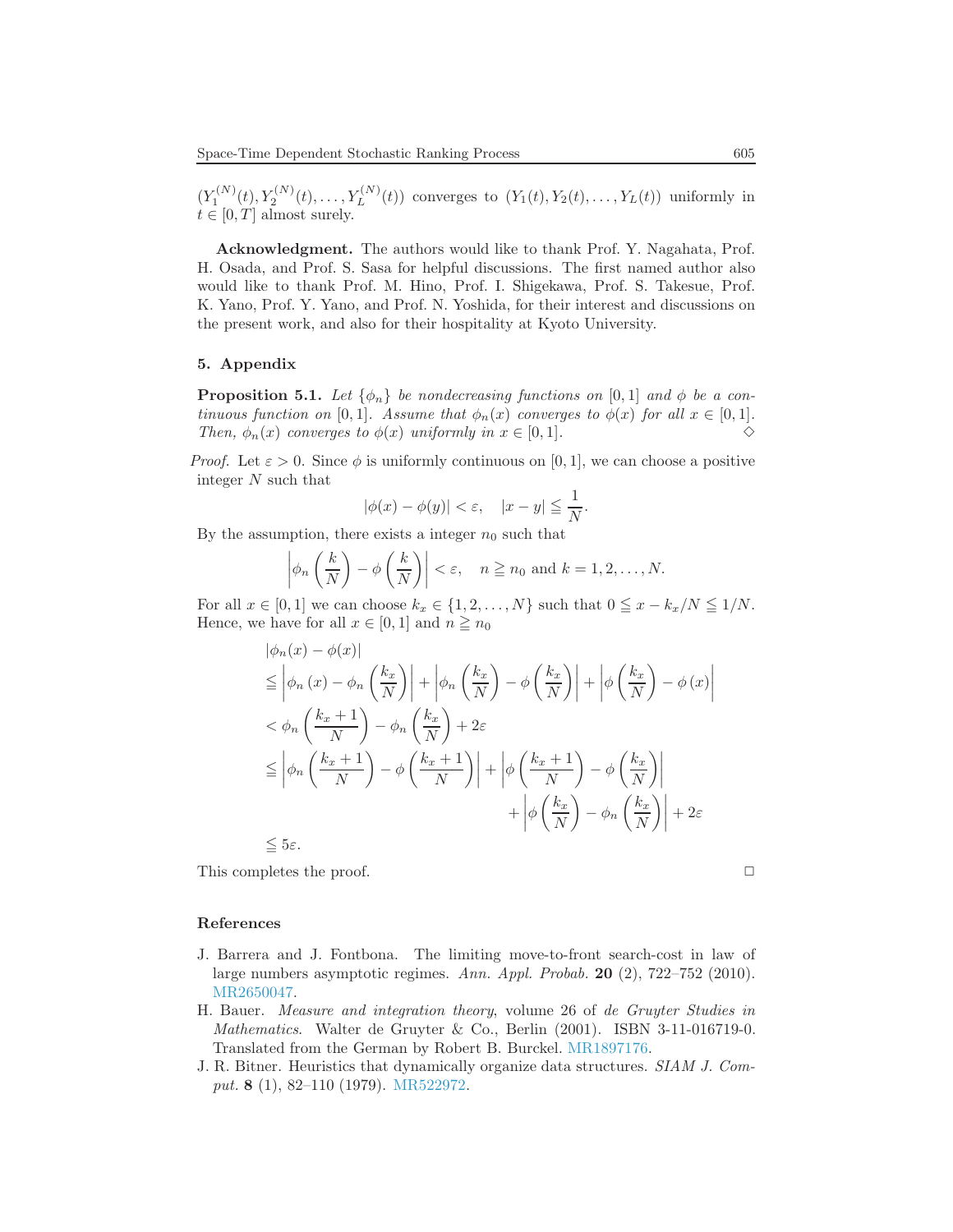- <span id="page-35-11"></span>G. Blom and L. Holst. Embedding procedures for discrete problems in probability. Math. Sci. **16** (1), 29-40 (1991). [MR1115827.](http://www.ams.org/mathscinet-getitem?mr=MR1115827)
- <span id="page-35-17"></span>A. Bressan. Hyperbolic systems of conservation laws, volume 20 of Oxford Lecture Series in Mathematics and its Applications. Oxford University Press, Oxford (2000). ISBN 0-19-850700-3. The one-dimensional Cauchy problem. [MR1816648.](http://www.ams.org/mathscinet-getitem?mr=MR1816648)
- <span id="page-35-8"></span>P. J. Burville and J. F. C. Kingman. On a model for storage and search. J. Appl. Probability 10, 697–701 (1973). [MR0358997.](http://www.ams.org/mathscinet-getitem?mr=MR0358997)
- <span id="page-35-10"></span>F. R. K. Chung, D. J. Hajela and P. D. Seymour. Self-organizing sequential search and Hilbert's inequalities. J. Comput. System Sci. **36** (2),  $148-157$  (1988). 17th Annual ACM Symposium on the Theory of Computing (Providence, RI, 1985). [MR950430.](http://www.ams.org/mathscinet-getitem?mr=MR950430)
- <span id="page-35-9"></span>R. Fagin. Asymptotic miss ratios over independent references. J. Comput. System Sci. 14 (2), 222-250 (1977). [MR0520709.](http://www.ams.org/mathscinet-getitem?mr=MR0520709)
- <span id="page-35-12"></span>J. A. Fill. An exact formula for the move-to-front rule for self-organizing lists. J. Theoret. Probab. 9 (1), 113–160 (1996a). [MR1371073.](http://www.ams.org/mathscinet-getitem?mr=MR1371073)
- <span id="page-35-14"></span>J. A. Fill. Limits and rates of convergence for the distribution of search cost under the move-to-front rule. *Theoret. Comput. Sci.*  $164$  (1-2), 185–206 (1996b). [MR1411204.](http://www.ams.org/mathscinet-getitem?mr=MR1411204)
- <span id="page-35-13"></span>J. A. Fill and L. Holst. On the distribution of search cost for the move-to-front rule. Random Structures Algorithms 8 (3), 179–186 (1996). [MR1603279.](http://www.ams.org/mathscinet-getitem?mr=MR1603279)
- <span id="page-35-5"></span>Y. Hariya, K. Hattori, T. Hattori, Y. Nagahata, Y. Takeshima and T. Kobayashi. Stochastic ranking process with time dependent intensities. Tohoku Math. J. (2) 63 (1), 77–111 (2011). [MR2788777.](http://www.ams.org/mathscinet-getitem?mr=MR2788777)
- <span id="page-35-1"></span>K. Hattori and T. Hattori. Equation of motion for incompressible mixed fluid driven by evaporation and its application to online rankings. Funkcial. Ekvac. 52 (3), 301–319 (2009a). [MR2589658.](http://www.ams.org/mathscinet-getitem?mr=MR2589658)
- <span id="page-35-6"></span>K. Hattori and T. Hattori. Existence of an infinite particle limit of stochastic ranking process. Stochastic Process. Appl. 119 (3), 966–979 (2009b). [MR2499866.](http://www.ams.org/mathscinet-getitem?mr=MR2499866)
- <span id="page-35-2"></span>K. Hattori and T. Hattori. Sales ranks, Burgers-like equations, and least-recentlyused caching. In Applications of renormalization group methods in mathematical sciences, RIMS Kôkyûroku Bessatsu, B21, pages 149–161. Res. Inst. Math. Sci. (RIMS), Kyoto (2010). [MR2792027.](http://www.ams.org/mathscinet-getitem?mr=MR2792027)
- <span id="page-35-4"></span>T. Hattori. Solving the mystery of Amazon sales ranks. Kagaku Dojin Publishing Co., Kyoto, first edition (2011a). ISBN 978-4-7598-1339-5. (in Japanese).
- <span id="page-35-3"></span>T. Hattori. Stochastic ranking process and web ranking numbers. In Mathematical quantum field theory and renormalization theory, volume 30 of COE Lect. Note, pages 178–191. Kyushu Univ. Fac. Math., Fukuoka (2011b). [MR2778587.](http://www.ams.org/mathscinet-getitem?mr=MR2778587)
- <span id="page-35-7"></span>W. J. Hendricks. The stationary distribution of an interesting Markov chain. J. Appl. Probability 9, 231–233 (1972). [MR0292178.](http://www.ams.org/mathscinet-getitem?mr=MR0292178)
- <span id="page-35-16"></span>R. Hirade and T. Osogami. Analysis of page replacement policies in the fluid limit. Oper. Res. 58 (4, part 1), 971–984 (2010). [MR2683486.](http://www.ams.org/mathscinet-getitem?mr=MR2683486)
- <span id="page-35-0"></span>N. Ikeda and S. Watanabe. Stochastic differential equations and diffusion processes, volume 24 of North-Holland Mathematical Library. North-Holland Publishing Co., Amsterdam, second edition (1989). ISBN 0-444-87378-3. [MR1011252.](http://www.ams.org/mathscinet-getitem?mr=MR1011252)
- <span id="page-35-15"></span>P. R. Jelenković. Asymptotic approximation of the move-to-front search cost distribution and least-recently used caching fault probabilities. Ann. Appl. Probab. 9 (2), 430–464 (1999). [MR1687406.](http://www.ams.org/mathscinet-getitem?mr=MR1687406)